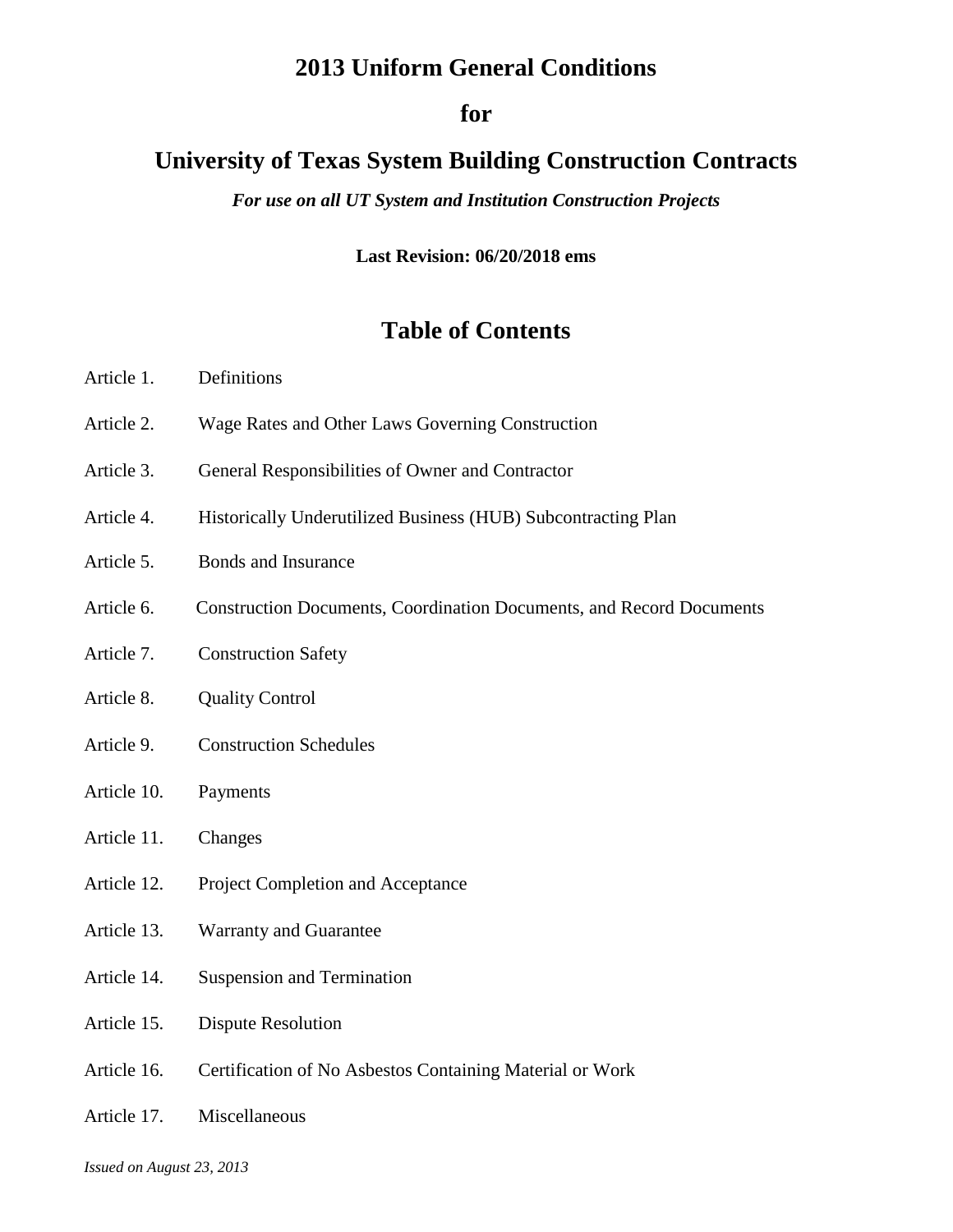# **Article 1. Definitions**

Unless the context clearly requires another meaning, the following terms have the meaning assigned herein.

- 1.1 *Application for Payment* means Contractor's monthly partial invoice for payment that includes any portion of the Work that has been completed for which an invoice has not been submitted and performed in accordance with the requirements of the Contract Documents. The Application for Payment accurately reflects the progress of the Work, is itemized based on the Schedule of Values, bears the notarized signature of Contractor, and shall not include subcontracted items for which Contractor does not intend to pay.
- 1.2 *Application for Final Payment* means Contractor's final invoice for payment that includes any portion of the Work that has been completed for which an invoice has not been submitted, amounts owing to adjustments to the final Contract Sum resulting from approved change orders, and release of remaining Contractor's retainage.
- 1.3 *Architect/Engineer (A/E)* means a person registered as an architect pursuant to Tex. Occ. Code Ann., Chapter 1051, as a landscape architect pursuant to Tex. Occ. Code Ann., Chapter 1052, a person licensed as a professional engineer pursuant Tex. Occ. Code Ann., Chapter 1001, and/or a firm employed by Owner or Design-Build Contractor to provide professional architectural or engineering services and to exercise overall responsibility for the design of a Project or a significant portion thereof, and to perform the contract administration responsibilities set forth in the Contract.
- 1.4 *Baseline Schedule* means the initial time schedule prepared by Contractor for Owner's information and acceptance that conveys Contractor's and Subcontractors' activities (including coordination and review activities required in the Contract Documents to be performed by A/E and ODR), durations, and sequence of work related to the entire Project to the extent required by the Contract Documents. The schedule clearly demonstrates the critical path of activities, durations and necessary predecessor conditions that drive the end date of the schedule. The Baseline Schedule shall not exceed the time limit current under the Contract Documents.
- 1.5 *Certificate of Final Completion* means the certificate issued by A/E that documents, to the best of A/E's knowledge and understanding, Contractor's completion of all Contractor's Punchlist items and pre-final Punchlist items, final cleanup and Contractor's provision of Record Documents, operations and maintenance manuals, and all other Close-Out documents required by the Contract Documents.
- 1.6 *Change Order* means a written modification of the Contract between Owner and Contractor, signed by Owner, Contractor and A/E.
- 1.7 *Close-out Documents* mean the product brochures, submittals, product/equipment maintenance and operations instructions, manuals, and other documents/warranties, record documents, affidavit of payment, release of lien and claim, and as may be further defined, identified, and required by the Contract Documents.
- 1.8 *Contract* means the entire agreement between Owner and Contractor, including all of the Contract Documents.
- 1.9 *Contract Date* is the date when the agreement between Owner and Contractor becomes effective.
- 1.10 *Contract Documents* mean those documents identified as a component of the agreement (Contract) between Owner and Contractor. These may include, but are not limited to, Drawings; Specifications; General Conditions and Owner's Special Conditions; and all pre-bid and/or pre-proposal addenda.
- 1.11 *Contract Sum* means the total compensation payable to Contractor for completion of the Work in accordance with the terms of the Contract.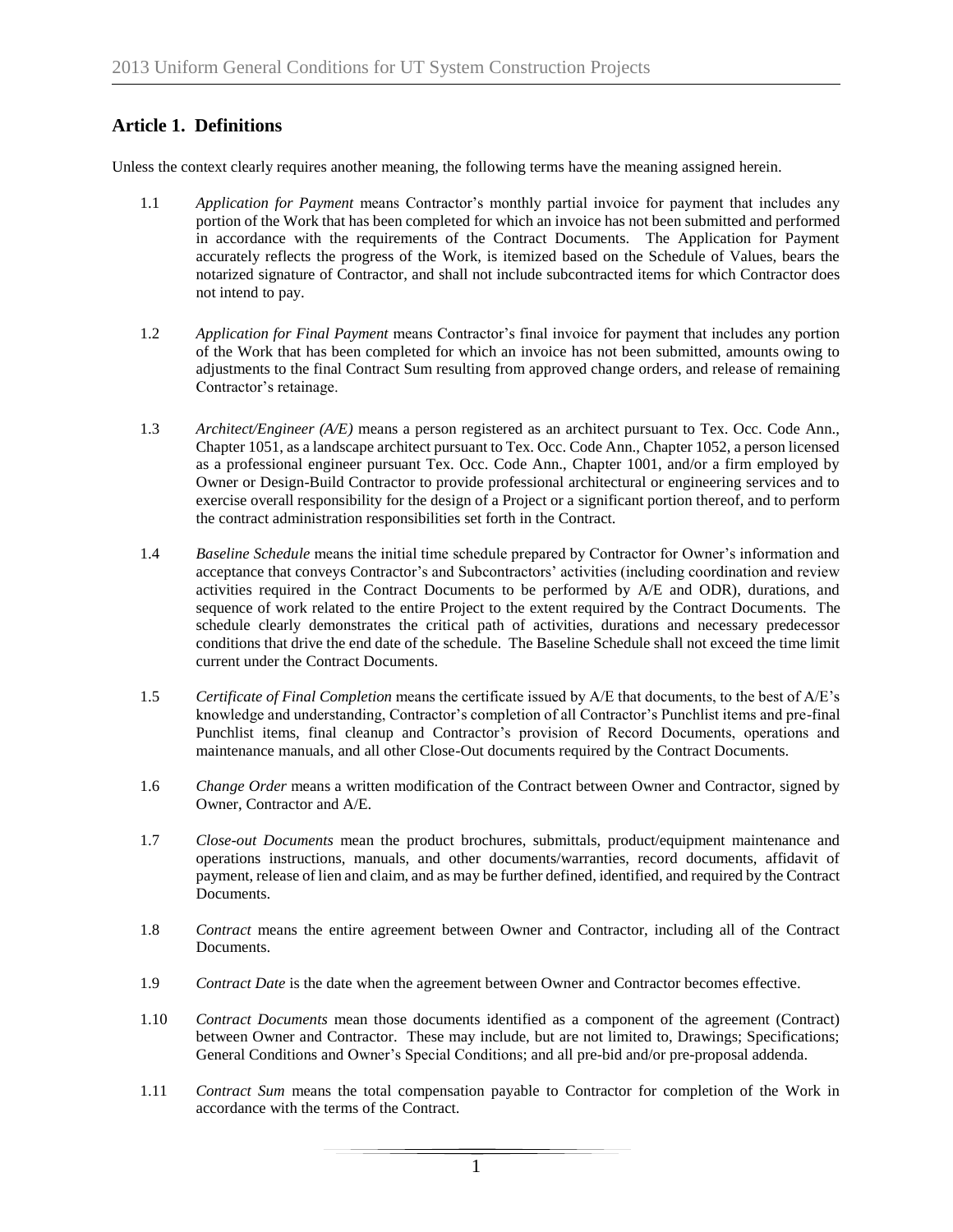- 1.12 *Contract Time* means the period between the start date identified in the Notice to Proceed with construction and the Substantial Completion date identified in the Notice to Proceed or as subsequently amended by a Change Order.
- 1.13 *Contractor* means the individual, corporation, limited liability company, partnership, firm, or other entity contracted to perform the Work, regardless of the type of construction contract used, so that the term as used herein includes a Construction Manager-at-Risk or a Design-Build firm as well as a general or prime Contractor. The Contract Documents refer to Contractor as if singular in number.
- 1.14 *Construction Documents* mean the Drawings, Specifications, and other documents issued to build the Project. Construction Documents become part of the Contract Documents when listed in the Contract or any Change Order.
- 1.15 *Construction Manager-at-Risk*, in accordance with Tex. Educ. Code § 51.782, means a sole proprietorship, partnership, corporation, or other legal entity that assumes the risk for construction, rehabilitation, alteration, or repair of a facility at the contracted price as a general contractor and provides consultation to Owner regarding construction during and after the design of the facility.
- 1.16 *Date of Commencement* means the date designated in the Notice to Proceed for Contractor to commence the Work.
- 1.17 *Day* means a calendar day unless otherwise specifically stipulated.
- 1.18 *Design-Build* means a project delivery method in which the detailed design and subsequent construction is provided through a single contract with a Design-Build firm; a team, partnership, or legal entity that includes design professionals and a builder. The Design-Build Project delivery shall be implemented in accordance with Tex. Educ. Code § 51.780.
- 1.19 *Drawings* mean that product of A/E which graphically depicts the Work.
- 1.20 *Final Completion* means the date determined and certified by A/E and Owner on which the Work is fully and satisfactorily complete in accordance with the Contract.
- 1.21 *Final Payment* means the last and final monetary compensation made to Contractor for any portion of the Work that has been completed and accepted for which payment has not been made, amounts owing to adjustments to the final Contract Sum resulting from approved change orders, and release of Contractor's retainage.
- 1.22 *Historically Underutilized Business (HUB)* pursuant to Tex. Gov't Code, Chapter 2161, means a business that is at least 51% owned by an Asian Pacific American, a Black American, a Hispanic American, a Native American and/or an American Woman; is an entity with its principal place of business in Texas; and has an owner residing in Texas with proportionate interest that actively participates in the control, operations, and management of the entity's affairs.
- 1.23 *Notice to Proceed* means written document informing Contractor of the dates beginning Work and the dates anticipated for Substantial Completion.
- 1.24 *Open Item List* means a list of work activities, Punchlist items, changes or other issues that are not expected by Owner and Contractor to be complete prior to Substantial Completion.
- 1.25 *Owner* means The Board of Regents of The University of Texas System, acting through the responsible entity of The University of Texas System or one of its Institutions as identified in the Contract as Owner.
- 1.26 *Owner's Designated Representative (ODR)* means the individual assigned by Owner to act on its behalf and to undertake certain activities as specifically outlined in the Contract. ODR is the only party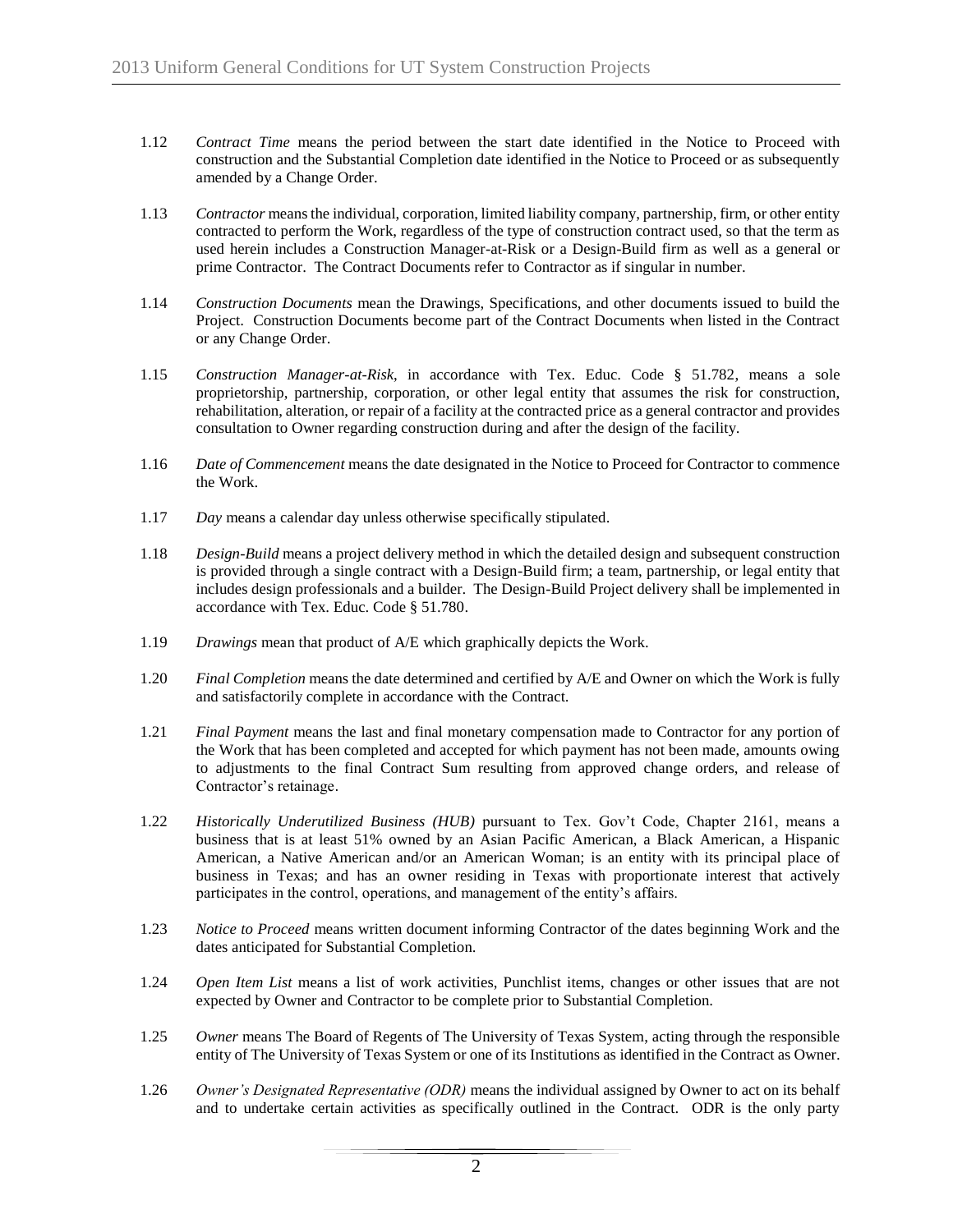authorized to direct changes to the scope, cost, or time of the Contract.

- 1.27 *Owner's Special Conditions* mean the documents containing terms and conditions which may be unique to the Project. Owner's Special Conditions are a part of the Contract Documents and have precedence over the Uniform General Conditions
- 1.28 *Project* means all activities necessary for realization Owner's desired building or other structure including all ancillary and related work. This includes design, contract award(s), execution of the Work itself, work by Owner's forces and/or other contractors and fulfillment of all Contract and warranty obligations.
- 1.29 *Progress Assessment Report (PAR)* means the monthly compliance report to Owner verifying compliance with the HUB subcontracting plan (HSP).
- 1.30 *Proposed Change Order (PCO)* means a document that informs Contractor of a proposed change in the Work and appropriately describes or otherwise documents such change including Contractor's response of pricing for the proposed change.
- 1.31 *Punchlist* means a list of items of Work to be completed or corrected by Contractor before Final Completion. The Punchlist(s) indicates items to be finished, remaining Work to be performed, or Work that does not meet quality or quantity requirements as required in the Contract Documents.
- 1.32 *Record Documents* mean the drawing set, Specifications, and other materials maintained by Contractor that documents all addenda, Architect's Supplemental Instructions, Change Orders and postings and markings that record the as-constructed conditions of the Work and all changes made during construction.
- 1.33 *Request for Information (RFI)* means a written request by Contractor directed to A/E or ODR for a clarification of the information provided in the Contract Documents or for direction concerning information necessary to perform the Work that may be omitted from the Contract Documents.
- 1.34 *Samples* mean representative physical examples of materials, equipment, or workmanship used to confirm compliance with requirements and/or to establish standards for use in execution of the Work.
- 1.35 *Schedule of Values* means the detailed breakdown of the cost of the materials, labor, and equipment necessary to accomplish the Work as described in the Contract Documents, submitted by Contractor for approval by Owner and A/E.
- 1.36 *Shop Drawings* mean the drawings, diagrams, illustrations, schedules, performance charts, brochures, and other data prepared by Contractor or its agents which detail a portion of the Work.
- 1.37 *Site* means the geographical area of the location of the Work.
- 1.38 *Specifications* mean the written product of A/E that establishes the quality and/or performance of products utilized in the Work and processes to be used, including testing and verification for producing the Work.
- 1.39 *Subcontractor* means a business entity that enters into an agreement with Contractor to perform part of the Work or to provide services, materials, or equipment for use in the Work.
- 1.40 *Submittal Register* means a list provided by Contractor of all items to be furnished for review and approval by A/E and Owner and as identified in the Contract Documents including anticipated sequence and submittal dates.
- 1.41 *Substantial Completion* means the date determined and certified by Contractor, A/E, and Owner when the Work, or a designated portion thereof, is sufficiently complete, in accordance with the Contract, so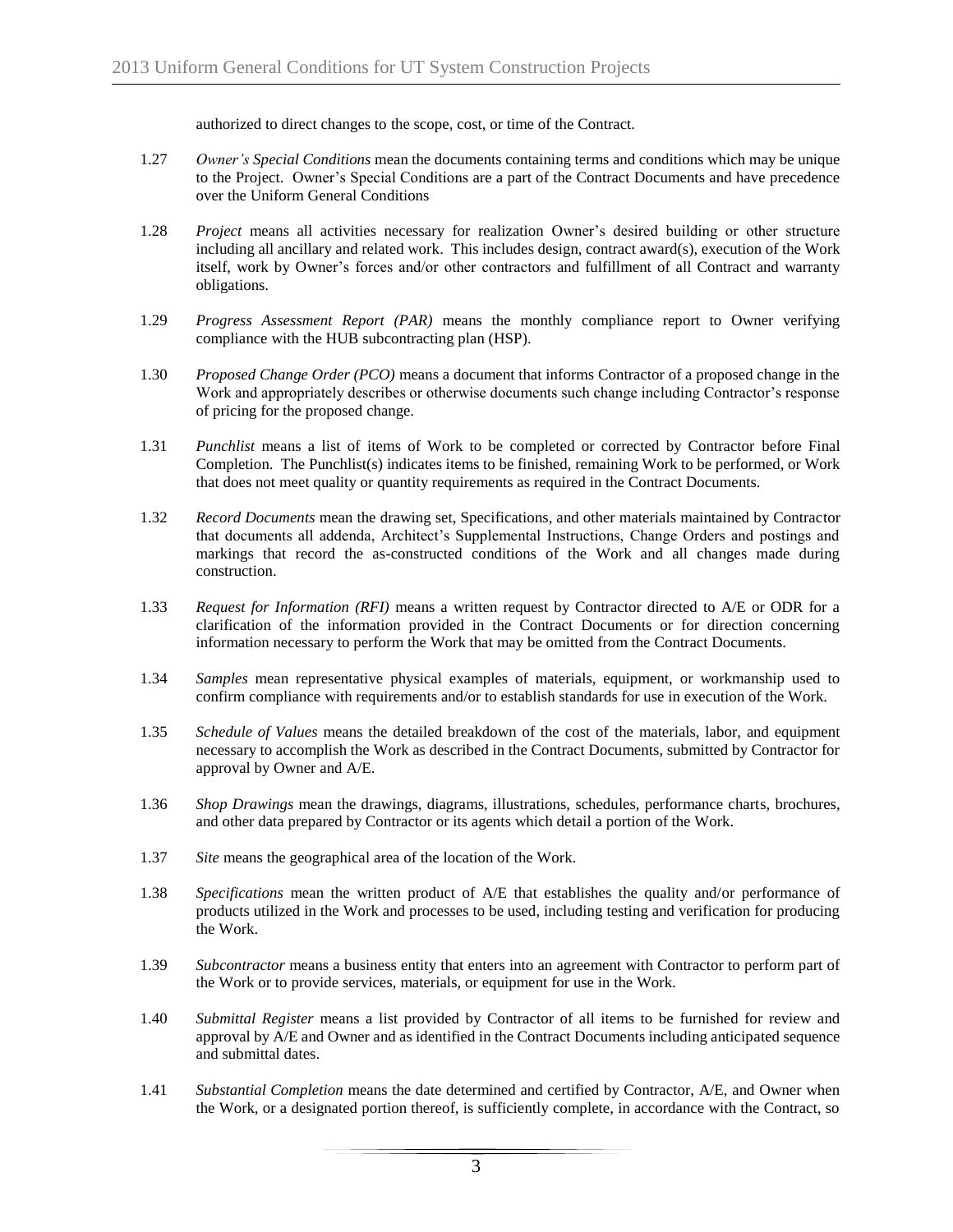as to be operational and fit for the use intended.

- 1.42 *Unit Price Work* means the Work, or a portion of the Work, paid for based on incremental units of measurement.
- 1.43 *Unilateral Change Order (ULCO)* means a Change Order issued by Owner without the complete agreement of Contractor, as to cost and/or time.
- 1.44 *Work* means the administration, procurement, materials, equipment, construction and all services necessary for Contractor, and/or its agents, to fulfill Contractor's obligations under the Contract.
- 1.45 *Work Progress Schedule* means the continually updated time schedule prepared and monitored by Contractor that accurately indicates all necessary appropriate revisions as required by the conditions of the Work and the Project while maintaining a concise comparison to the Baseline Schedule.

## **Article 2. Wage Rates and Other Laws Governing Construction**

- 2.1 Environmental Regulations. Contractor shall conduct activities in compliance with applicable laws and regulations and other requirements of the Contract relating to the environment and its protection at all times. Unless otherwise specifically determined, Owner is responsible for obtaining and maintaining permits related to stormwater run-off. Contractor shall conduct operations consistent with stormwater run-off permit conditions. Contractor is responsible for all items it brings to the Site, including hazardous materials, and all such items brought to the Site by its Subcontractors and suppliers, or by other entities subject to direction of Contractor. Contractor shall not incorporate hazardous materials into the Work without prior approval of Owner, and shall provide an affidavit attesting to such in association with request for Substantial Completion inspection.
- 2.2 Wage Rates. Contractor shall not pay less than the wage scale of the various classes of labor as shown on the prevailing wage schedule provided by Owner in the bid or proposal specifications. The specified wage rates are minimum rates only. Owner is not bound to pay any claims for additional compensation made by any Contractor because the Contractor pays wages in excess of the applicable minimum rate contained in the Contract. The prevailing wage schedule is not a representation that qualified labor adequate to perform the Work is available locally at the prevailing wage rates.
	- 2.2.1 Notification to Workers. Contractor shall post the prevailing wage schedule in a place conspicuous to all workers on the Project Site and shall notify each worker, in writing, of the following as they commence work on the Contract: the worker's job classification, the established minimum wage rate requirement for that classification, as well as the worker's actual wage. The notice must be delivered to and signed in acknowledgement of receipt by the worker and must list both the wages and fringe benefits to be paid or furnished for each classification in which the worker is assigned duties. When requested by Owner, Contractor shall furnish evidence of compliance with the Texas Prevailing Wage Law and the addresses of all workers.
		- 2.2.1.1 Contractor shall submit a copy of each worker's wage-rate notification to ODR with the application for progress payment for the period during which the worker was engaged in activities on behalf of the Project.
		- 2.2.1.2 The prevailing wage schedule is determined by Owner in compliance with Tex. Gov't Code, Chapter 2258. Should Contractor at any time become aware that a particular skill or trade not reflected on Owner's prevailing wage schedule will be or is being employed in the Work, whether by Contractor or by Subcontractor, Contractor shall promptly inform ODR of the proposed wage to be paid for the skill along with a justification for same and ODR shall promptly concur with or reject the proposed wage and classification. Contractor is responsible for determining the most appropriate wage for a particular skill in relation to similar skills or trades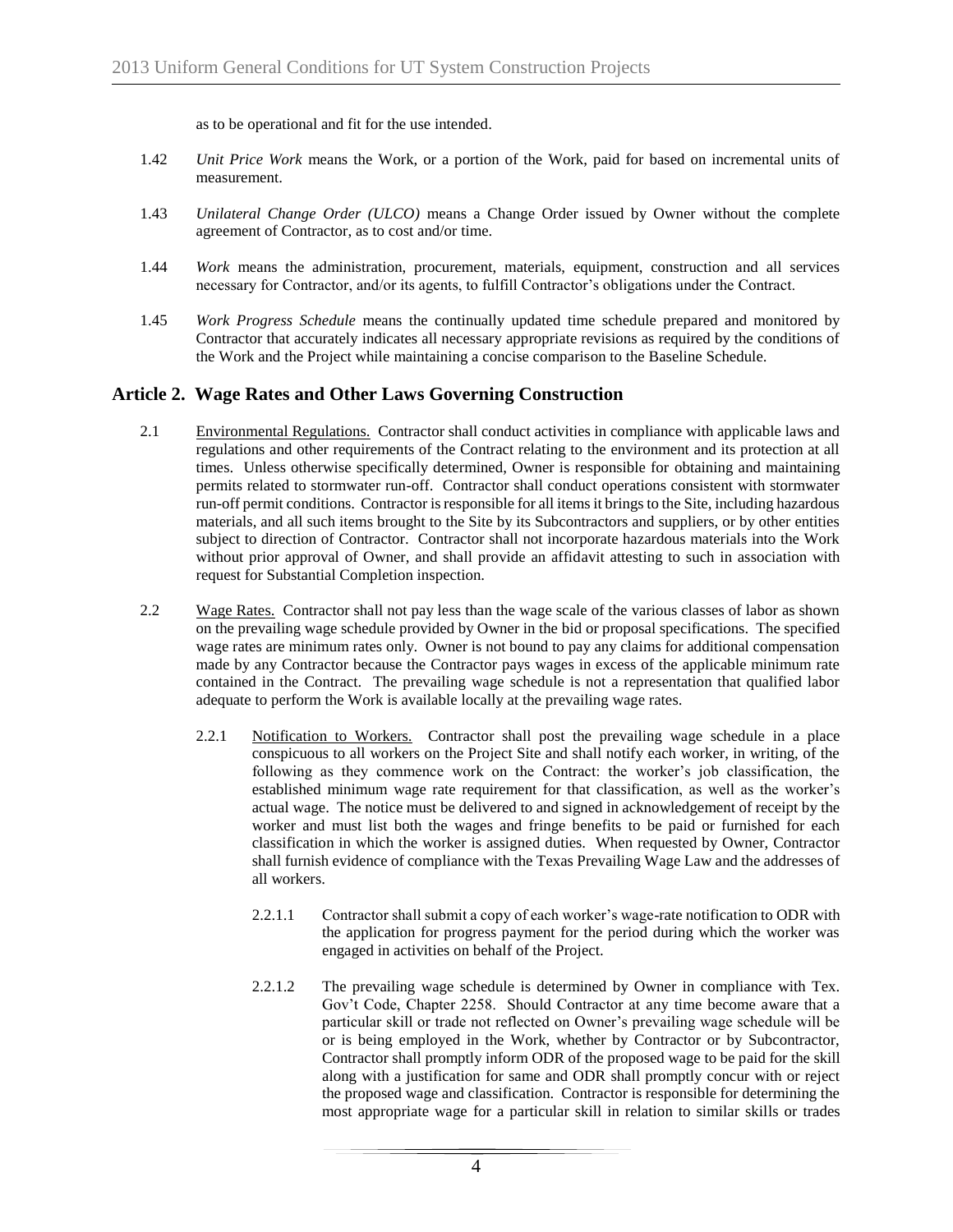identified on the prevailing wage schedule. In no case, shall any worker be paid less than the wage indicated for laborers.

- 2.2.2 Penalty for Violation. Contractor, and any Subcontractor, will pay to the State a penalty of sixty dollars (\$60) for each worker employed for each day, or portion thereof, that the worker is paid less than the wage rates stipulated in the prevailing wage schedule.
- 2.2.3 Complaints of Violations.
	- 2.2.3.1 Owner's Determination of Good Cause. Upon receipt of information concerning a violation, Owner will conduct an investigation in accordance with Tex. Gov't Code, Chapter 2258 and make an initial determination as to whether good cause exists that a violation occurred. Upon making a good cause finding, Owner will retain the full amounts claimed by the claimant or claimants as the difference between wages paid and wages due under the prevailing wage schedule and any supplements thereto, together with the applicable penalties, such amounts being subtracted from successive progress payments pending a final decision on the violation.
	- 2.2.3.2 No Extension of Time. If Owner's determination proves valid that good cause existed to believe a violation had occurred, Contractor is not entitled to an extension of time for any delay arising directly or indirectly from the arbitration procedures.
- 2.3 Venue for Suits. The venue for any suit arising from the Contract will be in a court of competent jurisdiction in Travis County, Texas, or as may otherwise be designated in the Owner's Special Conditions.
- 2.4 Licensing of Trades. Contractor shall comply with all applicable provisions of State law related to license requirements for skilled tradesmen, contractors, suppliers and or laborers, as necessary to accomplish the Work. In the event Contractor, or one of its Subcontractors, loses its license during the term of performance of the Contract, Contractor shall promptly hire or contract with a licensed provider of the service at no additional cost to Owner.
- 2.5 Royalties, Patents, and Copyrights. Contractor shall pay all royalties and license fees, defend suits or claims for infringement of copyrights and patent rights, and shall hold Owner harmless from loss on account thereof, but shall not be responsible for such defense or loss when a particular design, process or product of a particular manufacturer or manufacturers is required by the Contract Documents, or where the copyright violations are contained in Drawings, Specifications or other documents prepared by Owner or A/E. However, if Contractor has reason to believe that the required design, process, or product is an infringement of a copyright or a patent, Contractor shall be responsible for such loss unless such information is promptly furnished to A/E.
- 2.6 State Sales and Use Taxes. Owner qualifies for exemption from certain State and local sales and use taxes pursuant to the provisions of Tex. Tax Code, Chapter 151. Upon request from Contractor, Owner shall furnish evidence of tax exempt status. Contractor may claim exemption from payment of certain applicable State taxes by complying with such procedures as prescribed by the State Comptroller of Public Accounts. Owner acknowledges not all items qualify for exemption. Owner is not obligated to reimburse Contractor for taxes paid on items that qualify for tax exemption.

# **Article 3. General Responsibilities of Owner and Contractor**

- 3.1 Owner's General Responsibilities. Owner is the entity identified as such in the Contract and referred to throughout the Contract Documents as if singular in number.
	- 3.1.1 Preconstruction Conference. Prior to, or concurrent with, the issuance of Notice to Proceed with construction, a conference will be convened for attendance by Owner, Contractor, A/E and appropriate Subcontractors. The purpose of the conference is to establish a working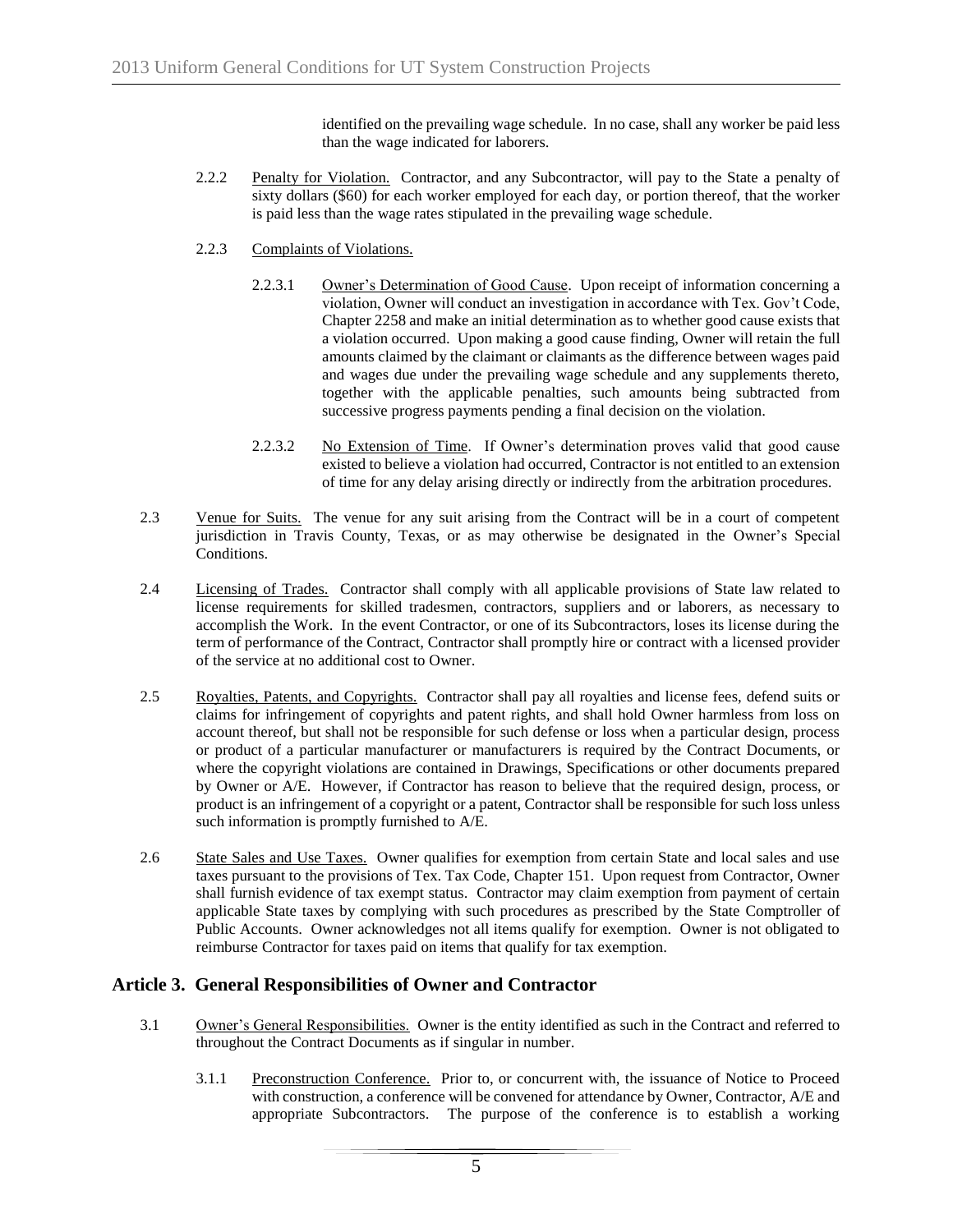understanding among the parties as to the Work, the operational conditions at the Project Site, and general administration of the Project. Topics include communications, schedules, procedures for handling Shop Drawings and other submittals, processing Applications for Payment, maintaining required records and all other matters of importance to the administration of the Project and effective communications between the Project team members.

- 3.1.2 Owner's Designated Representative. Prior to the start of construction, Owner will identify Owner's Designated Representative (ODR), who has the express authority to act and bind Owner to the extent and for the purposes described in the various Articles of the Contract, including responsibilities for general administration of the Contract.
	- 3.1.2.1 Unless otherwise specifically defined elsewhere in the Contract Documents, ODR is the single point of contact between Owner and Contractor. Notice to ODR, unless otherwise noted, constitutes notice to Owner under the Contract.
	- 3.1.2.2 All directives on behalf of Owner will be conveyed to Contractor and A/E by ODR in writing.
	- 3.1.2.3 Owner will furnish or cause to be furnished, free of charge, the number of complete sets of the Drawings, Specifications, and addenda as provided in the Agreement or Special Conditions.
- 3.1.3 Owner Supplied Materials and Information.
	- 3.1.3.1 Owner will furnish to Contractor those surveys describing the physical characteristics, legal description, limitations of the Site, Site utility locations, and other information used in the preparation of the Contract Documents.
	- 3.1.3.2 Owner will provide information, equipment, or services under Owner's control to Contractor with reasonable promptness.
- 3.1.4 Availability of Lands. Owner will furnish, as indicated in the Contract, all required rights to use the lands upon which the Work occurs. This includes rights-of-way and easements for access and such other lands that are designated for use by Contractor. Contractor shall comply with all Owner identified encumbrances or restrictions specifically related to use of lands so furnished. Owner will obtain and pay for easements for permanent structures or permanent changes in existing facilities, unless otherwise required in the Contract Documents.
- 3.1.5 Limitation on Owner's Duties.
	- 3.1.5.1 Owner will not supervise, direct, control or have authority over or be responsible for Contractor's means, methods, technologies, sequences or procedures of construction or the safety precautions and programs incident thereto. Owner is not responsible for any failure of Contractor to comply with laws and regulations applicable to the Work. Owner is not responsible for the failure of Contractor to perform or furnish the Work in accordance with the Contract Documents. Except as provided in Section 2.5, Owner is not responsible for the acts or omissions of Contractor, or any of its Subcontractors, suppliers or of any other person or organization performing or furnishing any of the Work on behalf of Contractor.
	- 3.1.5.2 Owner will not take any action in contravention of a design decision made by A/E in preparation of the Contract Documents, when such actions are in conflict with statutes under which A/E is licensed for the protection of the public health and safety.
- 3.2 Role of Architect/Engineer. Unless specified otherwise in the Contract between Owner and Contractor,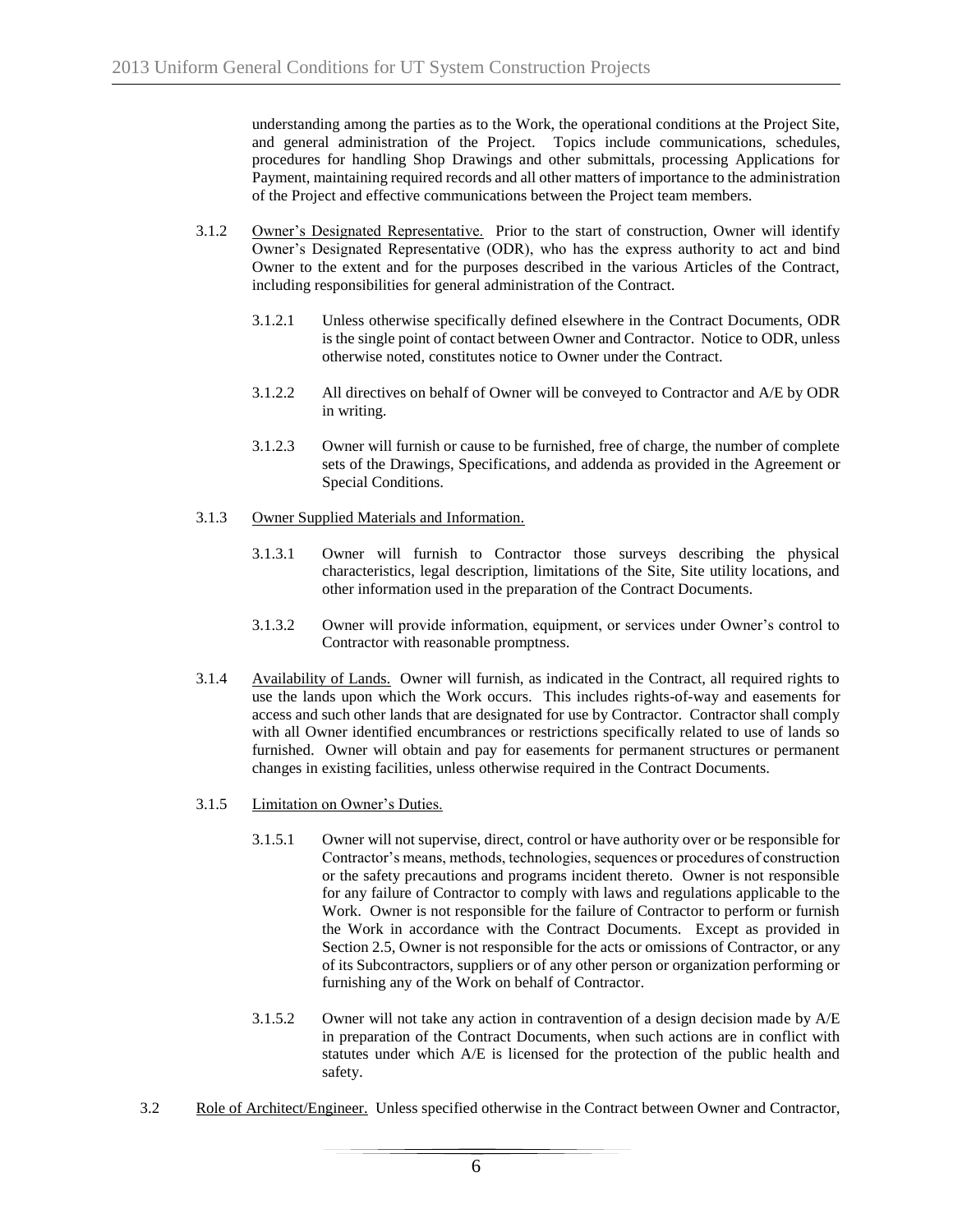A/E shall provide general administration services for Owner during the construction phase of the project. Written correspondence, requests for information, and Shop Drawings/submittals shall be directed to A/E for action. A/E has the authority to act on behalf of Owner to the extent provided in the Contract Documents, unless otherwise modified by written instrument, which will be furnished to Contractor by ODR, upon request.

- 3.2.1 Site Visits.
	- 3.2.1.1 A/E will make visits to the Site at intervals as provided in the A/E's Contract (or the Design/Build Contractor's Contract, if applicable) with Owner, to observe the progress and the quality of the various aspects of Contractor's executed Work and report findings to Owner.
	- 3.2.1.2 A/E has the authority to interpret Contract Documents and inspect the Work for compliance and conformance with the Contract. Except as referenced in Paragraph 3.1.5.2, Owner retains the sole authority to accept or reject Work and issue direction for correction, removal, or replacement of Work.
- 3.2.2 Clarifications and Interpretations. It may be determined that clarifications or interpretations of the Contract Documents are necessary. Upon direction by ODR, such clarifications or interpretations will be provided by A/E consistent with the intent of the Contract Documents. A/E will issue these clarifications with reasonable promptness to Contractor as A/E's supplemental instruction ("ASI") or similar instrument. If Contractor believes that such clarification or interpretation justifies an adjustment in the Contract Sum or the Contract Time, Contractor shall so notify Owner in accordance with the provisions of Article 11.
- 3.2.3 Limitations on Architect/Engineer Authority. A/E is not responsible for:
	- 3.2.3.1 Contractor's means, methods, techniques, sequences, procedures, safety, or programs incident to the Project, nor will A/E supervise, direct, control or have authority over the same;
	- 3.2.3.2 The failure of Contractor to comply with laws and regulations applicable to the furnishing or performing the Work;
	- 3.2.3.3 Contractor's failure to perform or furnish the Work in accordance with the Contract Documents; or
	- 3.2.3.4 Acts or omissions of Contractor, or of any other person or organization performing or furnishing any of the Work.
- 3.3 Contractor's General Responsibilities. Contractor is solely responsible for implementing the Work in full compliance with all applicable laws and the Contract Documents and shall supervise and direct the Work using the best skill and attention to assure that each element of the Work conforms to the Contract requirements. Contractor is solely responsible for all construction means, methods, techniques, safety, sequences, coordination and procedures.

Contractor shall visit the Site before commencing the Work and become familiar with local conditions such as the location, accessibility and general character of the Site and/or building.

3.3.1 Project Administration. Contractor shall provide Project administration for all Subcontractors, vendors, suppliers, and others involved in implementing the Work and shall coordinate administration efforts with those of A/E and ODR in accordance with these general conditions*,*  Division 1 of the Specifications and other provisions of the Contract, and as outlined in the preconstruction conference.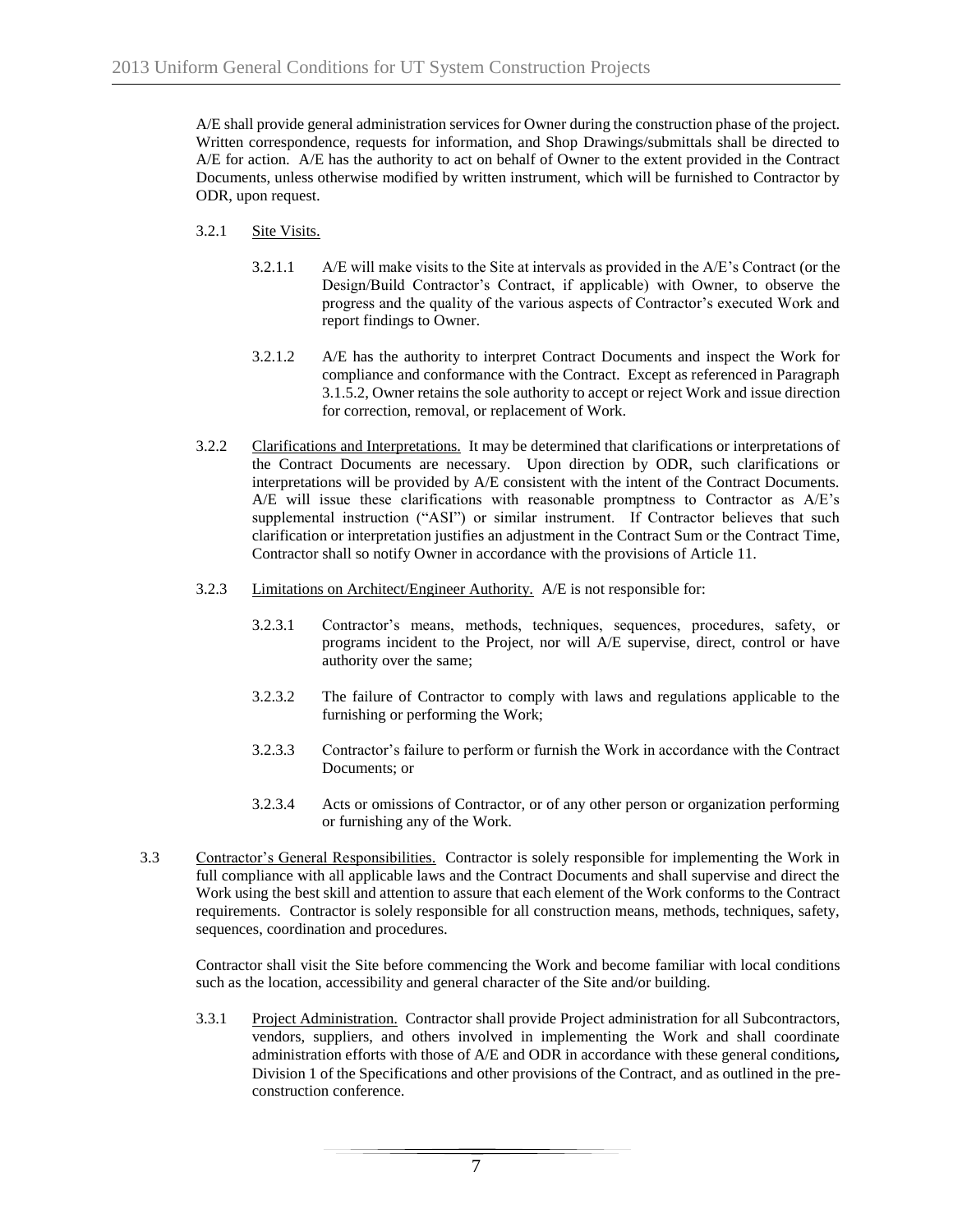- 3.3.1.1 At the request of Owner and at no additional cost, Contractor shall furnish to the ODR one copy of the current edition of the RSMeans Facilities Construction Cost Data Book in hard copy format or digital medium as directed by the ODR.
- 3.3.2 Contractor's Management Personnel. Contractor shall employ a competent person or persons who will be present at the Project Site during the progress of the Work to supervise or oversee the work. The competent persons are subject to the approval of ODR. Contractor shall not change approved staff during the course of the project without the written approval of ODR unless the staff member leaves the employment of Contractor. Contractor shall provide additional quality control, safety and other staff as stated in the Contract Documents.
- 3.3.3 Labor. Contractor shall provide competent, suitably qualified personnel to survey, lay-out, and construct the Work as required by the Contract Documents and maintain good discipline and order at the Site at all times.
- 3.3.4 Services, Materials, and Equipment. Unless otherwise specified, Contractor shall provide and assume full responsibility for all services, materials, equipment, labor, transportation, construction equipment and machinery, tools, appliances, fuel, power, light, heat, telephone, water, sanitary facilities, temporary facilities, and all other facilities, incidentals, and services necessary for the construction, performance, testing, start-up, inspection and completion of the Work.
- 3.3.5 Contractor General Responsibility. For Owner furnished equipment or material that will be in the care, custody, and control of Contractor, Contractor is responsible for damage or loss.
- 3.3.6 Non-Compliant Work. Should A/E and/or ODR identify Work as non-compliant with the Contract Documents, A/E and/or ODR shall communicate the finding to Contractor, and Contractor shall correct such Work at no additional cost to the Owner. The approval of Work or the failure to find non-compliant Work by either A/E or ODR does not relieve Contractor from the obligation to comply with all requirements of the Contract Documents.
- 3.3.7 Subcontractors. Contractor shall not employ any Subcontractor, supplier or other person or organization, whether initially or as a substitute, against whom Owner shall have reasonable objection. Owner will communicate such objections in writing within ten (10) days of receipt of Contractor's intent to use such Subcontractor, supplier, or other person or organization. Contractor is not required to employ any Subcontractor, supplier or other person or organization to furnish any of the work to whom Contractor has reasonable objection. Contractor shall not substitute Subcontractors without the acceptance of Owner.
	- 3.3.7.1 All Subcontracts and supply contracts shall be consistent with and bind the Subcontractors and suppliers to the terms and conditions of the Contract Documents including provisions of the Contract between Contractor and Owner.
	- 3.3.7.2 Contractor shall be solely responsible for scheduling and coordinating the Work of Subcontractors, suppliers and other persons and organizations performing or furnishing any of the Work under a direct or indirect contract with Contractor. Require all Subcontractors, suppliers and such other persons and organizations performing or furnishing any of the Work to communicate with Owner only through Contractor. Contractor shall furnish to Owner a copy, at Owner's request, of each first-tier subcontract promptly after its execution. Contractor agrees that Owner has no obligation to review or approve the content of such contracts and that providing Owner such copies in no way relieves Contractor of any of the terms and conditions of the Contract, including, without limitation, any provisions of the Contract which require the Subcontractor to be bound to Contractor in the same manner in which Contractor is bound to Owner.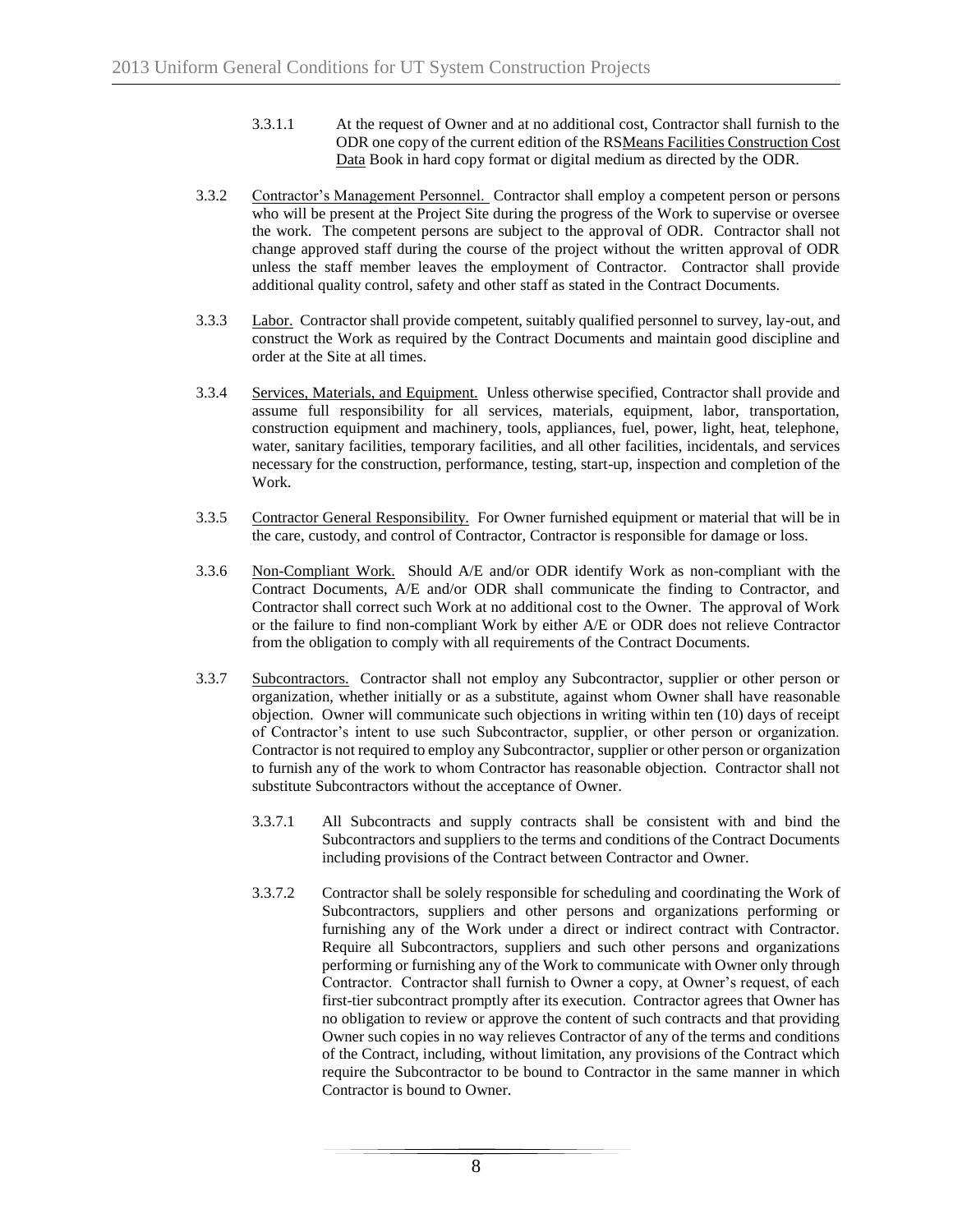- 3.3.8 Continuing the Work. Contractor shall carry on the Work and adhere to the progress schedule during all disputes, disagreements, or alternative resolution processes with Owner. Contractor shall not delay or postpone any Work because of pending unresolved disputes, disagreements or alternative resolution processes, except as Owner and Contractor may agree in writing.
- 3.3.9 Cleaning. Contractor shall at all times, keep the Site and the Work clean and free from accumulation of waste materials or rubbish caused by the construction activities under the Contract. Contractor shall ensure that the entire Project is thoroughly cleaned prior to requesting Substantial Completion inspection and, again, upon completion of the Project prior to the final inspection.
- 3.3.10 Acts and Omissions of Contractor, its Subcontractors and Employees. Contractor shall be responsible for acts and omissions of his employees and all its Subcontractors, their agents and employees. Owner may, in writing, require Contractor to remove from the Project any of Contractor's or its Subcontractor's employees whom ODR finds to be careless, incompetent, unsafe, uncooperative, disruptive, or otherwise objectionable.
- 3.3.11 Ancillary Areas. Contractor shall operate and maintain operations and associated storage areas at the site of the Work in accordance with the following:
	- 3.3.11.1 All Contractor operations, including storage of materials and employee parking upon the Site of Work, shall be confined to areas designated by Owner.
	- 3.3.11.2 Contractor may erect, at its own expense, temporary buildings that will remain its property. Contractor shall remove such buildings and associated utility service lines upon completion of the Work, unless Contractor requests and Owner provides written consent that it may abandon such buildings and utilities in place.
	- 3.3.11.3 Contractor shall use only established roadways or construct and use such temporary roadways as may be authorized by Owner. Contractor shall not allow load limits of vehicles to exceed the limits prescribed by appropriate regulations or law. Contractor shall provide protection to road surfaces, curbs, sidewalks, trees, shrubbery, sprinkler systems, drainage structures and other like existing improvements to prevent damage and repair any damage thereto at the expense of Contractor.
	- 3.3.11.4 Owner may restrict Contractor's entry to the Site to specifically assigned entrances and routes.
- 3.3.12 Separate Contracts. Owner reserves the right to award other contracts in connection with the Project under the same or substantially similar contract terms, including those portions related to insurance and waiver of subrogation. Owner reserves the right to perform operations related to the Project with Owner's own forces.
- 3.3.13 Under a system of separate contracts, the conditions described herein continue to apply except as may be amended by change order.
- 3.3.14 Contractor shall cooperate with other contractors or forces employed on the Project by Owner, including providing access to Site, integration of activities within Contractor's Work Progress Schedule and Project information as requested.
- 3.3.15 Owner shall be reimbursed by Contractor for costs incurred by Owner which are payable to a separate contractor because of delays, improperly timed activities, or defective construction by Contractor. Owner will equitably adjust the Contract by Change Order for costs incurred by Contractor because of delays, improperly timed activities, damage to the Work or defective construction by a separate contractor.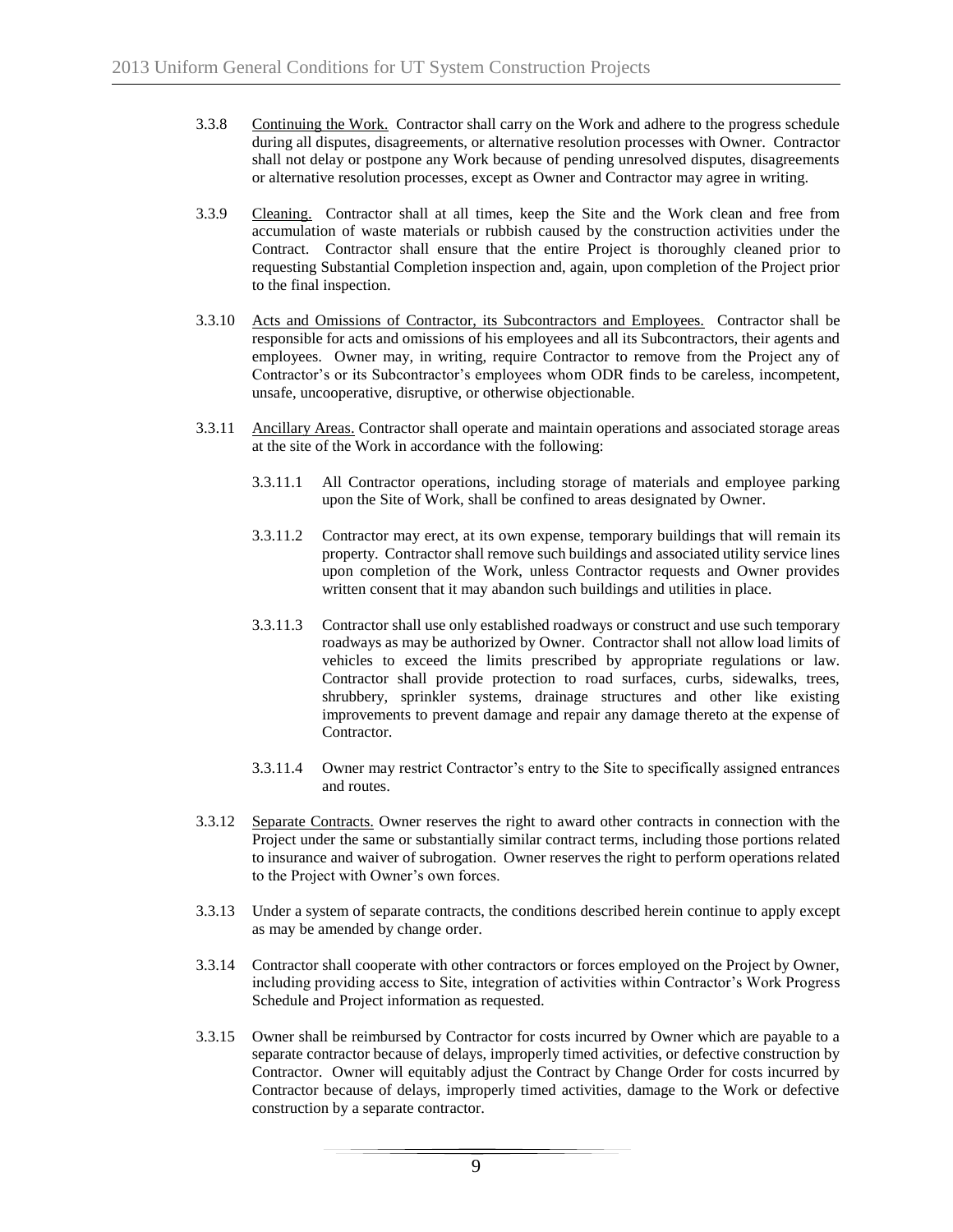#### 3.4 Indemnification of Owner.

- **3.4.1 Contractor covenants and agrees to FULLY INDEMNIFY and HOLD HARMLESS, Owner and the elected and appointed officials, employees, officers, directors, volunteers, and representatives of Owner, individually or collectively, from and against any and all costs, claims, liens, damages, losses, expenses, fees, fines, penalties, proceedings, actions, demands, causes of action, liability and suits of any kind and nature, including but not limited to, personal or bodily injury, death or property damage, made upon Owner directly or indirectly arising out of, resulting from or related to Contractor's activities under this Contract, including any acts or omissions of Contractor, or any agent, officer, director, representative, employee, consultant or the Subcontractor of Contractor, and their respective officers, agents, employees, directors and representatives while in the exercise of performance of the rights or duties under this Contract. The indemnity provided for in this paragraph does not apply to any liability resulting from the negligence of the Owner, its officers or employees, separate contractors or assigned contractors, in instances where such negligence causes personal injury, death or property damage. IN THE EVENT CONTRACTOR AND OWNER ARE FOUND JOINTLY LIABLE BY A COURT OF COMPETENT JURISDICTION, LIABILITY WILL BE APPORTIONED COMPARATIVELY IN ACCORDANCE WITH THE LAWS OF THE STATE OF TEXAS, WITHOUT WAIVING ANY GOVERNMENTAL IMMUNITY AVAILABLE TO THE STATE UNDER TEXAS LAW AND WITHOUT WAIVING ANY DEFENSES OF THE PARTIES UNDER TEXAS LAW.**
- 3.4.2 **Contractor shall protect and indemnify the Owner from and against all claims, damages, judgments and losses arising from infringement or alleged infringement of any United States patent, or copyright that arise out of any of the work performed by the Contractor or the use by Contractor, or by Owner at the direction of Contractor, of any article or material. Upon becoming aware of a suit or threat of suit for patent or copyright infringement, Owner shall promptly notify Contractor and Contractor shall be given full opportunity to negotiate a settlement. Contractor does not warrant against infringement by reason of Owner's or Project Architect's design of articles or their use in combination with other materials or in the operation of any process. In the event of litigation, Owner agrees to cooperate reasonably with Contractor and parties shall be entitled, in connection with any such litigation, to be represented by counsel at their own expense.**
- 3.4.3 The provisions of this indemnification are solely for the benefit of the parties hereto and not intended to create or grant any rights, contractual or otherwise, to any other person or entity.
- 3.4.4 Contractor shall promptly advise Owner in writing of any claim or demand against Owner or against Contractor which involves Owner and known to Contractor and related to or arising out of Contractor's activities under this Contract.
- 3.4.5 These indemnity provisions shall survive the termination of this Agreement regardless of the reason for termination.

# **Article 4. Historically Underutilized Business (HUB) Subcontracting Plan**

- 4.1 General Description. The purpose of the Historically Underutilized Business (HUB) program is to promote equal business opportunities for economically disadvantaged persons (as defined by Tex. Gov't Code, Chapter 2161) to contract with the State of Texas in accordance with the goals specified in the State of Texas Disparity Study. The HUB program annual procurement utilization goals are defined in 34 T.A.C. § 20.13(b).
	- 4.1.1 State agencies are required by statute to make a good faith effort to assist HUBs in participating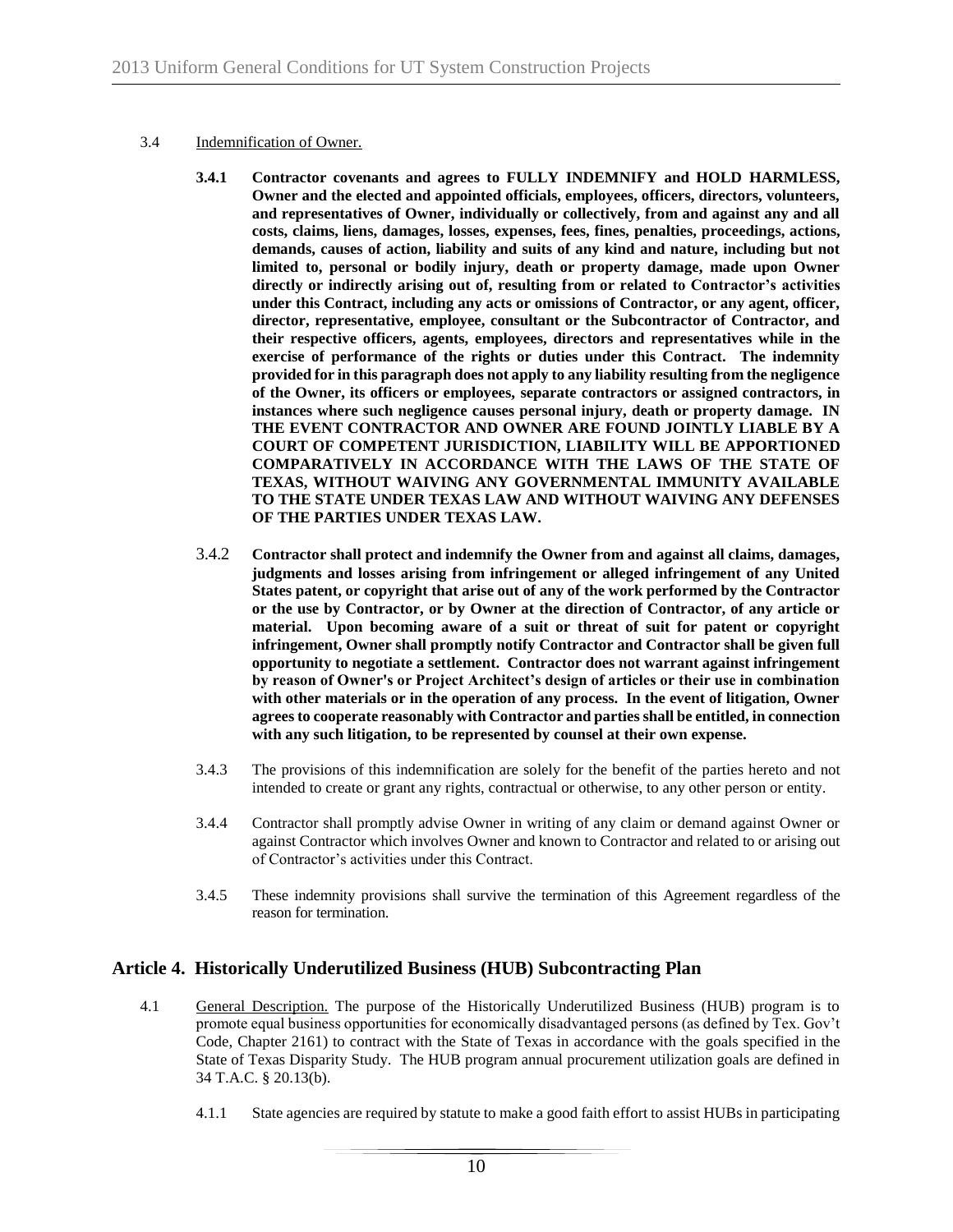in contract awards issued by the State. 34 T.A.C. § 20.13(b) outlines the State's policy to encourage the utilization of HUBs in State contracting opportunities through race, ethnic and gender neutral means.

- 4.1.2 A Contractor who contracts with the State in an amount of \$100,000 or greater is required to make a good faith effort to award subcontracts to HUBs in accordance with 34 T.A.C. §  $20.14(a)(2)(A)$  by submitting a HUB subcontracting plan within twenty-four (24) hours after the bid or response is due and complying with the HUB subcontracting plan after it is accepted by Owner and during the term of the Contract.
- 4.2 Compliance with Approved HUB Subcontracting Plan. Contractor, having been awarded this Contract in part by complying with the HUB program statute and rules, hereby covenants to continue to comply with the HUB program as follows:
	- 4.2.1 Prior to adding or substituting a Subcontractor, promptly notify Owner in the event a change is required for any reason to the accepted HUB subcontracting plan.
	- 4.2.2 Conduct the good-faith effort activities required and provide Owner with necessary documentation to justify approval of a change to the approved HUB subcontracting plan.
	- 4.2.3 Cooperate in the execution of a Change Order or such other approval of the change in the HUB subcontracting plans as Contractor and Owner may agree to.
	- 4.2.4 Maintain and make available to Owner upon request business records documenting compliance with the accepted HUB subcontracting plan.
	- 4.2.5 Upon receipt of payment for performance of Work, submit to Owner a compliance report, in the format required by Owner that demonstrates Contractor's performance of the HUB subcontracting plan.
		- 4.2.5.1 Progress Assessment Report (PAR): monthly compliance reports to Owner (contracting agency), verifying their compliance with the HUB subcontracting plan, including the use/expenditures they have made to Subcontractors. (The PAR is available at **http://www.window.state.tx.us/procurement/prog/hub/hubforms/progressassessmentrpt.xls**).
	- 4.2.6 Promptly and accurately explain and provide supplemental information to Owner to assist in Owner's investigation of Contractor's good-faith effort to fulfill the HUB subcontracting plan and the requirements under 34 T.A.C. § 20.14(a)(1).
- 4.3 Failure to Demonstrate Good-Faith Effort. Upon a determination by Owner that Contractor has failed to demonstrate a good-faith effort to fulfill the HUB subcontracting plan or any Contract covenant detailed above, Owner may, in addition to all other remedies available to it, report the failure to perform to the Comptroller of Public Accounts, Texas Procurement and Support Services Division, Historically Underutilized Business Program and may bar Contractor from future contracting opportunities with Owner.

# **Article 5. Bonds and Insurance**

- 5.1 Construction Bonds. Contractor is required to tender to Owner, prior to commencing the Work, performance and payment bonds, as required by Tex. Gov't Code, Chapter 2253. On Construction Manager-at-Risk and Design-Build Projects the Owner shall require a security bond, as described in Subsection 5.1.2 below.
	- 5.1.1 Bond Requirements. Each bond shall be executed by a corporate surety or sureties authorized to do business in the State of Texas and acceptable to Owner, on Owner's form, and in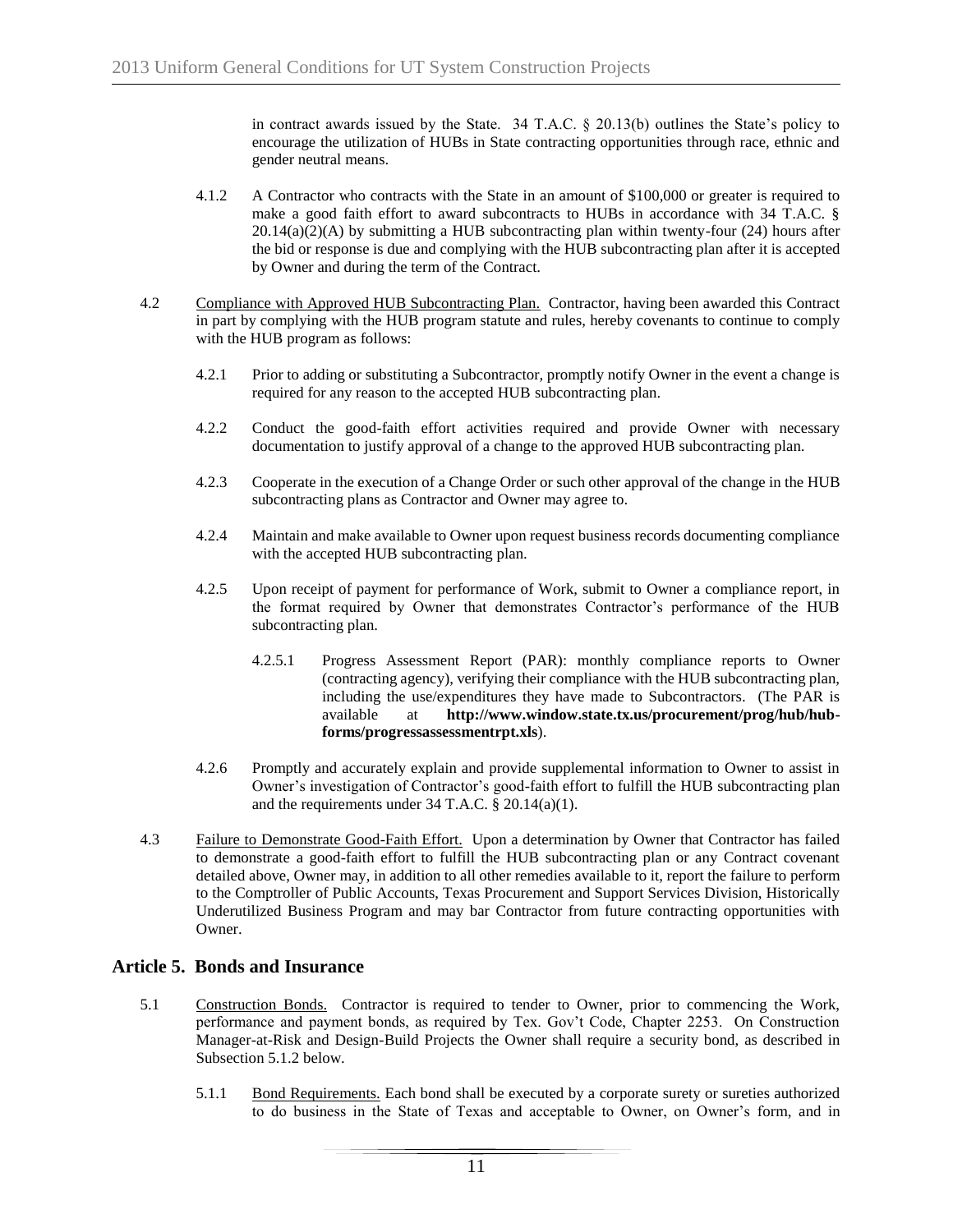compliance with the relevant provisions of the Texas Insurance Code. If any bond is for more than ten (10) percent of the surety's capital and surplus, Owner may require certification that the company has reinsured the excess portion with one or more reinsurers authorized to do business in the State. A reinsurer may not reinsure for more than ten (10) percent of its capital and surplus. If a surety upon a bond loses its authority to do business in the State, Contractor shall, within thirty (30) days after such loss, furnish a replacement bond at no added cost to Owner.

- 5.1.1.1 A Performance bond is required if the Contract Sum is in excess of \$100,000. The performance bond is solely for the protection of Owner. The performance bond is to be for the Contract Sum to guarantee the faithful performance of the Work in accordance with the Contract Documents. The form of the bond shall be approved by the Office of the Attorney General of Texas. The performance bond shall be effective through Contractor's warranty period.
- 5.1.1.2 A Payment bond is required if the Contract price is in excess of \$25,000. The payment bond is to be for the Contract Sum and is payable to Owner solely for the protection and use of payment bond beneficiaries. The form of the bond shall be approved by the Office of the Attorney General of Texas.
- 5.1.2 Security Bond. The security bond provides protection to Owner if Contractor presents an acceptable guaranteed maximum price ("GMP") to Owner but is unable to deliver the required payment and performance bonds within the time period stated below.
- 5.1.3 When Bonds Are Due
	- 5.1.3.1 Security bonds are due before execution of a Construction Manager-at-Risk or Design-Build Contract.
	- 5.1.3.2 Payment and performance bonds are due before execution of a contract on competitively bid or competitively sealed proposal projects or before execution of a GMP proposal on Construction Manager-at-Risk projects or Design-Build projects.
- 5.1.4 Power of Attorney. Each bond shall be accompanied by a valid power of attorney (issued by the surety company and attached, signed and sealed with the corporate embossed seal, to the bond) authorizing the attorney-in-fact who signs the bond to commit the company to the terms of the bond, and stating any limit in the amount for which the attorney can issue a single bond.
- 5.1.5 Bond Indemnification. The process of requiring and accepting bonds and making claims thereunder shall be conducted in compliance with Tex. Gov't Code, Chapter 2253. IF FOR ANY REASON A STATUTORY PAYMENT OR PERFORMANCE BOND IS NOT HONORED BY THE SURETY, CONTRACTOR SHALL FULLY INDEMNIFY AND HOLD OWNER HARMLESS OF AND FROM ANY COSTS, LOSSES, OBLIGATIONS OR LIABILITIES IT INCURS AS A RESULT.
- 5.1.6 Furnishing Bond Information. Owner shall furnish certified copies of the payment bond and the related Contract to any qualified person seeking copies who complies with Tex. Gov't Code § 2253.026.
- 5.1.7 Claims on Payment Bonds. Claims on payment bonds must be sent directly to Contractor and his surety in accordance with Tex. Gov't Code § 2253.041. All payment bond claimants are cautioned that no lien exists on the funds unpaid to Contractor on such Contract, and that reliance on notices sent to Owner may result in loss of their rights against Contractor and/or his surety. Owner is not responsible in any manner to a claimant for collection of unpaid bills, and accepts no such responsibility because of any representation by any agent or employee.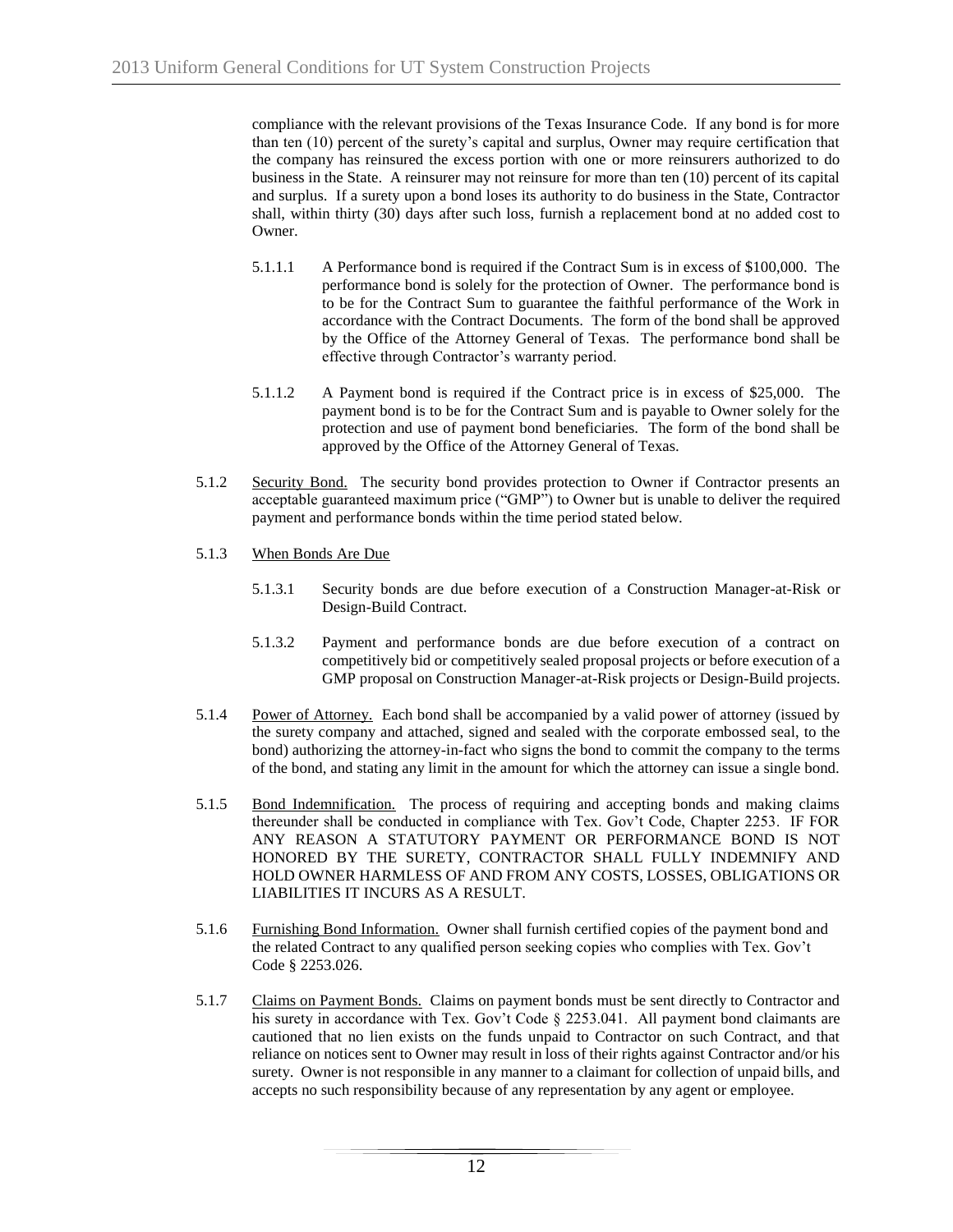- 5.1.8 Payment Claims when Payment Bond not Required. The rights of Subcontractors regarding payment are governed by Tex. Prop. Code §§ 53.231 – 53.239 when the value of the Contract between Owner and Contractor is less than \$25,000.00. These provisions set out the requirements for filing a valid lien on funds unpaid to Contractor as of the time of filing the claim, actions necessary to release the lien and satisfaction of such claim.
- 5.1.9 Sureties. A surety shall be listed on the US Department of the Treasury's Listing of Approved Sureties maintained by the Bureau of Financial Management Service (FMS), www.fms.treas.gov/c570, stating companies holding Certificates of Authority as acceptable sureties on Federal bonds and acceptable reinsuring companies (FMS Circular 570).
- 5.2 Insurance Requirements. Contractor shall carry insurance in the types and amounts indicated in this Article for the duration of the Contract. The required insurance shall include coverage for Owner's property prior to construction, during construction and during the warranty period. The insurance shall be evidenced by delivery to Owner of certificates of insurance executed by the insurer or its authorized agent stating coverages, limits, expiration dates and compliance with all applicable required provisions. Upon request, Owner, and/or its agents, shall be entitled to receive without expense, copies of the policies and all endorsements. Contractor shall update all expired policies prior to submission for monthly payment. Failure to update policies shall be reason for withholding of payment until renewal is provided to Owner.
	- 5.2.1 Contractor, consistent with its status as an independent contractor, shall provide and maintain all insurance coverage with the minimum amounts described below until the end of the warranty period unless otherwise stated in Owner's Insurance Specifications Special Conditions. Failure to maintain insurance coverage, as required, is grounds for suspension of Work for cause pursuant to Article 14. The Contractor will be notified of the date on which the Builder's Risk insurance policy may be terminated by any means deemed appropriate by Owner.
	- 5.2.2 Coverage shall be written on an occurrence basis by companies authorized and admitted to do business in the State of Texas and rated A-, VII or better by A.M. Best Company or similar rating company or otherwise acceptable to Owner.
		- 5.2.2.1 Insurance Coverage Required.
			- 5.2.2.1.1 Workers' Compensation. Insurance with limits as required by the Texas Workers' Compensation Act and Employer's Liability Insurance with limits of not less than:
				- \$1,000,000 each accident;
				- \$1,000,000 disease each employee; and
				- \$1,000,000 disease policy limit.

Policies must include (a) Other States Endorsement to include TEXAS if business is domiciled outside the State of Texas, and (b) a waiver of all rights of subrogation in favor of Owner.

5.2.2.1.2 Commercial General Liability Insurance, including premises, operations, independent contractor's liability, products and completed operations and contractual liability, covering, but not limited to, the liability assumed under the indemnification provisions of this Contract, fully insuring Contractor's (or Subcontractor's) liability for bodily injury (including death) and property damage with a minimum limit of: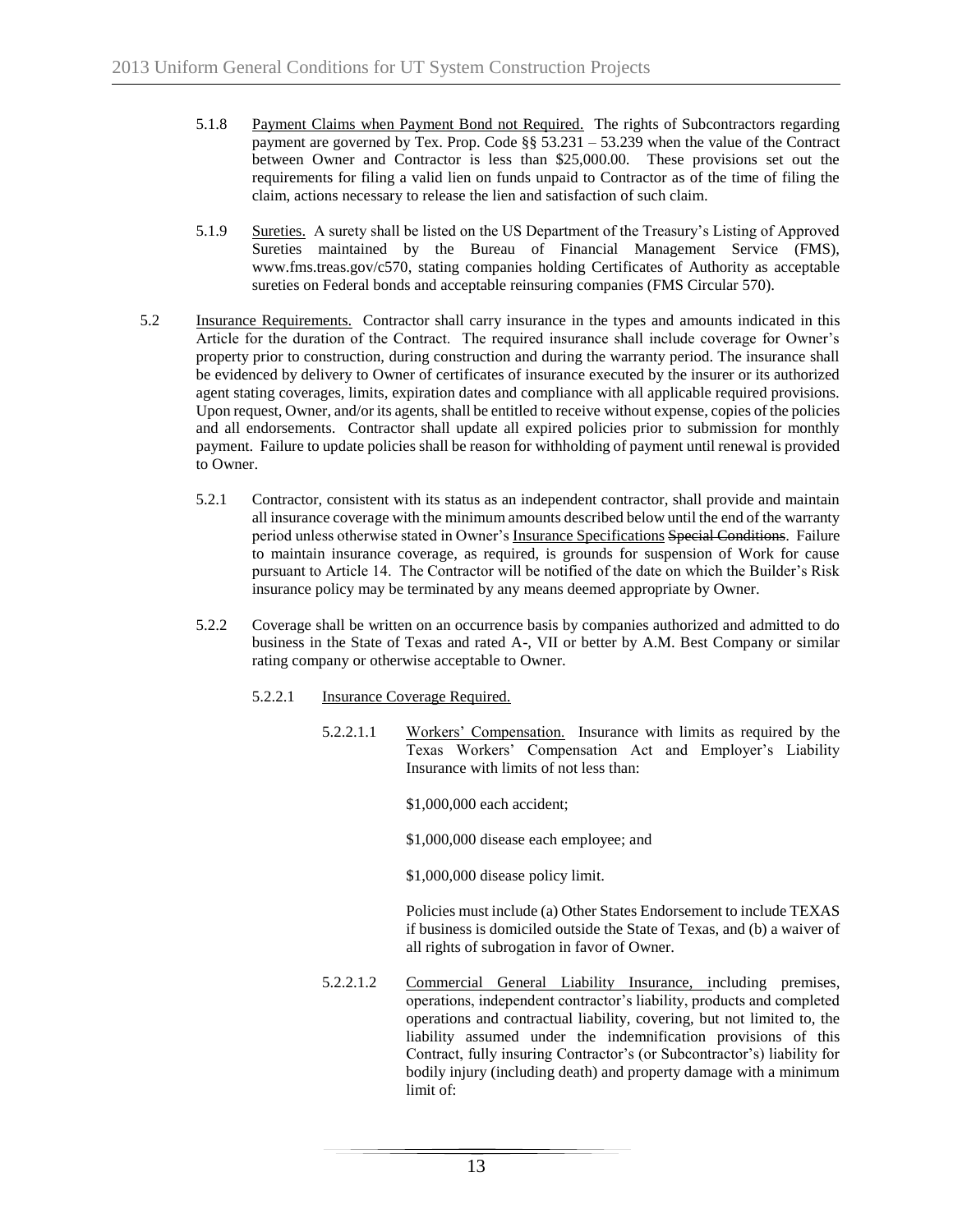\$1,000,000 per occurrence;

\$2,000,000 general aggregate;

\$2,000,000 products and completed operations aggregate; and

Coverage shall be on an "occurrence" basis.

The policy shall include coverage extended to apply to completed operations and explosion, collapse, and underground hazards. The policy shall include endorsement CG2503 Amendment of Aggregate Limits of Insurance (per Project) or its equivalent.

If the Work involves any activities within fifty (50) feet of any railroad, railroad protective insurance as may be required by the affected railroad, written for not less than the limits required by such railroad.

5.2.2.1.3 Asbestos Abatement Liability Insurance, including coverage for liability arising from the encapsulation, removal, handling, storage, transportation, and disposal of asbestos containing materials. \*This requirement applies if the Work or the Project includes asbestos containing materials.

> The combined single limit for bodily injury and property damage will be a minimum of \$1,000,000 per occurrence.

> \*Specific requirement for claims-made form: Required period of coverage will be determined by the following formula: continuous coverage for life of the Contract, plus one (1) year (to provide coverage for the warranty period), and an extended discovery period for a minimum of five (5) years which shall begin at the end of the warranty period.

Employer's liability limits for asbestos abatement will be:

\$1,000,000 each accident;

\$1,000,000 disease each employee; and

\$1,000,000 disease policy limit.

#### **If this Contract is for asbestos abatement only, the All-Risk Builder's Risk or all-risk installation floater (5.2.2.1.5.e) is not required.**

5.2.2.1.4 Business Automobile Liability Insurance, covering all owned, hired, and non-owned vehicles, with a minimum combined single limit for bodily injury (including death) and property damage of \$1,000,000 per occurrence. No aggregate shall be permitted for this type of coverage.

> Such insurance is to include coverage for loading and unloading hazards.

> Contractor or any subcontractor responsible for transporting asbestos or other hazardous materials defined as asbestos shall provide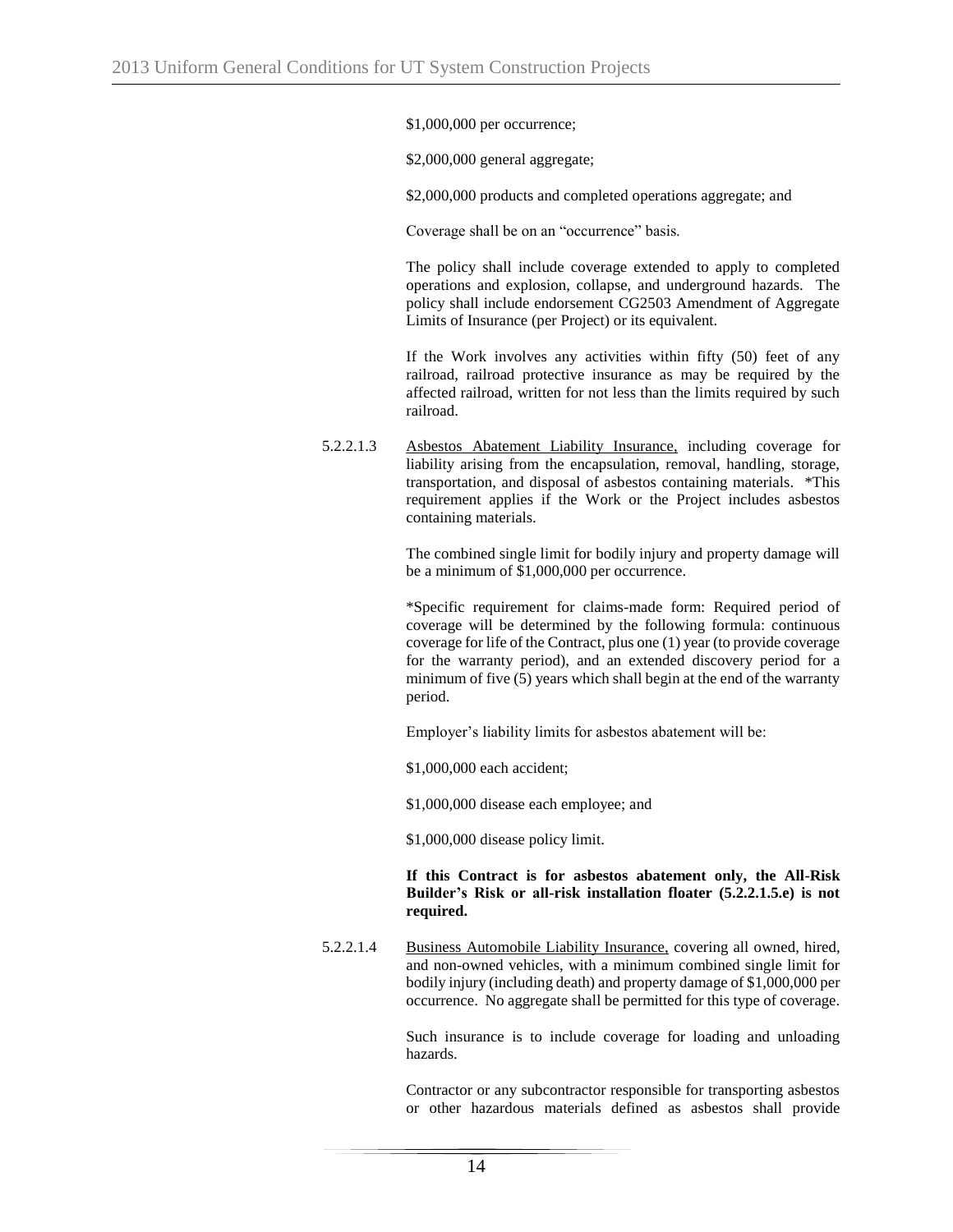pollution coverage for any vehicle hauling asbestos containing cargo. The policy must include a MCS 90 endorsement with a \$5,000,000 limit and the CA 9948 Pollution Endorsement, or its equivalent.

5.2.2.1.5 All-Risk Builder's Risk Insurance, if applicable (or all-risk installation floater for instances in which the project involves solely the installation of material and/or equipment). Coverage is determined by the Contract Sum, as detailed, below.

#### BUILDERS RISK REQUIREMENT FOR PROJECTS WITH A CONTRACT SUM <\$20 MILLION

- 5.2.2.1.5.1 Contractor shall purchase and maintain in force builders risk insurance on the entire Work. Such insurance shall be written in the amount of the original contract, plus any subsequent change orders and plus the cost of materials supplied or installed by others, comprising Total Value for the entire Project at the site. The insurance shall apply on a replacement cost basis with no coinsurance provision. A sublimit may be applicable to flood coverage, but sublimit must be at least 20% of the Total Value of the Project. The limit for all other perils, including Named Windstorm, Wind, and Hail, must be equal to the Total Value for the entire Project at the site. (If Installation Floater, limit shall be equal to 100 percent of the contract cost.)
- 5.2.2.1.5.2 This insurance shall name as insureds the Owner, the Contractor, and all subcontractors and subsubcontractors in the Work.
- 5.2.2.1.5.3 Builders risk insurance shall be on an "all risk" or equivalent policy form and shall include, without limitation, insurance against fire and extended coverage perils, theft, vandalism, malicious mischief, collapse, earthquake, flood, windstorm, boiler and machinery/mechanical breakdown, testing and startup, and terrorism.
- 5.2.2.1.5.4 This insurance shall cover the entire work at the site as required in 5.2.2.1.5.1, including, but not limited to, the following:
	- Temporary works including but not limited to scaffolding, form work, fences, shoring, hoarding, falsework and temporary buildings
	- Offsite Storage
	- Portions of the work in transit
	- Debris removal
	- Extra Expense
	- Expediting Expenses
	- Demolition and Increased Cost of Construction
	- Pollutant Clean-Up and Removal
	- Trees, Shrubs, Plants, Lawns and Landscaping (if applicable)
	- Errors & Omissions (applicable to purchase of Builders Risk policy only)
- 5.2.2.1.5.5 This insurance shall not contain an occupancy clause suspending or reducing coverage should the Owner occupy, or begin beneficial occupancy before the Owner has accepted final completion.
- 5.2.2.1.5.6 This insurance shall be specific as to coverage and shall be primary to any permanent insurance or self-insurance that may be maintained on the property by Owner.
- 5.2.2.1.5.7 This insurance shall include a waiver of subrogation in favor of Owner, the Contractor, and all subcontractors and sub-subcontractors in the work.
- 5.2.2.1.5.8 As applicable, Flood deductible shall not exceed \$250,000 for Zone A, \$100,000 for Zone B and \$50,000 for all other Zones. For Tier 1 and Tier 2, Named Windstorm deductible shall not exceed 2% of the project values in place at the time of the loss.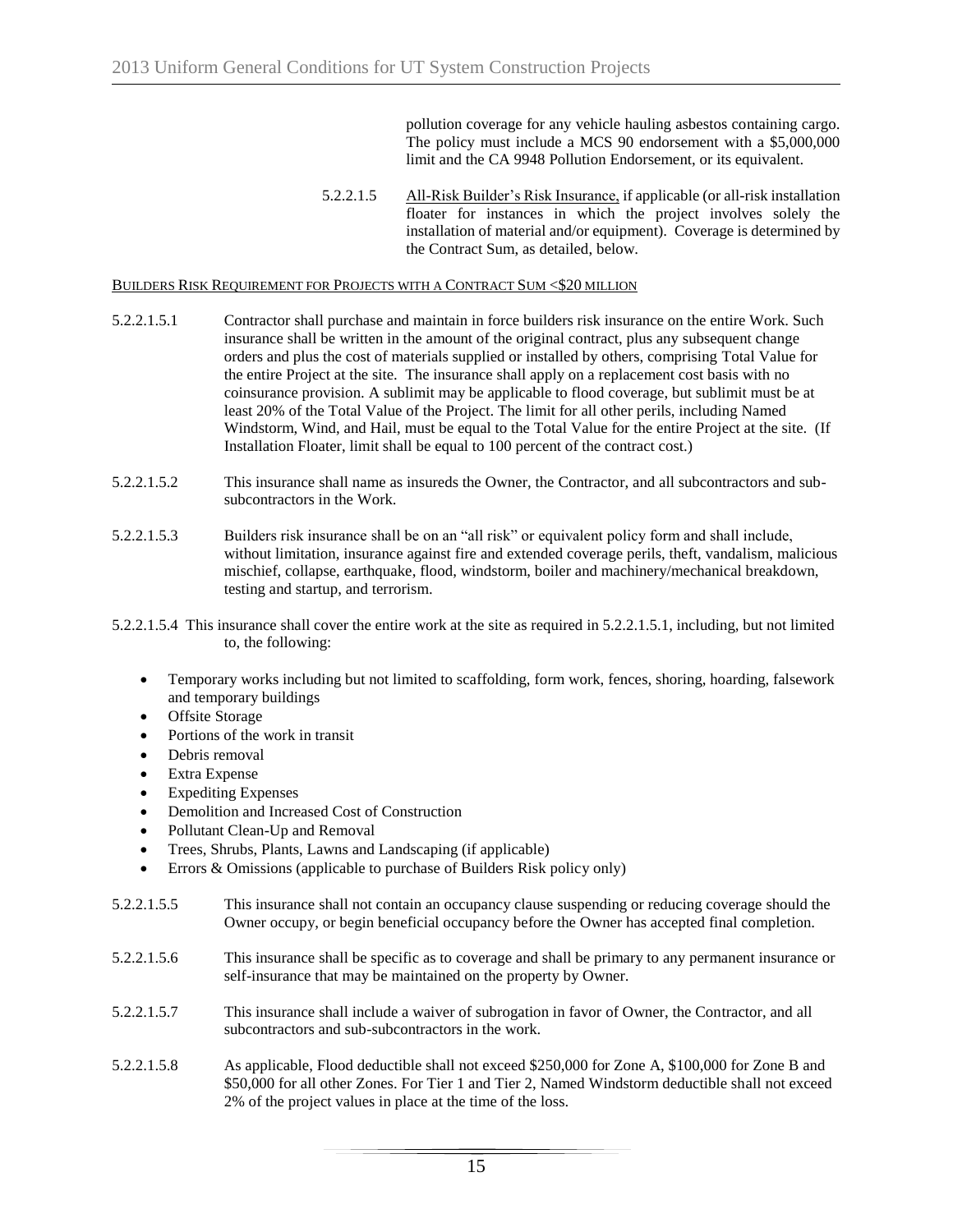- 5.2.2.1.5.9 Before the commencement of the work, Contractor shall provide to Owner an accurate certificate of insurance that provides specific evidence of all requirements outlined in Section 5.2.2.1.5. A copy of the policy itself shall be provided to Owner within 30 days after Notice to Proceed.
- 5.2.2.1.5.10 Refer to Owner's Insurance Specifications Special Conditions for possible additional Builders Risk insurance requirements.

#### BUILDERS RISK REQUIREMENT FOR PROJECTS WITH A CONTRACT SUM ≥\$20 MILLION

- 5.2.2.1.5.1 Contractor shall purchase and maintain in force builders risk insurance on the entire Work. Such insurance shall be written in the amount of the original contract, plus any subsequent change orders and plus the cost of materials supplied or installed by others, comprising Total Value for the entire Project at the site. The insurance shall apply on a replacement cost basis with no coinsurance provision and shall include a margin clause of plus/minus 10% on project value. A sublimit may be applicable to flood coverage, but sublimit must be at least 20% of the Total Value of the Project. A sublimit of \$50 million or the Total Value of the Project, whichever is less, is acceptable for Earthquake. The limit for all other perils, including Named Windstorm, Wind, and Hail, must be equal to the Total Value for the entire Project at the site. (If Installation Floater, limit shall be equal to 100 percent of the contract cost.)
- 5.2.2.1.5.2 This insurance shall name as insureds the Owner, the Contractor, and all subcontractors and subsubcontractors in the Work.
- 5.2.2.1.5.3 Builders risk insurance shall be on an "all risk" or equivalent policy form and shall include, without limitation, insurance against fire and extended coverage perils, theft, vandalism, malicious mischief, collapse, earthquake, flood, windstorm, boiler and machinery/mechanical breakdown, testing and startup, and terrorism.
- 5.2.2.1.5.4 This insurance shall cover the entire work at the site as required in 5.2.2.1.5.1, including, but not limited to, the following:

| Minimum Limit Required<br>Coverage                     |                                                        |  |
|--------------------------------------------------------|--------------------------------------------------------|--|
| Temporary works including but not limited to           | \$1 million                                            |  |
| scaffolding, form work, fences, shoring, hoarding,     |                                                        |  |
| falsework and temporary buildings                      |                                                        |  |
| Offsite Storage                                        | Sufficient to cover the anticipated maximum values     |  |
|                                                        | stored offsite                                         |  |
| Portions of the work in Transit                        | Sufficient to cover the anticipated maximum values in  |  |
|                                                        | transit                                                |  |
| Debris Removal                                         | 25% of Physical damage amount subject to maximum       |  |
|                                                        | of \$5 million or 25% of Total Value of Project        |  |
|                                                        | whichever is higher                                    |  |
| <b>Expediting Expenses</b>                             | \$1 million                                            |  |
| Extra Expense                                          | \$5 million                                            |  |
| Demolition and Increased Cost of Construction          | \$2 million or 10% of Total Value of Project whichever |  |
|                                                        | is higher                                              |  |
| Pollutant Clean-Up and Removal                         | \$250,000                                              |  |
| Trees, Shrubs, Plants, Lawns and Landscaping (if       | \$2,500 per item subject to a maximum of \$1 million   |  |
| applicable)                                            |                                                        |  |
| Errors & Omissions (applicable to purchase of Builders | \$2.5 million                                          |  |
| Risk policy only)                                      |                                                        |  |

#### 5.2.2.1.5.5 This insurance shall not contain an occupancy clause suspending or reducing coverage should the Owner occupy, or begin beneficial occupancy before the Owner has accepted final completion.

5.2.2.1.5.6 This insurance shall be specific as to coverage and shall be primary to any permanent insurance or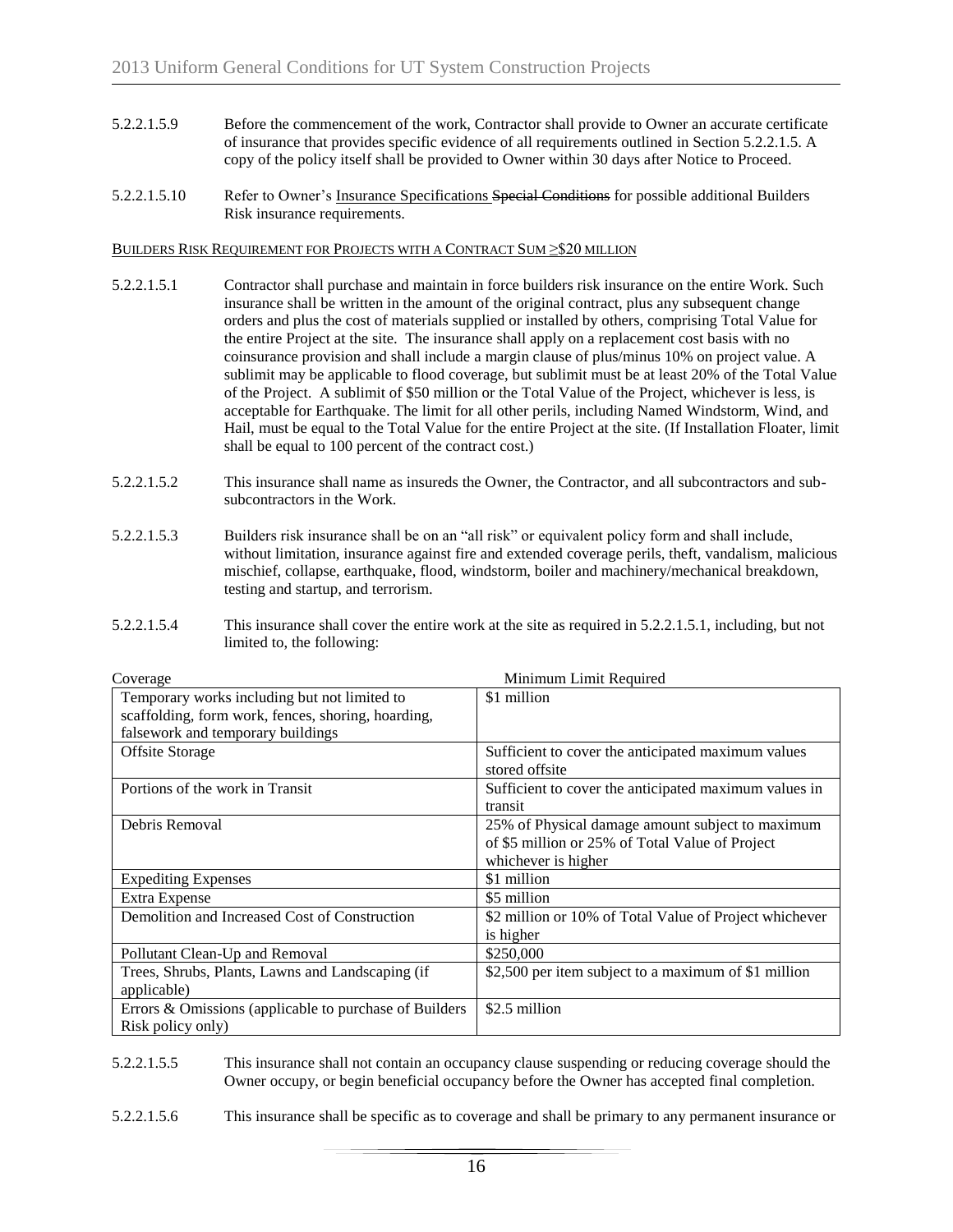self-insurance that may be maintained on the property by Owner.

- 5.2.2.1.5.7 This insurance shall include a waiver of subrogation in favor of Owner, the Contractor, and all subcontractors and sub-subcontractors in the work.
- 5.2.2.1.5.8 As applicable, Flood deductible shall not exceed \$250,000 for Zone A, \$100,000 for Zone B and \$50,000 for all other Zones. For Tier 1 and Tier 2, Named Windstorm deductible shall not exceed 2% of the project values in place at the time of the loss.
- 5.2.2.1.5.9 Before the commencement of the work, Contractor shall provide to Owner an accurate certificate of insurance that provides specific evidence of all requirements outlined in Section 5.2.2.1.5. A copy of the policy itself shall be provided to Owner within 30 days after Notice to Proceed.
- 5.2.2.1.5.10 Refer to Owner's Insurance Specifications Special Conditions for possible additional Builders Risk insurance requirements.
	- 5.2.2.1.6 "Umbrella" Liability Insurance. On Projects that are not insured under the Owner's Rolling Revolving Owner Controlled Insurance Program (ROCIP) or any project requiring demolition services, Contractor shall obtain, pay for and maintain umbrella liability insurance during the Contract term, insuring Contractor (or Subcontractor) that provides coverage at least as broad as and applies in excess and follows form of the primary liability coverages required above. The policy shall provide "drop down" coverage where underlying primary insurance coverage limits are insufficient or exhausted.
	- 5.2.2.1.7 "Umbrella" Liability Insurance coverage shall be in the following amounts:
		- If Contract sum is \$1,000,000 or less: No Umbrella Required
		- If Contract Sum is greater than \$1,000,000 up to \$3,000,000: \$1,000,000 each occurrence and \$2,000,000 annual aggregate
		- If Contract Sum is greater than \$3,000,000 up to \$5,000,000: \$5,000,000 each occurrence and \$5,000,000 annual aggregate
		- If Contract Sum is greater than \$5,000,000: \$10,000,000 each occurrence and \$10,000,000 annual aggregate

#### 5.2.3 All Policies must include the following clauses, as applicable:

- 5.2.3.1 Contractor must provide to Owner immediate notice of cancellation, material change, or non-renewal to any insurance coverages required herein above. This requirement may be satisfied by the Contractor providing a copy of the notice received by the insurer to Owner within two business days of date of receipt or by Endorsement of the policies that require Insurer to provide notice to Owner.
- 5.2.3.2 It is agreed that Contractor's insurance shall be deemed primary with respect to any insurance or self-insurance carried by Owner for liability arising out of operations under the Contract with Owner.
- 5.2.3.3 Owner, its officials, directors, employees, representatives, and volunteers are added as additional insureds as respects operations and activities of, or on behalf of the named insured performed under Contract with Owner. The additional insured status must cover completed operations as well. This is not applicable to workers' compensation policies.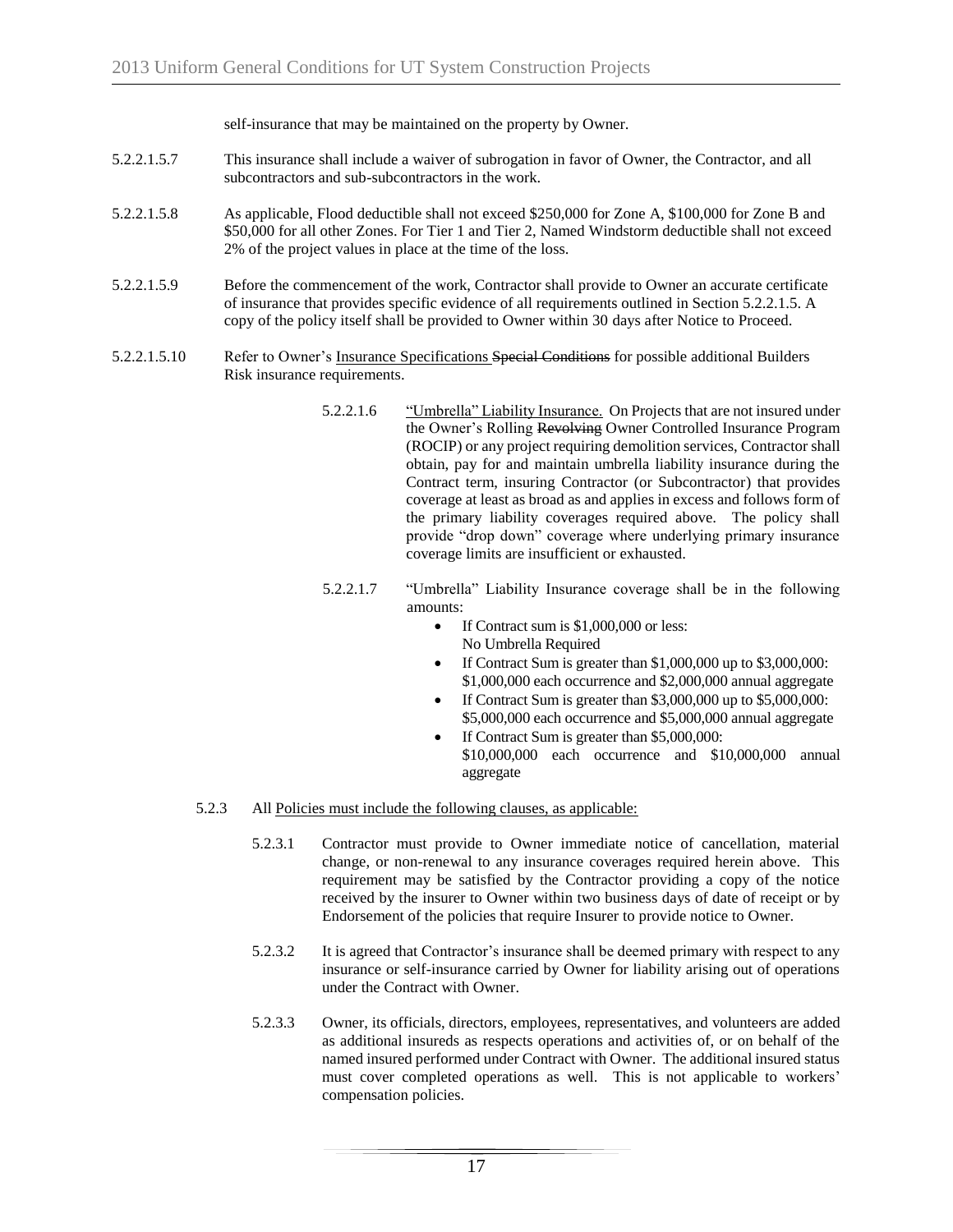- 5.2.3.4 A waiver of subrogation in favor of Owner shall be provided in all policies.
- 5.2.3.5 If Owner is damaged by the failure of Contractor (or Subcontractor) to maintain insurance as required herein and/or as further described in Owner's Insurance Specifications Special Conditions, then Contractor shall bear all reasonable costs properly attributable to that failure.
- 5.2.4 Without limiting any of the other obligations or liabilities of Contractor, Contractor shall require each Subcontractor performing work under the Contract, at Subcontractor's own expense, to maintain during the term of the Contract, the same stipulated minimum insurance including the required provisions and additional policy conditions as shown above. As an alternative, Contractor may include its Subcontractors as additional insureds on its own coverage as prescribed under these requirements. Contractor's certificate of insurance shall note in such event that Subcontractors are included as additional insureds and that Contractor agrees to provide workers' compensation for Subcontractors and their employees. Contractor shall obtain and monitor the certificates of insurance from each Subcontractor in order to assure compliance with the insurance requirements. Contractor must retain the certificates of insurance for the duration of the Contract plus five (5) years and shall have the responsibility of enforcing these insurance requirements among its Subcontractors. Owner shall be entitled, upon request and without expense, to receive copies of these certificates.
- 5.2.5 Workers' compensation insurance coverage must meet the statutory requirements of Tex. Lab. Code § 401.011(44) and specific to construction projects for public entities as required by Tex. Lab. Code § 406.096.
- 5.2.5.1 Definitions:
	- 5.2.5.1.1 Certificate of coverage ("certificate")- A copy of a certificate of insurance, a certificate of authority to self-insure issued by the commission, or a coverage agreement (DWC-81, DWC-82, DWC-83, or DWC-84), showing statutory workers' compensation insurance coverage for the person's or entity's employees providing services on a project, for the duration of the project.
	- 5.2.5.1.2 Duration of the project includes the time from the beginning of the work on the project until the contractor's/person's work on the project has been completed and accepted by the governmental entity.
	- 5.2.5.1.3 Persons providing services on the project ("subcontractor" in §406.096) includes all persons or entities performing all or part of the services the contractor has undertaken to perform on the project, regardless of whether that person contracted directly with the contractor and regardless of whether that person has employees. This includes, without limitation, independent contractors, subcontractors, leasing companies, motor carriers, owner-operators, employees of any such entity, or employees of any entity which furnishes persons to provide services on the project. "Services" include, without limitation, providing, hauling, or delivering equipment or materials, or providing labor, transportation, or other service related to a project. "Services" does not include activities unrelated to the project, such as food/beverage vendors, office supply deliveries, and delivery of portable toilets.
- 5.2.5.2 The contractor shall provide coverage, based on proper reporting of classification codes and payroll amounts and filing of any coverage agreements, which meets the statutory requirements of Texas Labor Code, Section 401.011(44) for all employees of the contractor providing services on the project, for the duration of the project.
- 5.2.5.3 The Contractor must provide a certificate of coverage to the governmental entity prior to being awarded the contract.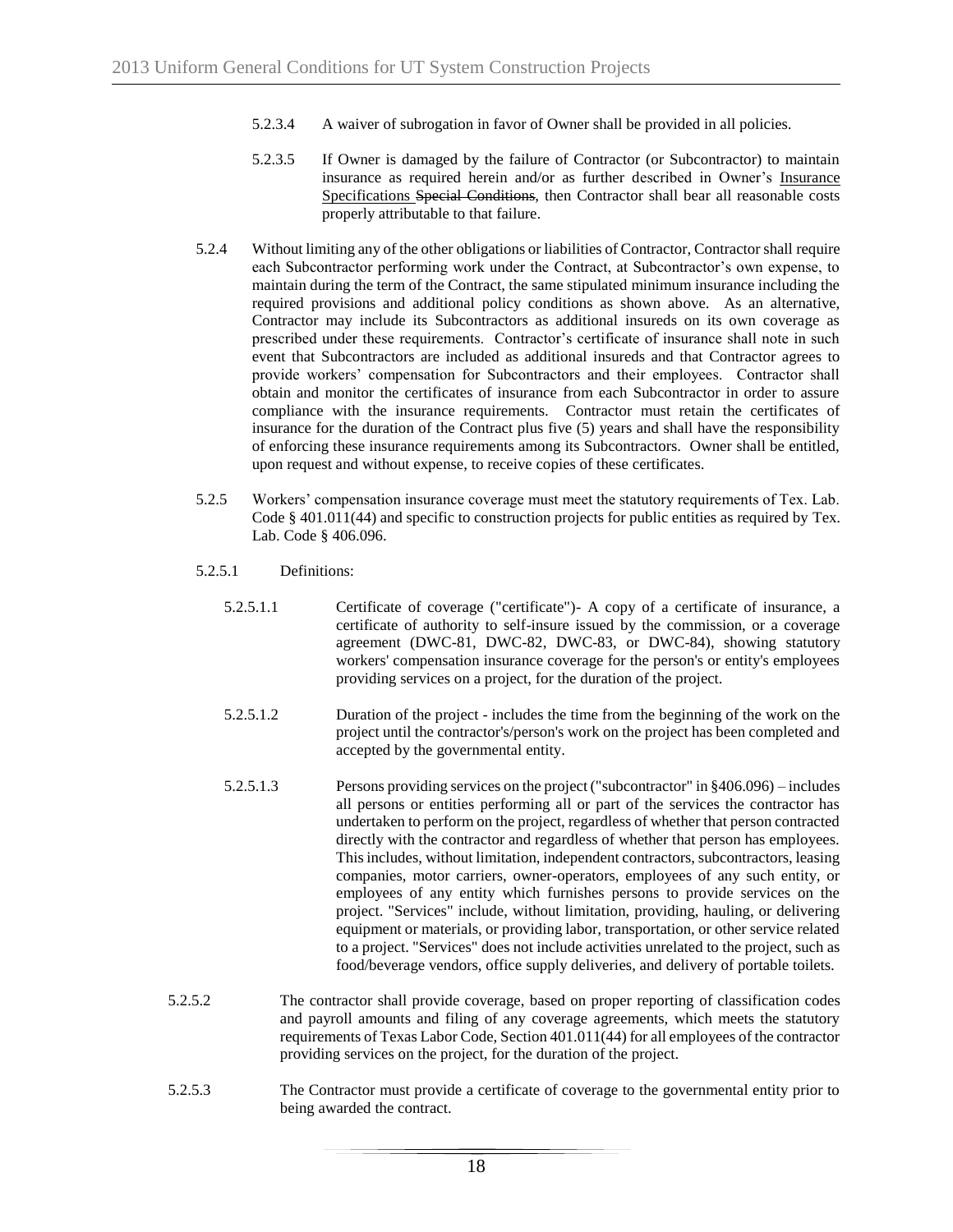| 5.2.5.4 | If the coverage period shown on the contractor's current certificate of coverage ends during    |  |  |
|---------|-------------------------------------------------------------------------------------------------|--|--|
|         | the duration of the project, the contractor must, prior to the end of the coverage period, file |  |  |
|         | a new certificate of coverage with the governmental entity showing that coverage has been       |  |  |
|         | extended.                                                                                       |  |  |

- 5.2.5.5 The contractor shall obtain from each person providing services on a project, and provide to the governmental entity:
	- (1) a certificate of coverage, prior to that person beginning work on the project, so the governmental entity will have on file certificates of coverage showing coverage for all persons providing services on the project; and
	- (2) no later than seven days after receipt by the contractor, a new certificate of coverage showing extension of coverage, if the coverage period shown on the current certificate of coverage ends during the duration of the project.
- 5.2.5.6 The contractor shall retain all required certificates of coverage for the duration of the project and for one year thereafter.
- 5.2.5.7 The contractor shall notify the governmental entity in writing by certified mail or personal delivery, within 10 days after the contractor knew or should have known, of any change that materially affects the provision of coverage of any person providing services on the project.
- 5.2.5.8 The contractor shall post on each project site a notice, in the text, form and manner prescribed by the Texas Depart of Insurance Division of Workers' Compensation, informing all persons providing services on the project that they are required to be covered, and stating how a person may verify coverage and report lack of coverage.
- 5.2.5.9 The contractor shall contractually require each person with whom it contracts to provide services on a project, to:
	- (1) provide coverage, based on proper reporting of classification codes and payroll amounts and filing of any coverage agreements, which meets the statutory requirements of Texas Labor Code, Section 401.011(44) for all of its employees providing services on the project, for the duration of the project;
	- (2) provide to the contractor, prior to that person beginning work on the project, a certificate of coverage showing that coverage is being provided for all employees of the person providing services on the project, for the duration of the project;
	- (3) provide the contractor, prior to the end of the coverage period, a new certificate of coverage showing extension of coverage, if the coverage period shown on the current certificate of coverage ends during the duration of the project;
	- (4) obtain from each other person with whom it contracts, and provide to the contractor:
		- (a) a certificate of coverage, prior to the other person beginning work on the project; and
		- (b) a new certificate of coverage showing extension of coverage, prior to the end of the coverage period, if the coverage period shown on the current certificate of coverage ends during the duration of the project;
	- (5) retain all required certificates of coverage on file for the duration of the project and for one year thereafter;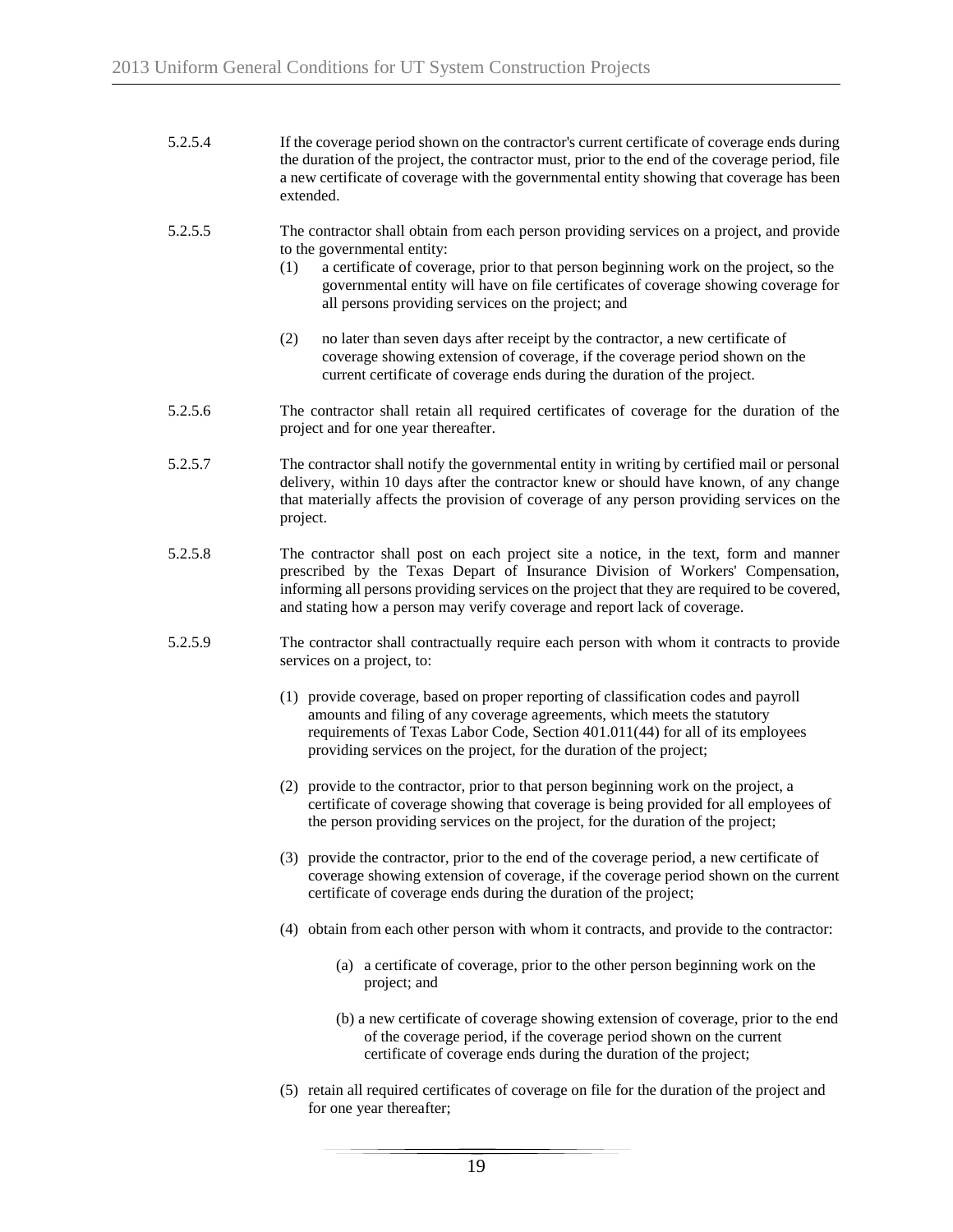- (6) notify the governmental entity in writing by certified mail or personal delivery, within 10 days after the person knew or should have known, of any change that materially affects the provision of coverage of any person providing services on the project; and
- (7) contractually require each person with whom it contracts, to perform as required by paragraphs (1) - (7), with the certificates of coverage to be provided to the person for whom they are providing services.
- 5.2.5.10 By signing this contract or providing or causing to be provided a certificate of coverage, the contractor is representing to the governmental entity that all employees of the contractor who will provide services on the project will be covered by workers' compensation coverage for the duration of the project, that the coverage will be based on proper reporting of classification codes and payroll amounts, and that all coverage agreements will be filed with the appropriate insurance carrier or, in the case of a self-insured, with the commission's Division of Self-Insurance Regulation. Providing false or misleading information may subject the contractor to administrative penalties, criminal penalties, civil penalties, or other civil actions.
- 5.2.5.11 The contractor's failure to comply with any of these provisions is a breach of contract by the contractor which entitles the governmental entity to declare the contract void if the contractor does not remedy the breach within ten days after receipt of notice of breach from the governmental entity.

# **Article 6. Construction Documents, Coordination Documents, and Record Documents**

- 6.1 Drawings and Specifications.
	- 6.1.1 Copies Furnished. Contractor will be furnished, free of charge, the number of complete sets of the Drawings, Specifications, and addenda as provided in the Agreement or the Owner's Special Conditions. Additional complete sets of Drawings and Specifications, if requested, will be furnished at reproduction cost to the entity requesting such additional sets. Electronic copies of such documents will be provided to Contractor without charge.
	- 6.1.2 Ownership of Drawings and Specifications. All Drawings, Specifications and copies thereof furnished by A/E are to remain A/E's property. These documents are not to be used on any other project, and with the exception of the Contract record set and electronic versions needed for warranty operations, are to be returned to the A/E, upon request, following completion of the Work.
	- 6.1.3 Interrelation of Documents. The Contract Documents as referenced in the Contract between Owner and Contractor are complementary, and what is required by one shall be as binding as if required by all.
	- 6.1.4 Resolution of Conflicts in Documents. Where conflicts may exist within the Contract Documents, the documents shall govern in the following order: (a) Change Orders, addenda, and written amendments to the Contract; (b) the Contract; (c) Owner's Special Conditions; (d) Drawings; (e) Specifications (but Specifications shall control over Drawings as to quality of materials and installation); and  $(f)$  other Contract Documents. Among other categories of documents having the same order of precedence, the term or provision that includes the latest date shall control. Contractor shall notify A/E and ODR for resolution of the issue prior to executing the Work in question.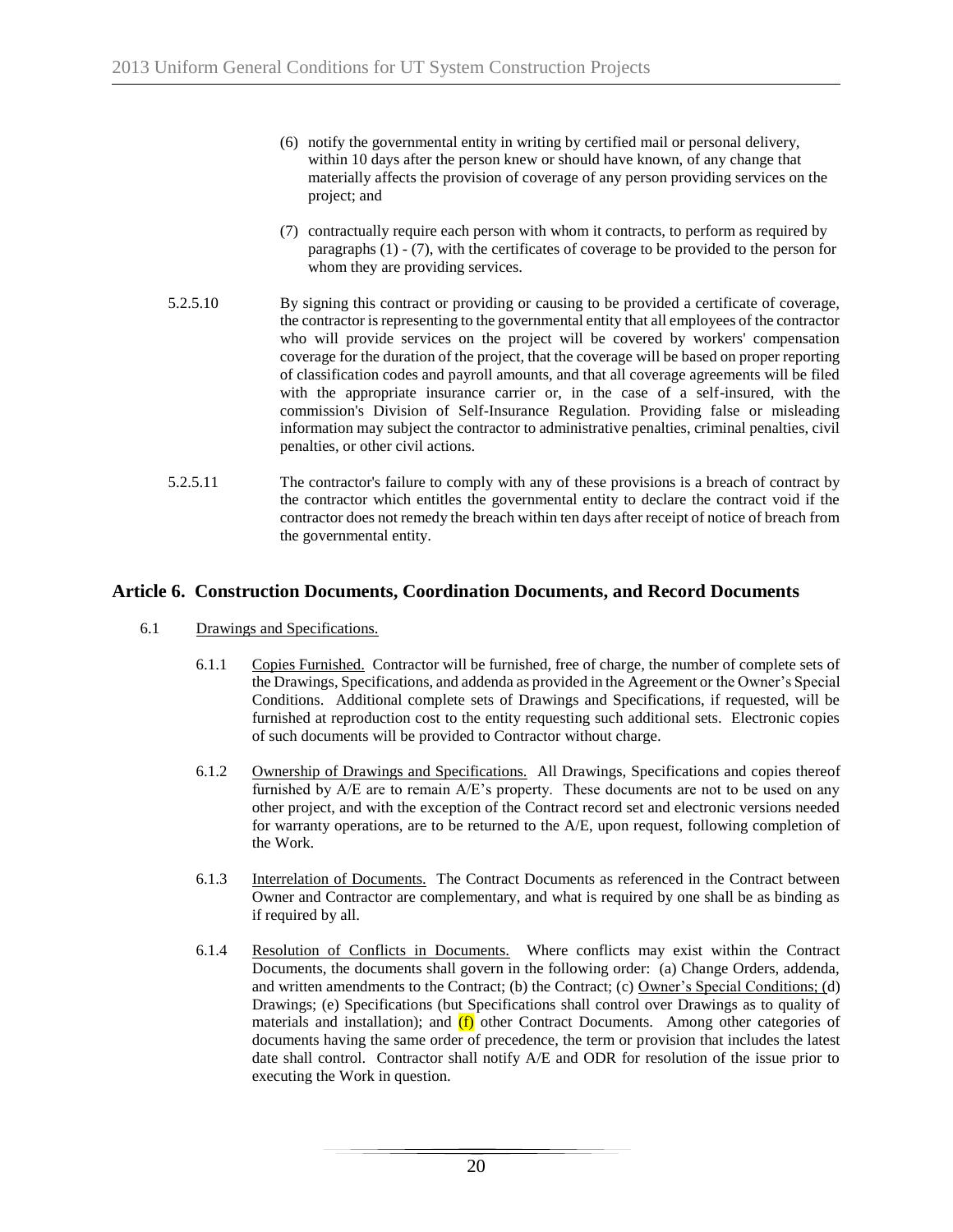- 6.1.5 Contractor's Duty to Review Contract Documents. In order to facilitate its responsibilities for completion of the Work in accordance with and as reasonably inferable from the Contract Documents, prior to commencing the Work, Contractor shall examine and compare the Contract Documents, information furnished by Owner, relevant field measurements made by Contractor and any visible or reasonably anticipated conditions at the Site affecting the Work. This duty extends throughout the construction phase prior to commencing each particular work activity and/or system installation.
- 6.1.6 Discrepancies and Omissions in Drawings and Specifications.
	- 6.1.6.1 Promptly report to ODR and to A/E the discovery of any apparent error, omission or inconsistency in the Contract Documents prior to execution of the Work.
	- 6.1.6.2 It is recognized that Contractor is not acting in the capacity of a licensed design professional, unless it is performing as a Design-Build firm.
	- 6.1.6.3 It is further recognized that Contractor's examination of Contract Documents is to facilitate construction and does not create an affirmative responsibility to detect errors, omissions or inconsistencies or to ascertain compliance with applicable laws, building codes or regulations, unless it is performing as a Design-Build firm or a Construction Manager-at-Risk.
	- 6.1.6.4 When performing as a Design-Build firm, Contractor has sole responsibility for discrepancies, errors, and omissions in the Drawings and Specifications.
	- 6.1.6.5 When performing as a Construction Manager-at-Risk, Contractor has a shared responsibility with A/E for discovery and resolution of discrepancies, errors, and omissions in the Contract Documents. In such case, Contractor's responsibility pertains to review, coordination, and recommendation of resolution strategies within budget constraints.
	- 6.1.6.6 Contractor has no liability for errors, omissions, or inconsistencies unless Contractor knowingly failed to report a recognized problem to Owner or the Work is executed under a Design-Build or Construction Manager-at-Risk Contract as outlined above. Should Contractor fail to perform the examination and reporting obligations of these provisions, Contractor is responsible for avoidable costs and direct and/or consequential damages.
	- 6.1.6.7 Owner does not warrant or make any representations as to the accuracy, suitability or completeness of any information furnished to Contractor by Owner or it representatives.
- 6.2 Requirements for Record Documents. Contractor shall:
	- 6.2.1 Maintain at the Site one copy of all Drawings, Specifications, addenda, approved submittals, Contract modifications, and all Project correspondence. Keep current and maintain Drawings and Specifications in good order with postings and markings to record actual conditions of Work and show and reference all changes made during construction. Provide Owner and A/E access to these documents.
	- 6.2.2 Maintain the Record Documents which reflect the actual field conditions and representations of the Work performed, whether it be directed by addendum, Change Order or otherwise. Make available the Record Documents and all records prescribed herein for reference and examination by Owner and its representatives and agents.
	- 6.2.3 Update the Record Documents at least monthly prior to submission of periodic partial pay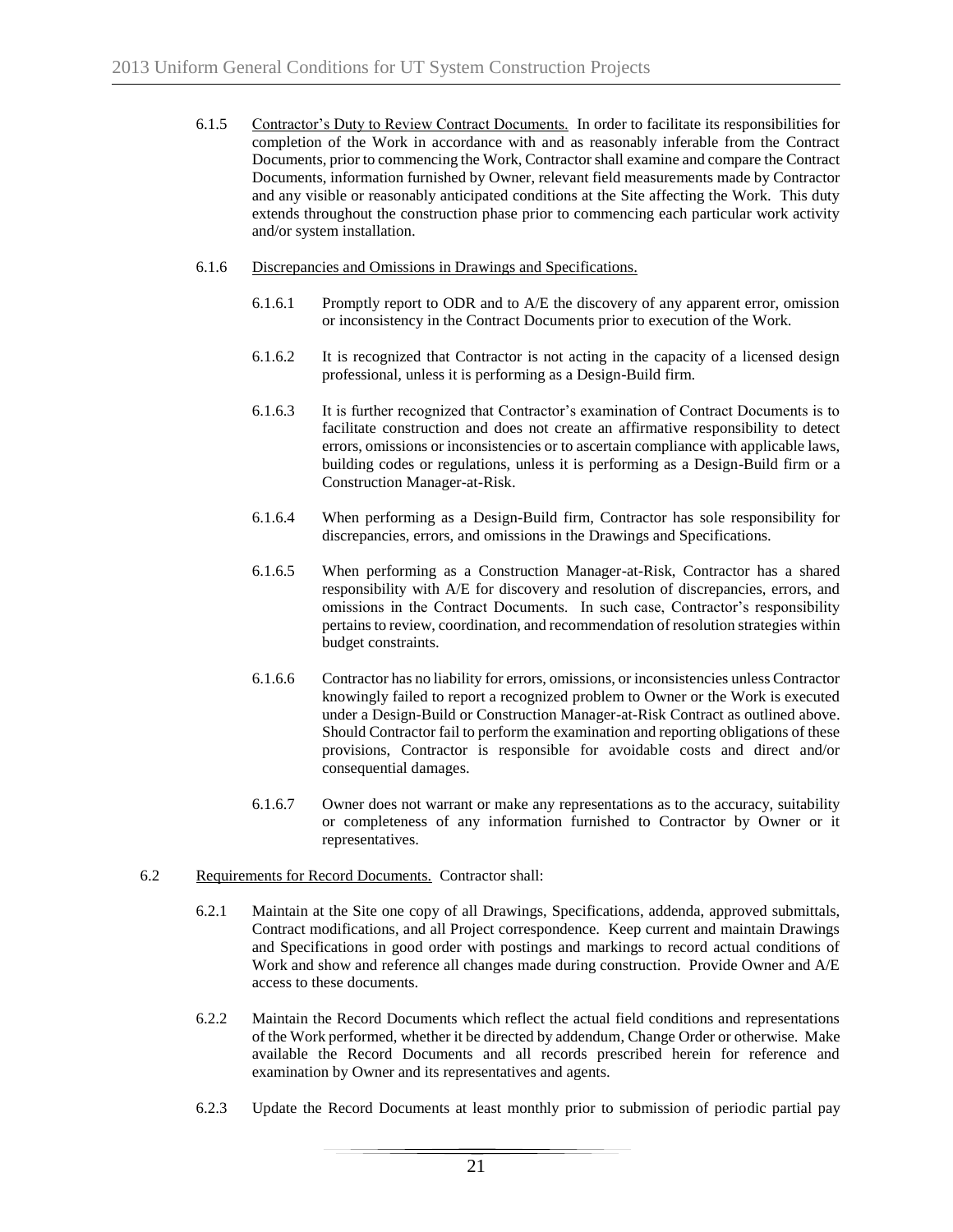estimates. Failure to maintain current Record Documents constitutes cause for denial of a progress payment otherwise due.

- 6.2.4 Prior to requesting Substantial Completion inspection Contractor shall furnish a copy of its marked-up Record Documents and a preliminary copy of each instructional manual, maintenance and operating manual, parts catalog, wiring diagrams, spare parts, specified written warranties and like publications, or parts for all installed equipment, systems, and like items and as described in the Contract Documents.
- 6.2.5 Once determined acceptable by ODR with input from  $A/E$ , provide one (1) reproducible copy and one (1) electronic media copy in a format acceptable to the ODR `of all Record Documents, unless otherwise required by the Owner's Special Conditions.
- 6.2.6 Contractor shall be responsible for updating the Record Documents for all Contractor initiated documents and changes to the Contract Documents due to coordination and actual field conditions, including RFIs.
- 6.2.7 A/E shall be responsible for updating the Record Documents for any addenda, Change Orders, A/E supplemental instructions and any other alterations to the Contract Documents generated by A/E or Owner.

# **Article 7. Construction Safety**

- 7.1 General. It is the duty and responsibility of Contractor and all of its Subcontractors to be familiar with, enforce and comply with all requirements of Public Law No. 91-596, 29 U.S.C. § 651 et. seq., the Occupational Safety and Health Act of 1970, (OSHA) and all amendments thereto. Contractor shall prepare a safety plan specific to the Project and submit it to ODR and A/E prior to commencing Work. In addition, Contractor and all of its Subcontractors shall comply with all applicable laws and regulations of any public body having jurisdiction for safety of persons or property to protect them from damage, injury or loss and erect and maintain all necessary safeguards for such safety and protection.
- 7.2 Notices. Contractor shall provide notices as follows:
	- 7.2.1 Notify owners of adjacent property including those that own or operate utility services and/or underground facilities, and utility owners, when prosecution of the Work may affect them or their facilities, and cooperate with them in the protection, removal, relocation and replacement, and access to their facilities and/or utilities.
	- 7.2.2 Coordinate the exchange of material safety data sheets (MSDSs) or other hazard communication information required to be made available to or exchanged between or among employers at the site in connection with laws and regulations. Maintain a complete file of MSDSs for all materials in use on site throughout the construction phase and make such file available to Owner and its agents as requested.
- 7.3 Emergencies. In any emergency affecting the safety of persons or property, Contractor shall act to minimize, mitigate, and prevent threatened damage, injury or loss.
	- 7.3.1 Have authorized agents of Contractor respond immediately upon call at any time of day or night when circumstances warrant the presence of Contractor to protect the Work or adjacent property from damage or to take such action pertaining to the Work as may be necessary to provide for the safety of the public.
	- 7.3.2 Give ODR and A/E prompt notice of all such events.
	- 7.3.3 If Contractor believes that any changes in the Work or variations from Contract Documents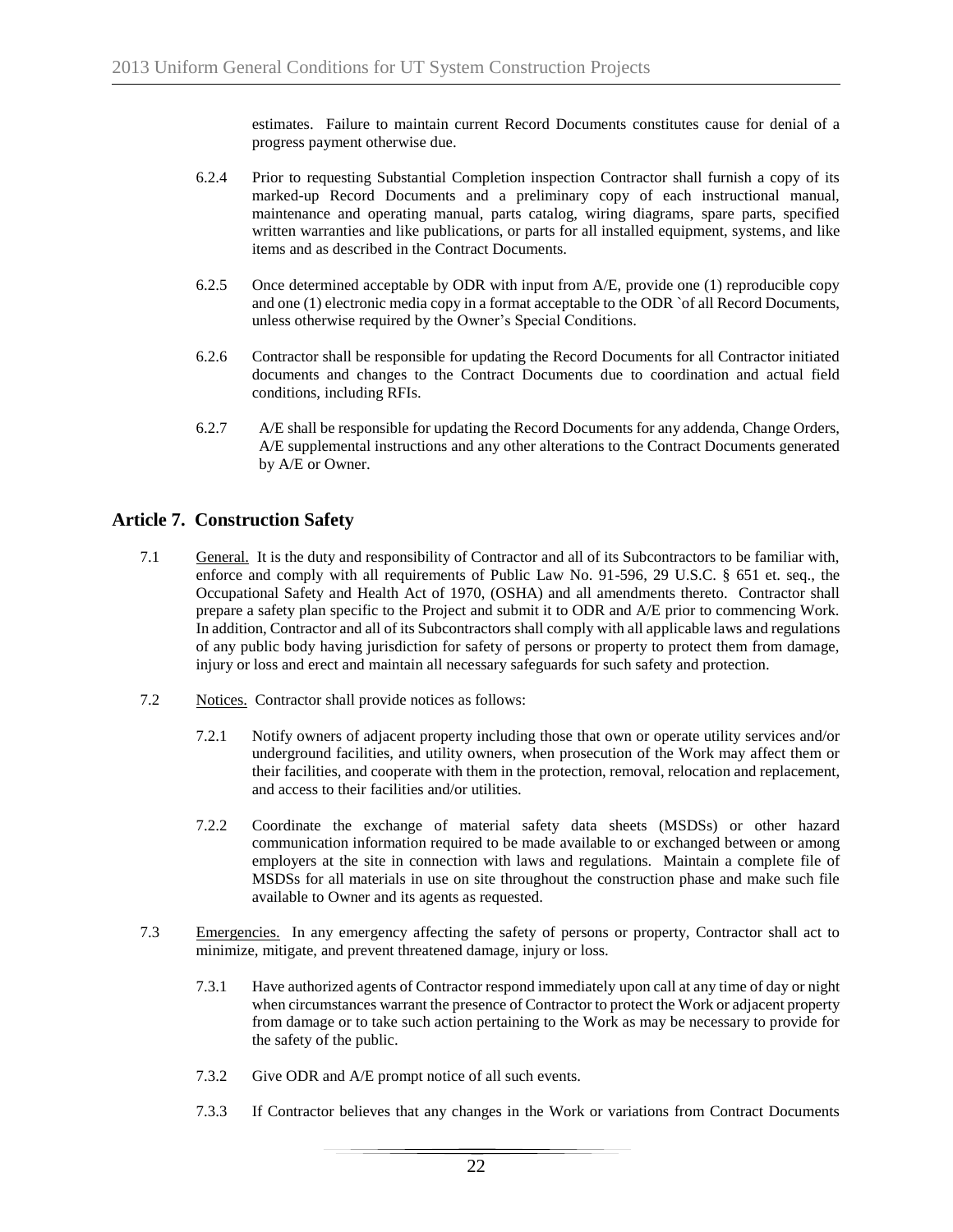have been caused by its emergency response, promptly notify Owner within seventy-two (72) hours of the emergency response event.

- 7.3.4 Should Contractor fail to respond, Owner is authorized to direct other forces to take action as necessary and Owner may deduct any cost of remedial action from funds otherwise due Contractor.
- 7.4 Injuries. In the event of an incident or accident involving outside medical care for an individual on or near the Work, Contractor shall notify ODR and other parties as may be directed promptly, but no later than twenty-four (24) hours after Contractor learns that an event required medical care.
	- 7.4.1 Record the location of the event and the circumstances surrounding it, by using photography or other means, and gather witness statements and other documentation which describes the event.
	- 7.4.2 Supply ODR and A/E with an incident report no later than thirty-six (36) hours after the occurrence of the event. In the event of a catastrophic incident (one (1) fatality or three (3) workers hospitalized), barricade and leave intact the scene of the incident until all investigations are complete. A full set of incident investigation documents, including facts, finding of cause, and remedial plans shall be provided within one (1) week after occurrence, unless otherwise directed by legal counsel. Contractor shall provide ODR with written notification within one week of such catastrophic event if legal counsel delays submission of full report.
- 7.5 Environmental Safety. Upon encountering any previously unknown potentially hazardous material, or other materials potentially contaminated by hazardous material, Contractor shall immediately stop work activities impacted by the discovery, secure the affected area, and notify ODR immediately.
	- 7.5.1 Bind all Subcontractors to the same duty.
	- 7.5.2 Upon receiving such notice, ODR will promptly engage qualified experts to make such investigations and conduct such tests as may be reasonably necessary to determine the existence or extent of any environmental hazard. Upon completion of this investigation, ODR will issue a written report to Contractor identifying the material(s) found and indicate any necessary steps to be taken to treat, handle, transport or dispose of the material.
	- 7.5.3 Owner may hire third-party contractors to perform any or all such steps.
	- 7.5.4 Should compliance with ODR's instructions result in an increase in Contractor's cost of performance, or delay the Work, Owner will make an equitable adjustment to the Contract Sum and/or the time of completion, and modify the Contract in writing accordingly.
- 7.6 Trenching Plan. When the project requires excavation which either exceeds a depth of four (4) feet, or results in any worker's upper body being positioned below grade level, Contractor is required to submit a trenching plan to ODR prior to commencing trenching operations unless an engineered plan is part of the Contract Documents. The plan is required to be prepared and sealed by a professional engineer registered in the State of Texas, and hired or employed by Contractor or Subcontractor to perform the work. Said engineer cannot be anyone who is otherwise either directly or indirectly engaged on this project.

# **Article 8. Quality Control**

8.1 Materials & Workmanship. Contractor shall execute Work in a good and workmanlike matter in accordance with the Contract Documents. Contractor shall develop and provide a quality control plan specific to this Project and acceptable to Owner. Where Contract Documents do not specify quality standards, complete and construct all Work in compliance with generally accepted construction industry standards. Unless otherwise specified, incorporate all new materials and equipment into the Work under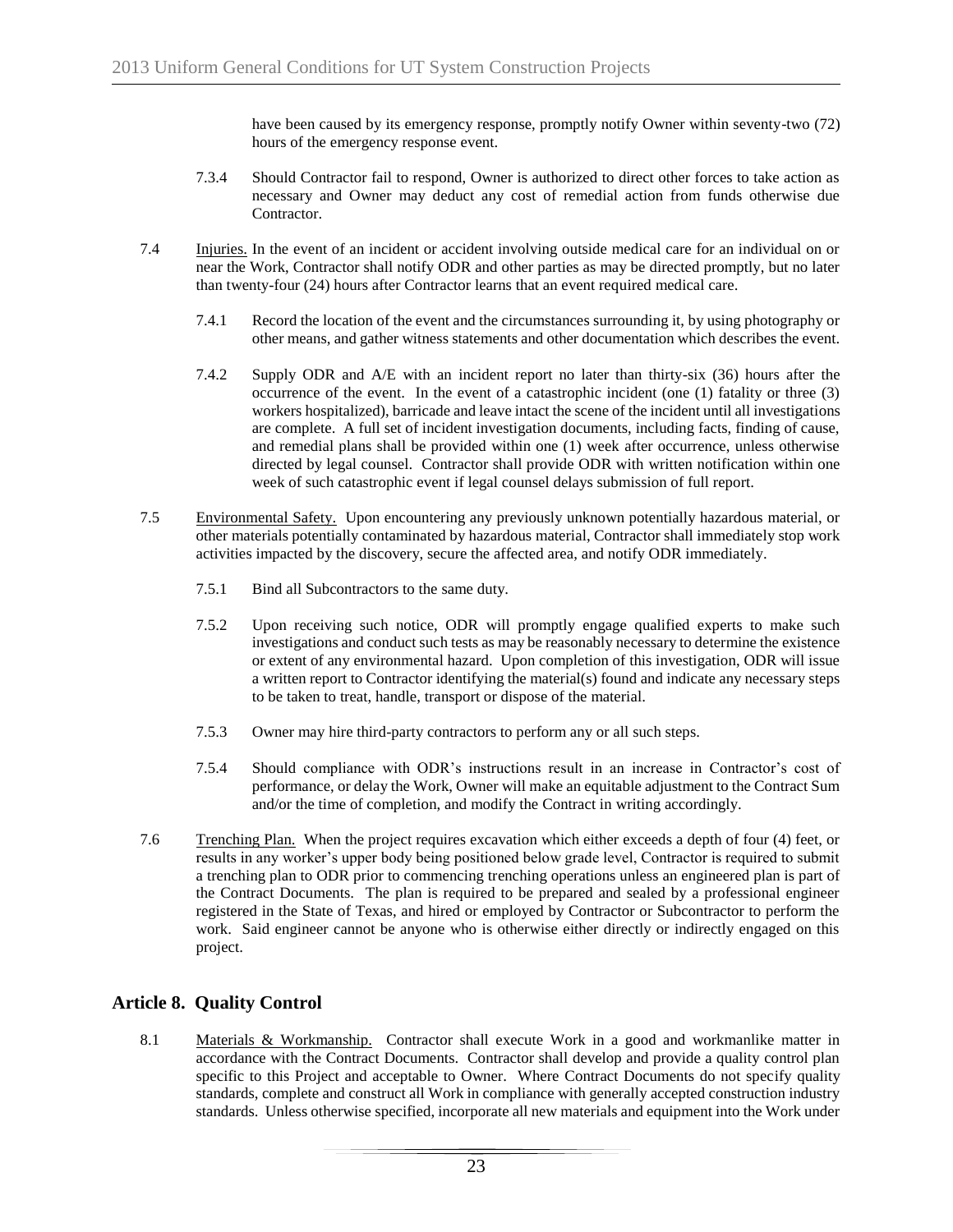the Contract.

- 8.2 Testing.
	- 8.2.1 Owner is responsible for coordinating and paying for routine and special tests required to confirm compliance with quality and performance requirements, except as stated below or otherwise required by the Contract Documents.
	- 8.2.2 Contractor shall provide the following testing as well as any other testing required of Contractor by the Specifications:
		- 8.2. 2.1 Any test of basic material or fabricated equipment included as part of a submittal for a required item in order to establish compliance with the Contract Documents.
		- 8.2. 2.2 Any test of basic material or fabricated equipment offered as a substitute for a specified item on which a test may be required in order to establish compliance with the Contract Documents.
		- 8.2. 2.3 Preliminary, start-up, pre-functional and operational testing of building equipment and systems as necessary to confirm operational compliance with requirements of the Contract Documents.
		- 8.2. 2.4 All subsequent tests on original or replaced materials conducted as a result of prior testing failure.
	- 8.2. 3 All testing shall be performed in accordance with standard test procedures by an accredited laboratory, or special consultant as appropriate, acceptable to Owner. Results of all tests shall be provided promptly to ODR, A/E, and Contractor.
	- 8.2. 4 Non-Compliance (Test Results). Should any of the tests indicate that a material and/or system does not comply with the Contract requirements, the burden of proof remains with Contractor, subject to:
		- 8.2. 4.1 Contractor selection and submission of the laboratory for Owner acceptance.
		- 8.2. 4.2 Acceptance by Owner of the quality and nature of tests.
		- 8.2. 4.3 All tests taken in the presence of A/E and/or ODR, or their representatives.
		- 8.2. 4.4 If tests confirm that the material/systems comply with Contract Documents, Owner will pay the cost of the test.
		- 8.2. 4.5 If tests reveal noncompliance, Contractor will pay those laboratory fees and costs of that particular test and all future tests, of that failing Work, necessary to eventually confirm compliance with Contract Documents.
		- 8.2. 4.6 Proof of noncompliance with the Contract Documents will make Contractor liable for any corrective action which ODR determines appropriate, including complete removal and replacement of non-compliant work or material.
	- 8.2. 5 Notice of Testing. Contractor shall give ODR and A/E timely notice of its readiness and the date arranged so ODR and A/E may observe such inspection, testing, or approval.
	- 8.2. 6 Test Samples. Contractor is responsible for providing Samples of sufficient size for test purposes and for coordinating such tests with their Work Progress Schedule to avoid delay.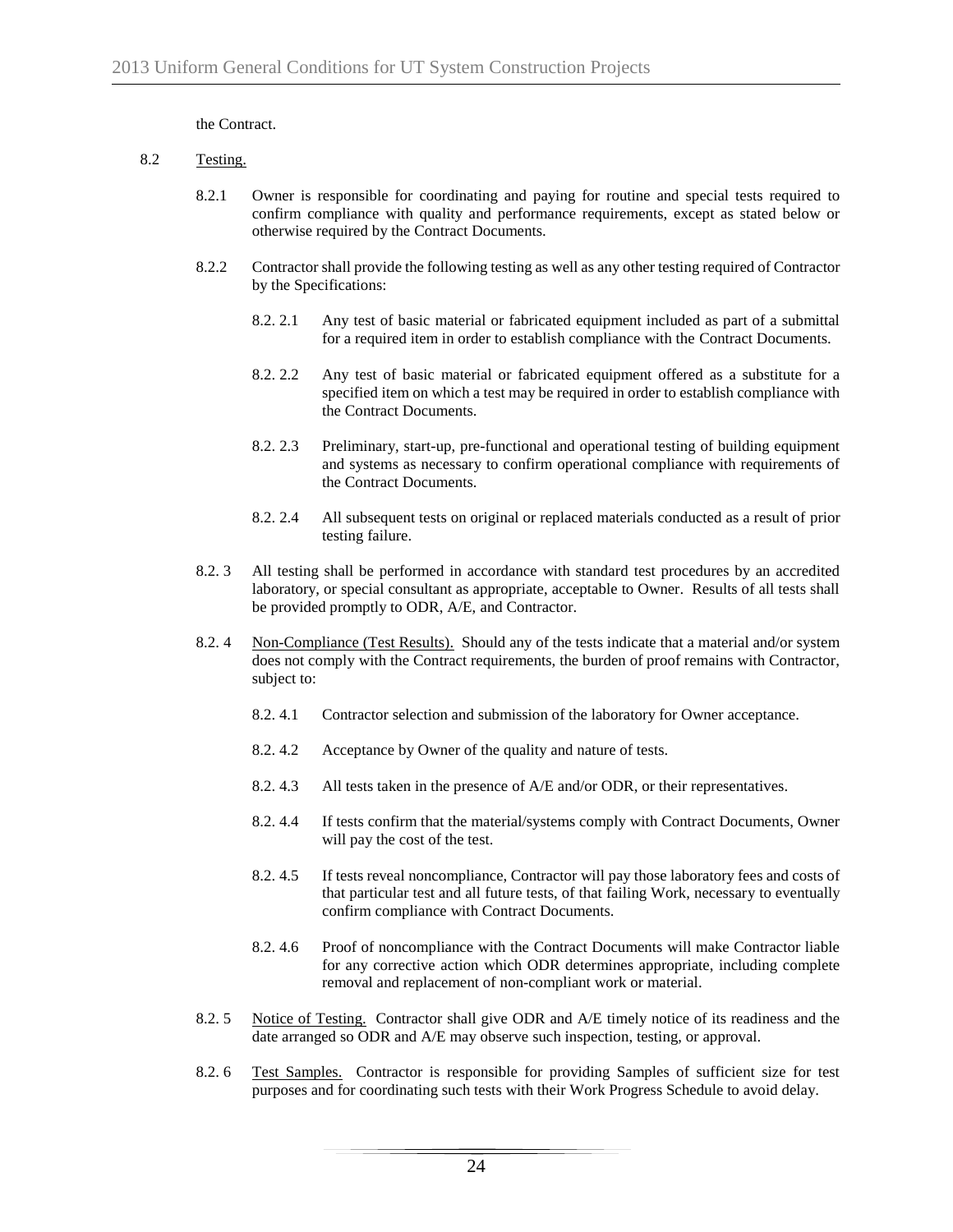- 8.2. 7 Covering Up Work. If Contractor covers up any Work without providing Owner an opportunity to inspect, Contractor shall, if requested by ODR, uncover and recover the work at Contractor's expense.
- 8.3 Submittals.
	- 8.3.1 Contractor's Submittals. Contractor shall submit with reasonable promptness consistent with the Project schedule and in orderly sequence all Shop Drawings, Samples, or other information required by the Contract Documents, or subsequently required by Change Order. Prior to submitting, Contractor shall review each submittal for general compliance with Contract Documents and approve submittals for review by A/E and Owner by an approval stamp affixed to each copy. Submittal data presented without Contractor's stamp of approval will be returned without review or comment. Any delay resulting from Contractor's failure to certify approval of the Submittal is Contractor's responsibility.
		- 8.3.1.1 Contractor shall within twenty-one (21) days of the effective date of the Notice To Proceed with construction, submit to ODR and A/E, a submittal schedule/register, organized by specification section, listing all items to be furnished for review and approval by A/E and Owner. The list shall include Shop Drawings, manufacturer's literature, certificates of compliance, materials Samples, materials colors, guarantees, and all other items identified throughout the Specifications.
		- 8.3.1.2 Contractor shall indicate the type of item, Contract requirements reference, and Contractor's scheduled dates for submitting the item along with the requested dates for approval answers from A/E and Owner. The submittal register shall indicate the projected dates for procurement of all included items and shall be updated at least monthly with actual approval and procurement dates. Contractor's Submittal Register must be reasonable in terms of the review time for complex submittals. Contractor's submittal schedule must be consistent with the Work Progress Schedule and identify critical submittals. Show and allow a minimum of fifteen (15) days duration after receipt by A/E and ODR for review and approval. If resubmittal required, allow a minimum of an additional fifteen (15) days for review. Submit the updated Submittal Register with each request for progress payment. Owner may establish routine review procedures and schedules for submittals at the preconstruction conference and/or elsewhere in the Contract Documents. If Contractor fails to update and provide the Submittal Register as required, Owner may, after seven (7) days notice to Contractor withhold a reasonable sum of money that would otherwise be due Contractor.
		- 8.3.1.3 Contractor shall coordinate the Submittal Register with the Work Progress Schedule. Do not schedule Work requiring a submittal to begin prior to scheduling review and approval of the related submittal. Revise and/or update both schedules monthly to ensure consistency and current project data. Provide to ODR the updated Submittal Register and schedule with each application for progress payment. Refer to requirements for the Work Progress Schedule for inclusion of procurement activities therein. Regardless, the Submittal Register shall identify dates submitted and returned and shall be used to confirm status and disposition of particular items submitted, including approval or other action taken and other information not conveniently tracked through the Work Progress Schedule.
		- 8.3.1.4 By submitting Shop Drawings, Samples or other required information, Contractor represents that it has determined and verified all applicable field measurements, field construction criteria, materials, catalog numbers and similar data; and has checked and coordinated each Shop Drawing and Sample with the requirements of the Work and the Contract Documents.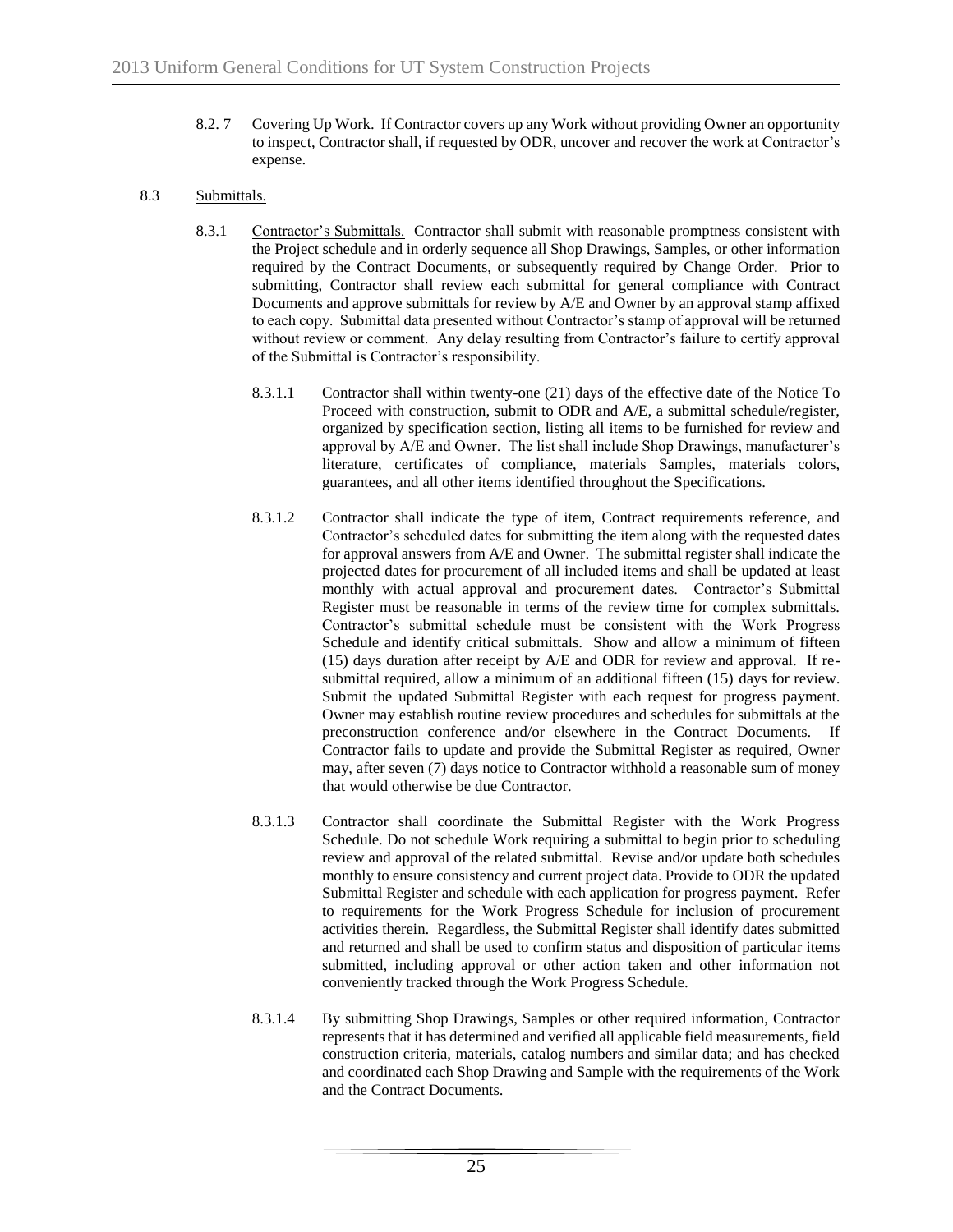- 8.3.2 Review of Submittals. A/E and ODR review is only for conformance with the design concept and the information provided in the Contract Documents. Responses to submittals will be in writing. The approval of a separate item does not indicate approval of an assembly in which the item functions. The approval of a submittal does not relieve Contractor of responsibility for any deviation from the requirements of the Contract unless Contractor informs A/E and ODR of such deviation in a clear, conspicuous, and written manner on the submittal transmittal and at the time of submission, and obtains Owner's written specific approval of the particular deviation.
- 8.3.3 Correction and Resubmission. Contractor shall make any corrections required to a submittal and resubmit the required number of corrected copies promptly so as to avoid delay, until submittal approval. Direct attention in writing to A/E and ODR, when applicable, to any new revisions other than the corrections requested on previous submissions.
- 8.3.4 Limits on Shop Drawing Review. Contractor shall not commence any Work requiring a submittal until review of the submittal under Subsection 8.3.2. Construct all such work in accordance with reviewed submittals. Comments incorporated as part of the review in Subsection 8.3.2 of Shop Drawings and Samples is not authorization to Contractor to perform extra work or changed work unless authorized through a Change Order. A/E's and ODR's review, if any, does not relieve Contractor from responsibility for defects in the Work resulting from errors or omissions of any kind on the submittal, regardless of any approval action.
- 8.3.5 No Substitutions Without Approval. ODR and A/E may receive and consider Contractor's request for substitution when Contractor agrees to reimburse Owner for review costs and satisfies the requirements of this section. If Contractor does not satisfy these conditions, ODR and A/E will return the request without action except to record noncompliance with these requirements. Owner will not consider the request if Contractor cannot provide the product or method because of failure to pursue the Work promptly or coordinate activities properly. Contractor's request for a substitution may be considered by ODR and A/E when:
	- 8.3.5.1 The Contract Documents do not require extensive revisions; and
	- 8.3.5.2 Proposed changes are in keeping with the general intent of the Contract Documents and the design intent of A/E and do not result in an increase in cost to Owner; and
	- 8.3.5.3 The request is timely, fully documented, properly submitted and one or more of the following apply:
		- 8.3.5.3.1 Contractor cannot provide the specified product, assembly or method of construction within the Contract Time;
		- 8.3.5.3.2 The request directly relates to an "or-equal" clause or similar language in the Contract Documents;
		- 8.3.5.3.3 The request directly relates to a "product design standard" or "performance standard" clause in the Contract Documents;
		- 8.3.5.3.4 The requested substitution offers Owner a substantial advantage in cost, time, energy conservation or other considerations, after deducting additional responsibilities Owner must assume;
		- 8.3.5.3.5 The specified product or method of construction cannot receive necessary approval by an authority having jurisdiction, and ODR can approve the requested substitution;
		- 8.3.5.3.6 Contractor cannot provide the specified product, assembly or method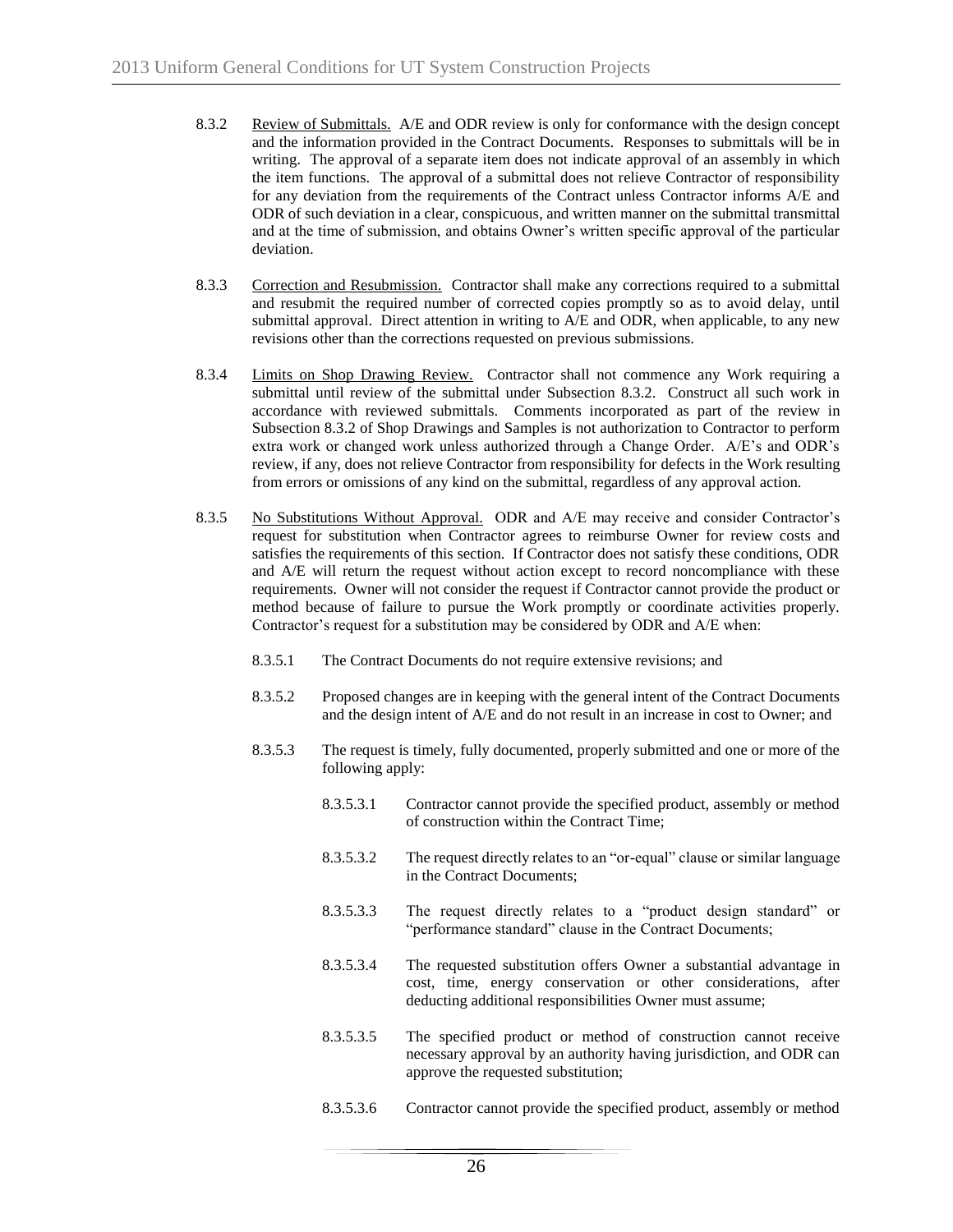of construction in a manner that is compatible with other materials and where Contractor certifies that the substitution will overcome the incompatibility;

- 8.3.5.3.7 Contractor cannot coordinate the specified product, assembly or method of construction with other materials and where Contractor certifies they can coordinate the proposed substitution; or
- 8.3.5.3.8 The specified product, assembly or method of construction cannot provide a warranty required by the Contract Documents and where Contractor certifies that the proposed substitution provides the required warranty.
- 8.3.6 Unauthorized Substitutions at Contractor's Risk. Contractor is financially responsible for any additional costs or delays resulting from unauthorized substitution of materials, equipment or fixtures other than those specified. Contractor shall reimburse Owner for any increased design or contract administration costs resulting from such unauthorized substitutions.

#### 8.4 Field Mock-up.

- 8.4.1 Mock-ups shall be constructed prior to commencement of a specified scope of work to confirm acceptable workmanship.
	- 8.4.1.1 As a minimum, field mock-ups shall be constructed for roofing systems, exterior veneer / finish systems, glazing systems, and any other Work requiring a mock-up as identified throughout the Contract Documents. Mock-ups for systems not part of the Project scope shall not be required.
	- 8.4.1.2 Mock-ups may be incorporated into the Work if allowed by the Contract Documents and if acceptable to ODR. If mock-ups are freestanding, they shall remain in place until otherwise directed by Owner.
	- 8.4.1.3 Contractor shall include field mock-ups in their Work Progress Schedule and shall notify ODR and A/E of readiness for review sufficiently in advance to coordinate review without delay.

#### 8.5 Inspection During Construction.

- 8.5.1 Contractor shall provide sufficient, safe, and proper facilities, including equipment as necessary for safe access, at all reasonable times for observation and/or inspection of the Work by Owner and its agents.
- 8.5.2 Contractor shall not cover up any Work with finishing materials or other building components prior to providing Owner and its agents an opportunity to perform an inspection of the Work.
	- 8.5.2.1 Should corrections of the Work be required for approval, Contractor shall not cover up corrected Work until Owner indicates approval.
	- 8.5.2.2 Contractor shall provide notification of at least five (5) working days or otherwise as mutually agreed, to ODR of the anticipated need for a cover-up inspection. Should ODR fail to make the necessary inspection within the agreed period, Contractor may proceed with cover-up Work, but is not relieved of responsibility for Work to comply with requirements of the Contract Documents.

# **Article 9. Construction Schedules**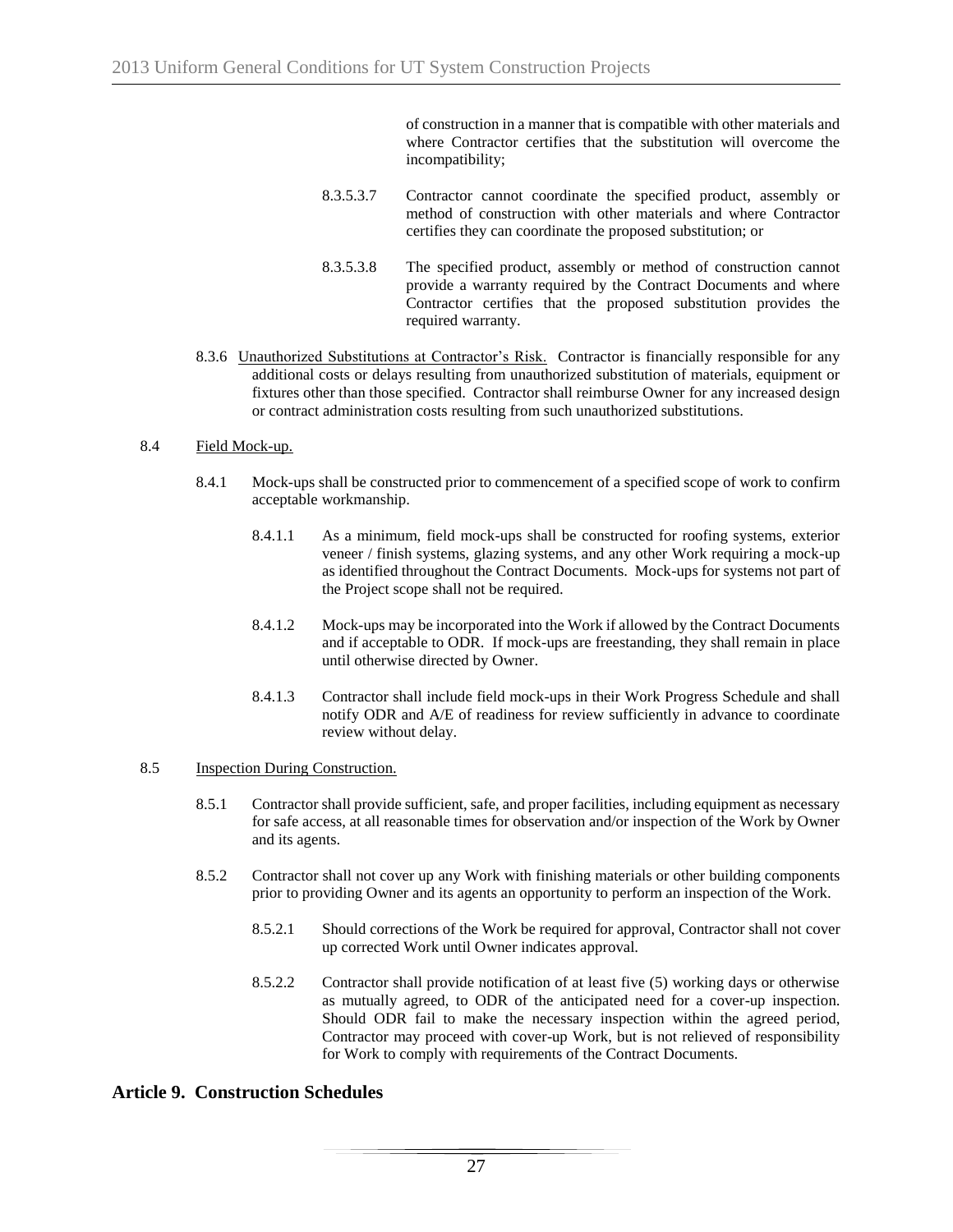- 9.1 Contract Time. **TIME IS AN ESSENTIAL ELEMENT OF THE CONTRACT**. The Contract Time is the time between the dates indicated in the Notice to Proceed for commencement of the Work and for achieving Substantial Completion. The Contract Time can be modified only by Change Order. Failure to achieve Substantial Completion within the Contract Time or as otherwise agreed to in writing will cause damage to Owner and may subject Contractor to liquidated damages as provided in the Contract Documents. If Contractor fails to achieve Final Completion in a reasonable time after Substantial Completion, Contractor shall be responsible for Owner's damages including, but not limited to, additional inspection, project management, and maintenance cost to the extent caused by Contractor's failure to achieve Final Completion.
- 9.2 Notice to Proceed. Owner will issue a Notice to Proceed which shall state the dates for beginning Work and for achieving Substantial Completion of the Work.
- 9.3 Work Progress Schedule. Refer to Owner's Special Conditions and Division 1 of the Specifications for additional schedule requirements. Unless indicated otherwise in those documents, Contractor shall submit their initial Work Progress Schedule for the Work in relation to the entire Project not later than twenty-one (21) calendar days after the effective date of the Notice to Proceed to ODR and A/E. Unless otherwise indicated in the Contract Documents, the Work Progress Schedule shall be computerized Critical Path Method (CPM) with fully editable logic. This initial schedule shall indicate the dates for starting and completing the various aspects required to complete the Work, including mobilization, procurement, installation, testing, inspection, delivery of Close-out Documents and acceptance of all the Work of the Contract. When acceptable to Owner, the initially accepted schedule shall be the Baseline Schedule for comparison to actual conditions throughout the Contract duration.

Note: This article pertains to construction phase schedules. Additional requirements for design phase scheduling for Construction Manager-at-Risk and Design-Build contracts are outlined in Division 1 Project Planning and Scheduling Specifications.

- 9.3.1 Schedule Requirements. Contractor shall submit electronic and paper copy of the initial Work Progress Schedule reflecting accurate and reliable representations of the planned progress of the Work, the Work to date if any, and of Contractor's actual plans for its completion. Contractor shall organize and provide adequate detail so the schedule is capable of measuring and forecasting the effect of delaying events on completed and uncompleted activities.
	- 9.3.1.1 Contractor shall re-submit initial schedule as required to address review comments from A/E and ODR until such schedule is accepted as the Baseline Schedule.
	- 9.3.1.2 Submittal of a schedule, schedule revision or schedule update constitutes Contractor's representation to Owner of the accurate depiction of all progress to date and that Contractor will follow the schedule as submitted in performing the Work.
- 9.3.2 Schedule Updates. Contractor shall update the Work Progress Schedule and the Submittal Register monthly, as a minimum, to reflect progress to date and current plans for completing the Work, while maintaining original schedule as Baseline Schedule and submit paper and electronic copies of the update to A/E and ODR as directed, but as a minimum with each request for payment. Owner has no duty to make progress payments unless accompanied by the updated Work Progress Schedule. Show the anticipated date of completion reflecting all extensions of time granted through Change Order as of the date of the update. Contractor may revise the Work Progress Schedule when in Contractor's judgment it becomes necessary for the management of the Work. Contractor shall identify all proposed changes to schedule logic to Owner and to A/E via an executive summary accompanying the updated schedule for review prior to final implementation of revisions into a revised Baseline Schedule. Schedule changes that materially impact Owner's operations shall be communicated promptly to ODR and shall not be incorporated into the revised Baseline Schedule without ODR's consent.
- 9.3.3 The Work Progress Schedule is for Contractor's use in managing the Work and submittal of the schedule, and successive updates or revisions, is for the information of Owner and to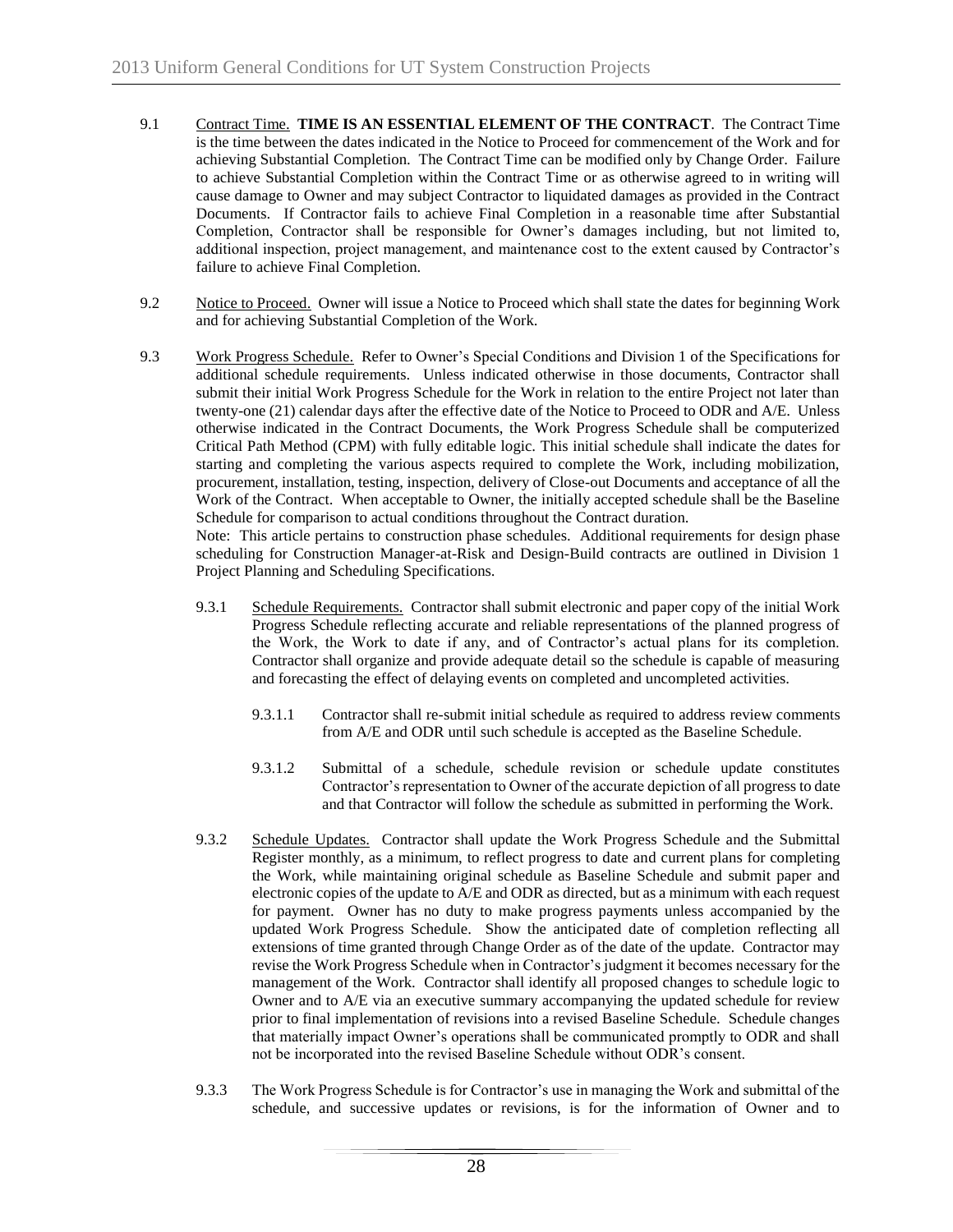demonstrate that Contractor has complied with requirements for planning the Work. Owner's acceptance of a schedule, schedule update or revision constitutes Owner's agreement to coordinate its own activities with Contractor's activities as shown on the schedule.

- 9.3.3.1 Acceptance of the Work Progress Schedule, or update and/or revision thereto does not indicate any approval of Contractor's proposed sequences and duration.
- 9.3.3.2 Acceptance of a Work Progress Schedule update or revision indicating early or late completion does not constitute Owner's consent, alter the terms of the Contract, or waive either Contractor's responsibility for timely completion or Owner's right to damages for Contractor's failure to do so.
- 9.3.3.3 Contractor's scheduled dates for completion of any activity or the entire Work do not constitute a change in terms of the Contract. Change Orders are the only method of modifying the Substantial Completion Date(s) and Contract Time.
- 9.4 Ownership of Float. Unless indicated otherwise in the Contract Documents, Contractor shall develop its schedule, pricing, and execution plan to provide a minimum of ten (10) percent total float at acceptance of the Baseline Schedule. Float time contained in the Work Progress Schedule is not for the exclusive benefit of Contractor or Owner, but belongs to the Project and may be consumed by either party. Before Contractor uses any portion of the float Contractor must submit a written request to do so to the Owner and receive Owner's written authorization to use the float. Owner's approval shall not be unreasonably withheld.
- 9.5 Completion of Work. Contractor is accountable for completing the Work within the Contract Time stated in the Contract, or as otherwise amended by Change Order.
	- 9.5.1 If, in the judgment of Owner, the work is behind schedule and the rate of placement of work is inadequate to regain scheduled progress to insure timely completion of the entire work or a separable portion thereof, Contractor, when so informed by Owner, shall immediately take action to increase the rate of work placement by:
		- 9.5.1.1 An increase in working forces.
		- 9.5.1.2 An increase in equipment or tools.
		- 9.5.1.3 An increase in hours of work or number of shifts.
		- 9.5.1.4 Expedite delivery of materials.
		- 9.5.1.5 Other action proposed if acceptable to Owner.
	- 9.5.2 Within ten (10) days after such notice from ODR, Contractor shall notify ODR in writing of the specific measures taken and/or planned to increase the rate of progress. Contactor shall include an estimate as to the date of scheduled progress recovery and an updated Work Progress Schedule illustrating Contractor's plan for achieving timely completion of the Project. Should ODR deem the plan of action inadequate, Contractor shall take additional steps or make adjustments as necessary to its plan of action until it meets with ODR's approval.

#### 9.6 Modification of the Contract Time.

- 9.6.1 Delays and extension of time as hereinafter described are valid only if executed in accordance with provisions set forth in Article 11.
- 9.6.2 When a delay defined herein as excusable prevents Contractor from completing the Work within the Contract Time, Contractor is entitled to an extension of time. Owner will make an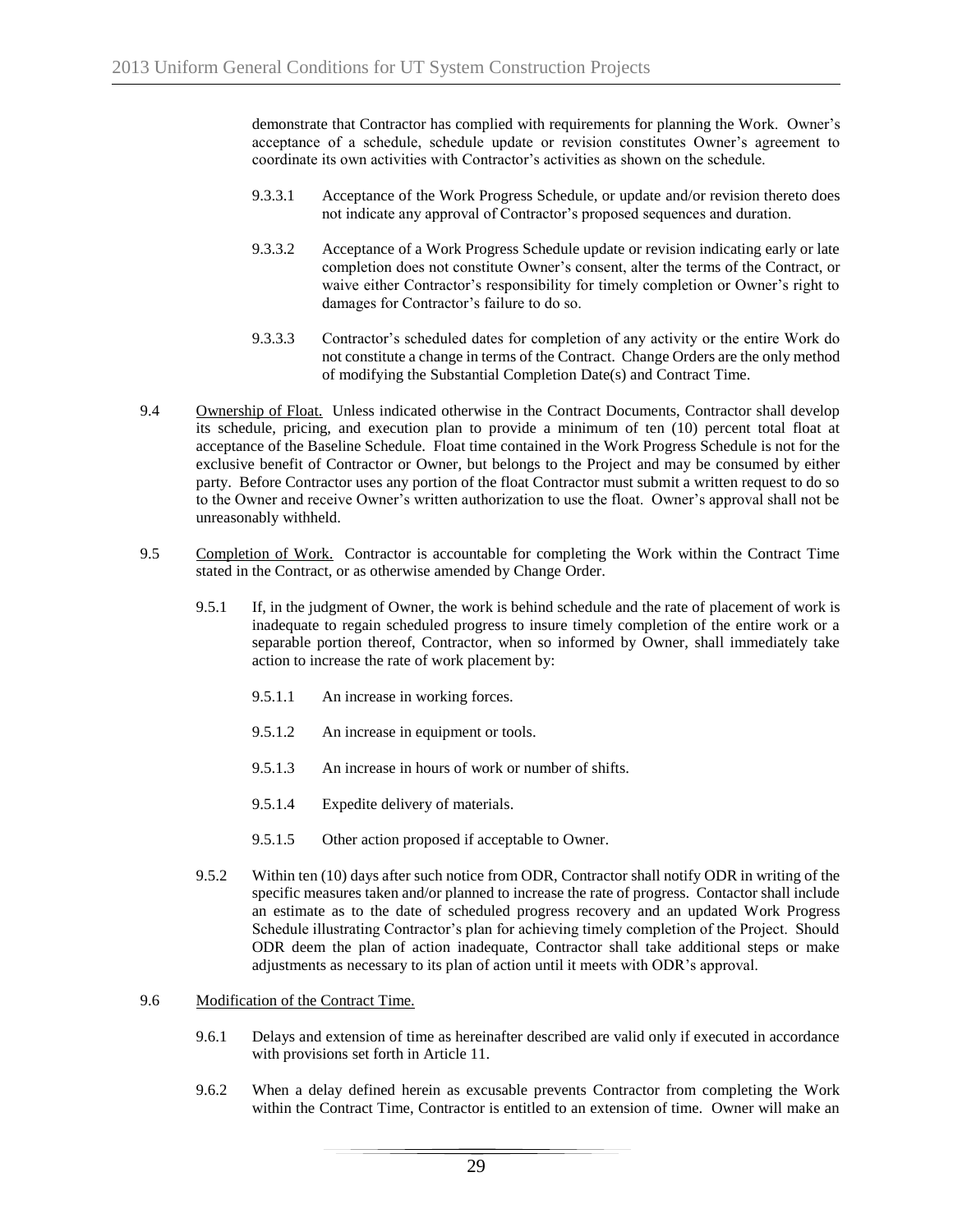equitable adjustment and extend the number of days lost because of excusable delay or Weather Days, as measured by Contractor's progress schedule. All extensions of time will be granted in calendar days. In no event, however, will an extension of time be granted for delays that merely extend the duration of non-critical activities, or which only consume float without delaying the project Substantial Completion date(s).

- 9.6.2.1 A "Weather Day" is a day on which Contractor's current schedule indicates Work is to be done, and on which inclement weather and related site conditions prevent Contractor from performing seven (7) hours of Work between the hours of 7:00 a.m. and 6:00 p.m. Weather days are excusable delays. When weather conditions at the site prevent work from proceeding, Contractor shall immediately notify ODR for confirmation of the conditions. At the end of each calendar month, Contractor shall submit to ODR and A/E a list of Weather Days occurring in that month along with documentation of the impact on critical activities. Based on confirmation by ODR, any time extension granted will be issued by Change Order. If Contractor and Owner cannot agree on the time extension, Owner may issue a ULCO for fair and reasonable time extension.
- 9.6.2.2 Excusable Delay. Contractor is entitled to an equitable adjustment of the Contract Time, issued via change order, for delays caused by the following:
	- 9.6.2.2.1 Errors, omissions and imperfections in design, which A/E corrects by means of changes in the Drawings and Specifications.
	- 9.6.2.2.2 Unanticipated physical conditions at the Site, which A/E corrects by means of changes to the Drawings and Specifications or for which ODR directs changes in the Work identified in the Contract Documents.
	- 9.6.2.2.3 Changes in the Work that effect activities identified in Contractor's schedule as "critical" to completion of the entire Work, if such changes are ordered by ODR or recommended by A/E and ordered by ODR.
	- 9.6.2.2.4 Suspension of Work for unexpected natural events (sometimes called "acts of God"), civil unrest, strikes or other events which are not within the reasonable control of Contractor.
	- 9.6.2.2.5 Suspension of Work for convenience of ODR, which prevents Contractor from completing the Work within the Contract Time.
- 9.6.3 Contractor's relief in the event of such delays is the time impact to the critical path as determined by analysis of Contractor's schedule. In the event that Contractor incurs additional direct costs because of the excusable delays other than described in Subparagraph 9.6.2.2.4 and within the reasonable control of Owner, the Contract price and Contract Time are to be equitably adjusted by Owner pursuant to the provisions of Article 11.
- 9.7 No Damages for Delay. An extension of the Contract Time shall be the sole remedy of Contractor for delays in performance of the Work, whether or not such delays are foreseeable, except for delays caused solely by acts of Owner that constitute intentional interference with Contractor's performance of the Work and then only to the extent such acts continue after Contractor notifies Owner in writing of such interference. For delays caused by any act(s) other than the sole intentional interference of Owner, Contractor shall not be entitled to any compensation or recovery of any damages including, without limitation, consequential damages, lost opportunity costs, impact damages, loss of productivity, or other similar damages. Owner's exercise of any of its rights or remedies under the Contract including, without limitation, ordering changes in the Work or directing suspension, rescheduling, or correction of the Work, shall not be construed as intentional interference with Contractor's performance of the Work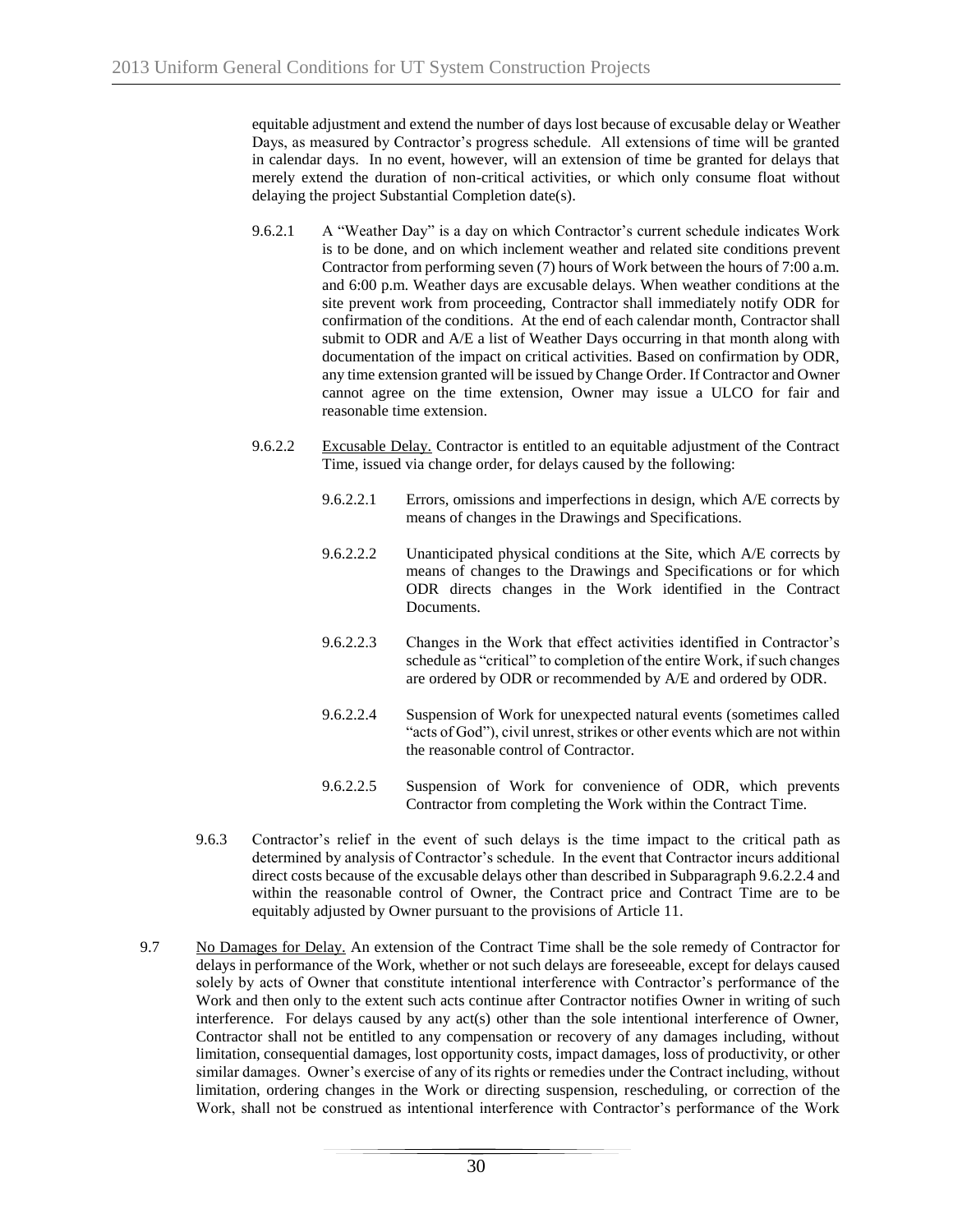regardless of the extent or frequency of Owner's exercise of such rights or remedies.

- 9.8 Concurrent Delay. When the completion of the Work is simultaneously delayed by an excusable delay and a delay arising from a cause not designated as excusable, Contractor may not be entitled to a time extension for the period of concurrent delay.
- 9.9 Other Time Extension Requests. Time extensions requested in association with changes to the Work directed or requested by Owner shall be included with Contractor's proposed costs for such change. Time extensions requested for inclement weather are covered by Paragraph 9.6.2.1 above. If Contractor believes that the completion of the Work is delayed by a circumstance other than for changes directed to the Work or weather, they shall give ODR written notice, stating the nature of the delay and the activities potentially affected, within five (5) days after the onset of the event or circumstance giving rise to the excusable delay. Contractor shall provide sufficient written evidence to document the delay. In the case of a continuing cause of delay, only one notice of claim is necessary. State claims for extensions of time in numbers of whole or half days.
	- 9.9.1 Within ten (10) days after the cessation of the delay, Contractor shall formalize its request for extension of time in writing to include a full analysis of the schedule impact of the delay and substantiation of the excusable nature of the delay. All changes to the Contract Time or made as a result of such claims is by Change Order, as set forth in Article 11.
	- 9.9.2 No extension of time releases Contractor or the Surety furnishing a performance or payment bond from any obligations under the Contract or such a bond. Those obligations remain in full force until the discharge of the Contract.
	- 9.9.3 Contents of Time Extension Requests. Contractor shall provide with each Time Extension Request a quantitative demonstration of the impact of the delay on project completion time, based on the Work Progress Schedule. Contractor shall include with Time Extension Requests a reasonably detailed narrative setting forth:
		- 9.9.3.1 The nature of the delay and its cause; the basis of Contractor's claim of entitlement to a time extension.
		- 9.9.3.2 Documentation of the actual impacts of the claimed delay on the critical path indicated in Contractor's Work Progress Schedule, and any concurrent delays.
		- 9.9.3.3 Description and documentation of steps taken by Contractor to mitigate the effect of the claimed delay, including, when appropriate, the modification of the Work Progress Schedule.
	- 9.9.4 Owner's Response. Owner will respond to the Time Extension Request by providing to Contractor written notice of the number of days granted, if any, and giving its reason if this number differs from the number of days requested by Contractor.
		- 9.9.4.1 Owner will not grant time extensions for delays that do not affect the Contract Substantial Completion date.
		- 9.9.4.2 Owner will respond to each properly submitted Time Extension Request within fifteen (15) days following receipt. If Owner cannot reasonably make a determination about Contractor's entitlement to a time extension within that time, Owner will notify Contractor in writing. Unless otherwise agreed by Contractor, Owner has no more than fifteen (15) additional days to prepare a final response. If Owner fails to respond within forty-five (45) days from the date the Time Extension Request is received, Contractor's request for a time extension shall be deemed rejected by Owner.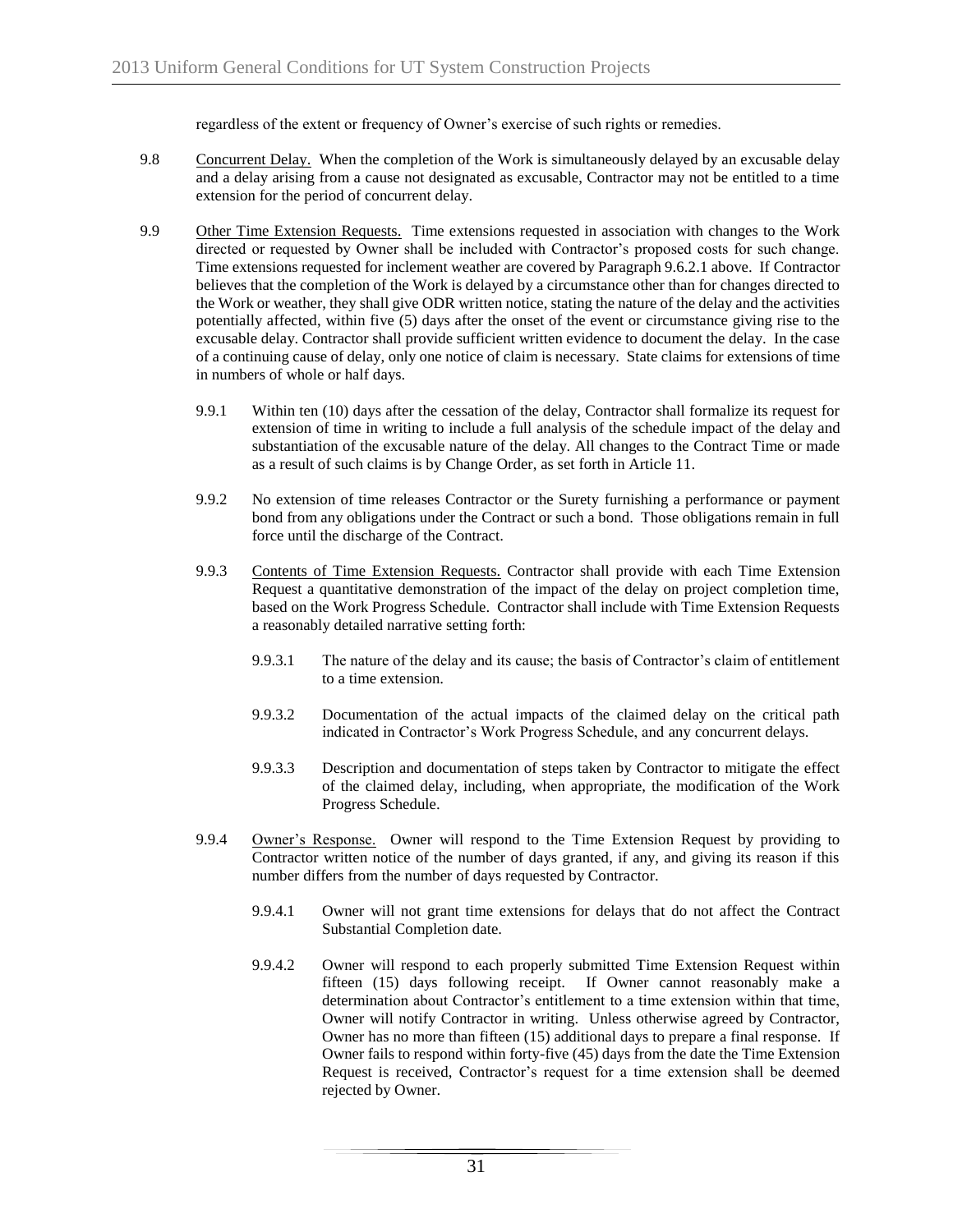- 9.10 Failure to Complete Work Within the Contract Time. **TIME IS AN ESSENTIAL ELEMENT OF THE CONTRACT.** Contractor's failure to substantially complete the Work within the Contract Time or to achieve Substantial Completion as required will cause damage to Owner. These damages may be liquidated by agreement of Contractor and Owner, in the amount per day as set forth in the Contract Documents.
- 9.11 Liquidated Damages. Owner may collect liquidated damages due from Contractor directly or indirectly by reducing the Contract Sum in the amount of liquidated damages stated in the Agreement or the Owner's Special Conditions.

## **Article 10. Payments**

- 10.1 Schedule of Values. Contractor shall submit to ODR and A/E for acceptance a Schedule of Values accurately itemizing material and labor for the various classifications of the Work based on the organization of the specification sections and of sufficient detail acceptable to ODR. The accepted Schedule of Values will be the basis for the progress payments under the Contract.
	- 10.1.1 No progress payments will be made prior to receipt and acceptance of the Schedule of Values, provided in such detail as required by ODR, and submitted not less than twenty-one (21) days prior to the first request for payment. The Schedule of Values shall follow the order of trade divisions of the Specifications and include itemized costs for general conditions, costs for preparing Close-Out documents, fees, contingencies, and Owner cash allowances, if applicable, so that the sum of the items will equal the Contract price. As appropriate, assign each item labor and/or material values, the subtotal thereof equaling the value of the work in place when complete.
		- 10.1.1.1 Owner requires that the Work items be inclusive of the cost of the Work items only. Any contract markups for overhead and profit, general conditions, etc., shall be contained within separate line items for those specific purposes which shall be divided into at least two (2) lines, one (1) for labor and one (1) for materials.
	- 10.1.2 Contractor shall retain a copy of all worksheets used in preparation of its bid or proposal, supported by a notarized statement that the worksheets are true and complete copies of the documents used to prepare the bid or proposal. Make the worksheets available to ODR at the time of Contract execution. Thereafter Contractor shall grant Owner during normal business hours access to said copy of worksheets at any time during the period commencing upon execution of the Contract and ending one year after final payment.
- 10.2. Progress Payments. Contractor will receive periodic progress payments for Work performed, materials in place, suitably stored on Site, or as otherwise agreed to by Owner and Contractor. Payment is not due until receipt by ODR or his designee of a correct and complete Pay Application in electronic and/or hard copy format as set forth in the Agreement or the Owner's Special Conditions, and certified by A/E. Progress payments are made provisionally and do not constitute acceptance of work not in accordance with the Contract Documents. Owner will not process progress payment applications for Change Order Work until all parties execute the Change Order.
	- 10.2.1 Preliminary Pay Worksheet. Once each month that a progress payment is to be requested, the Contractor shall submit to A/E and ODR a complete, clean copy of a preliminary pay worksheet or preliminary pay application, to include the following:
		- 10.2.1.1 Contractor's estimate of the amount of Work performed, labor furnished and materials incorporated into the Work, using the established Schedule of Values;
		- 10.2.1.2 An updated Work Progress Schedule including the executive summary and all required schedule reports;
		- 10.2.1.3 HUB subcontracting plan Progress Assessment Report as required in Paragraph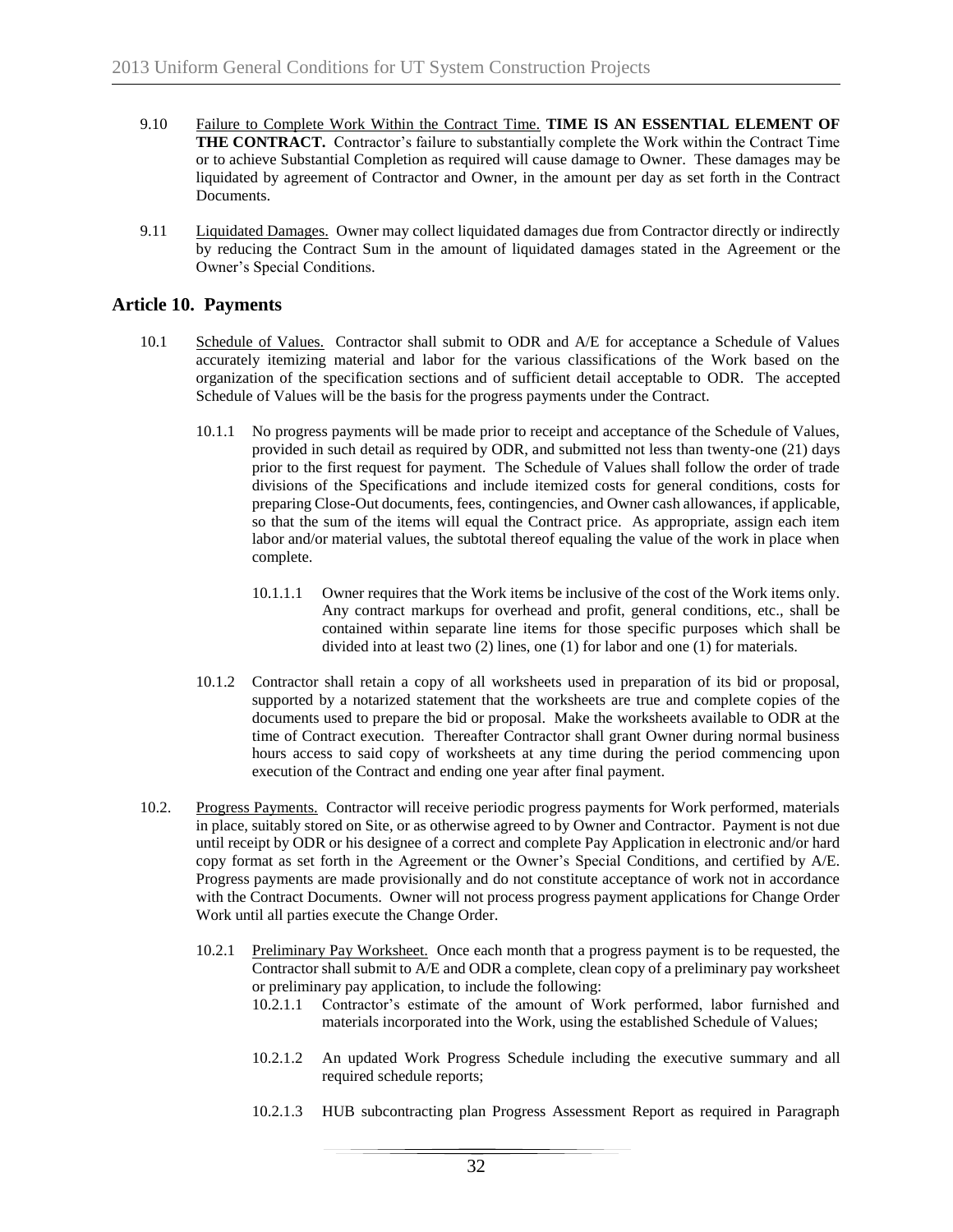4.2.5.1;

- 10.2.1.4 Such additional documentation as Owner may require as set forth in the elsewhere in the Contract Documents; and
- 10.2.1.5 Construction payment affidavit.
- 10.2.2 Contractor's Application for Payment. As soon as practicable, but in no event later than seven (7) days after receipt of the preliminary pay worksheet, A/E and ODR will meet with Contractor to review the preliminary pay worksheet and to observe the condition of the Work. Based on this review, ODR and A/E may require modifications to the preliminary pay worksheet prior to the submittal of an Application for Payment, and will promptly notify Contractor of revisions necessary for approval. As soon as practicable, Contractor shall submit its Application for Payment on the appropriate and completed form, reflecting the required modifications to the Schedule of Values required by A/E and/or ODR. Attach all additional documentation required by ODR and/or A/E, as well as an affidavit affirming that all payrolls, bills for labor, materials, equipment, subcontracted work and other indebtedness connected with Contractor's Application for Payment are paid or will be paid within the time specified in Tex. Gov't Code, Chapter 2251. No Application for Payment is complete unless it fully reflects all required modifications, and attaches all required documentation including Contractor's affidavit.
- 10.2.3 Certification by Architect/Engineer. Within five (5) days or earlier following A/E's receipt of Contractor's formal Application for Payment, A/E will review the Application for Payment for completeness, and forward it to ODR. A/E will certify that the application is complete and payable, or that it is incomplete, stating in particular what is missing. If the Application for Payment is incomplete, Contractor shall make the required corrections and resubmit the Application for Payment for processing.
- 10.3 Owner's Duty to Pay. Owner has no duty to pay the Contractor except on receipt by ODR of: 1) a complete Application for Payment certified by A/E; 2) Contractor's updated Work Progress Schedule; and 3) confirmation that Contractor has maintained and updated the Record Documents kept at the Site.
	- 10.3.1 Payment for stored materials and/or equipment confirmed by Owner and A/E to be on-site or otherwise properly stored is limited to eighty-five (85) percent of the invoice price or eightyfive (85) percent of the scheduled value for the materials or equipment, whichever is less.
	- 10.3.2 Retainage. Owner will withhold from each progress payment, as retainage, five (5) percent of the total earned amount, the amount authorized by law, or as otherwise set forth in the Owner's Special Conditions. Retainage is managed in conformance with Tex. Gov't Code, Chapter 2252, Subchapter B.
		- 10.3.2.1 Contractor shall provide written consent of its surety for any request for reduction or release of retainage.
		- 10.3.2.2 At least sixty-five (65) percent of the Contract, or such other discrete Work phase as set forth in Subsection 12.1.6 or Work package delineated in the Contract Documents, must be completed before Owner can consider a retainage reduction or release.
		- 10.3.2.3 Contractor shall not withhold retainage from their Subcontractors and suppliers in amounts that are any percentage greater than that withheld in its Contract with Owner under this subsection, unless otherwise acceptable to Owner.
	- 10.3.3 Price Reduction to Cover Loss. Owner may reduce any Application for Payment, prior to payment to the extent necessary to protect Owner from loss on account of actions of Contractor including, but not limited to, the following: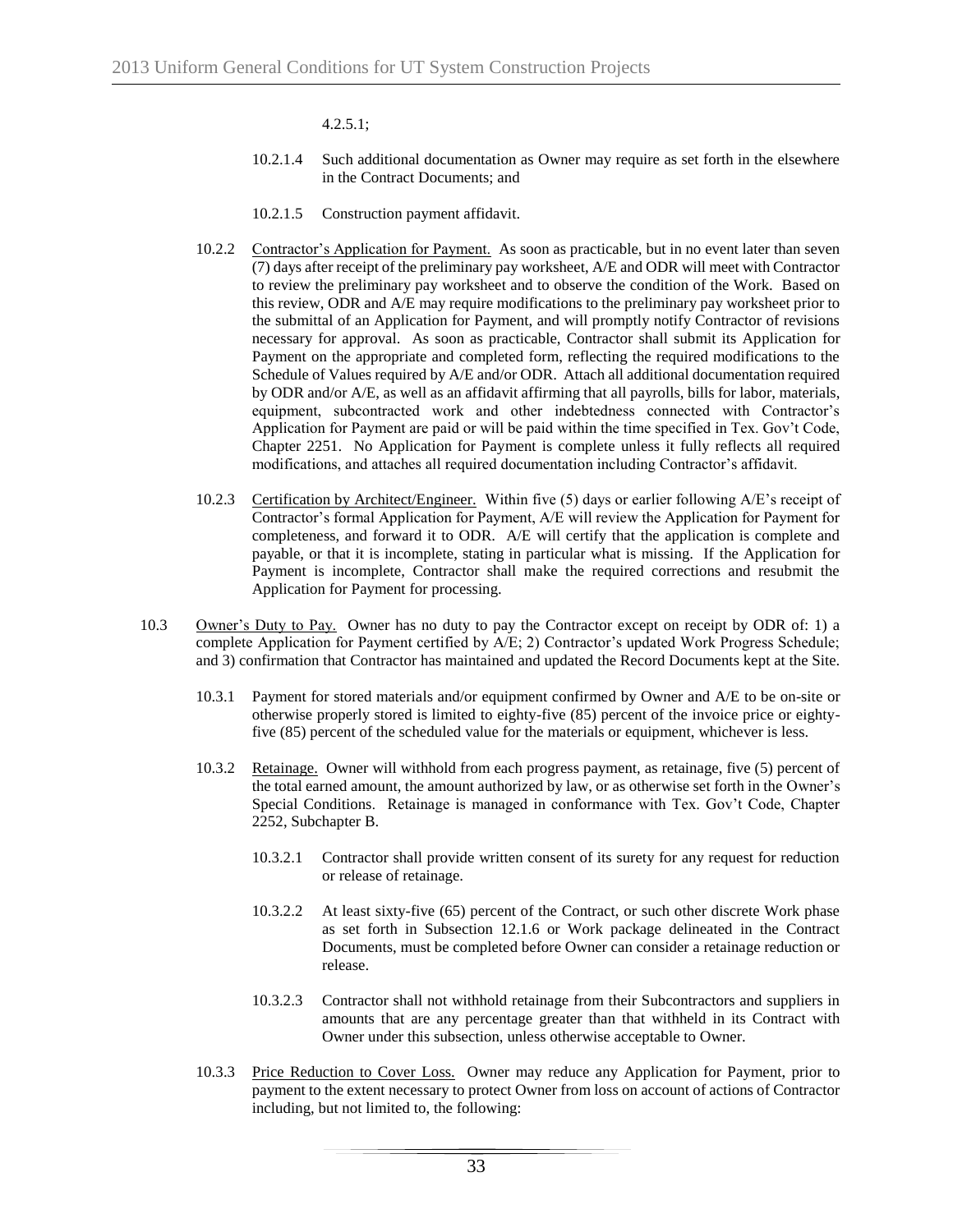- 10.3.3.1 Defective or incomplete Work not remedied;
- 10.3.3.2 Damage to Work of a separate Contractor;
- 10.3.3.3 Failure to maintain scheduled progress or reasonable evidence that the Work will not be completed within the Contract Time;
- 10.3.3.4 Persistent failure to carry out the Work in accordance with the Contract Documents;
- 10.3.3.5 Reasonable evidence that the Work cannot be completed for the unpaid portion of the Contract Sum;
- 10.3.3.6 Assessment of fines for violations of prevailing wage rate law; or
- 10.3.3.7 Failure to include the appropriate amount of retainage for that periodic progress payment.
- 10.3.4 Title to all material and Work covered by progress payments transfers to Owner upon payment.
	- 10.3.4.1 Transfer of title to Owner does not relieve Contractor and its Subcontractors of the sole responsibility for the care and protection of materials and Work upon which payments have been made until final acceptance, or the restoration of any damaged Work, or waive the right of Owner to require the fulfillment of all the terms of the Contract.
- 10.4 Progress Payments. Progress payments to Contractor do not release Contractor or its surety from any obligations under the Contract.
	- 10.4.1 Upon Owner's request, Contractor shall furnish manifest proof of the status of Subcontractor's accounts in a form acceptable to Owner.
	- 10.4.2 Pay estimate certificates must be signed by a corporate officer or a representative duly authorized by Contractor.
	- 10.4.3 Provide copies of bills of lading, invoices, delivery receipts or other evidence of the location and value of such materials in requesting payment for materials.
	- 10.4.4 For purposes of Tex. Gov't Code  $\S$  2251.021(a)(2), the date the performance of service is complete is the date when ODR approves the Application for Payment.
- 10.5 Off-Site Storage. With prior approval by Owner and in the event Contractor elects to store materials at an off-site location, abide by the following conditions, unless otherwise agreed to in writing by Owner.
	- 10.5.1 Store materials in a commercial warehouse meeting the criteria stated below.
	- 10.5.2 Provide insurance coverage adequate not only to cover materials while in storage, but also in transit from the off-site storage areas to the Project Site. Copies of duly authenticated certificates of insurance, made out to insure the State agency which is signatory to the Contract, must be filed with Owner's representative.
	- 10.5.3 Inspection by Owner's representative is allowed at any time. Owner's inspectors must be satisfied with the security, control, maintenance, and preservation measures.
	- 10.5.4 Materials for this Project are physically separated and marked for the Project in a sectioned-off area. Only materials which have been approved through the submittal process are to be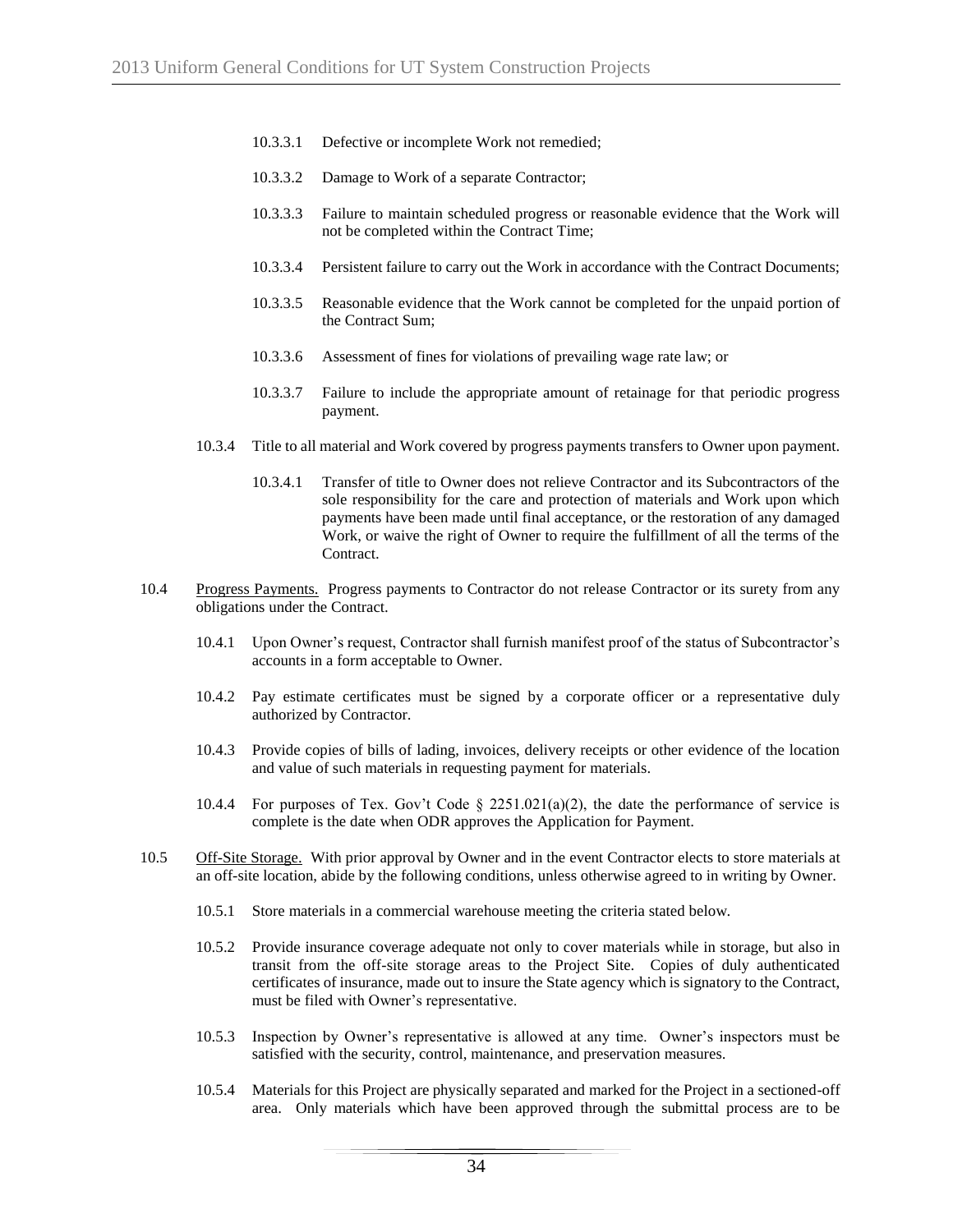considered for payment.

- 10.5.5 Owner reserves the right to reject materials at any time prior to final acceptance of the complete Contract if they do not meet Contract requirements regardless of any previous progress payment made.
- 10.5.6 With each monthly payment estimate, submit a report to ODR and A/E listing the quantities of materials already paid for and still stored in the off-site location.
- 10.5.7 Make warehouse records, receipts and invoices available to Owner's representatives, upon request, to verify the quantities and their disposition.
- 10.5.8 In the event of Contract termination or default by Contractor, the items in storage off-site, upon which payment has been made, will be promptly turned over to Owner or Owner's agents at a location near the jobsite as directed by ODR. The full provisions of performance and payment bonds on this Project cover the materials off-site in every respect as though they were stored on the Project Site.
- 10.6 Time for Payment by Contractor Pursuant to Tex. Gov't Code § 2255.022.
	- 10.6.1 Contractor who receives a payment from a governmental entity shall pay Subcontractor the appropriate share of the payment not later than the tenth  $(10<sup>th</sup>)$  day after the date Contractor receives the payment.
	- 10.6.2 The appropriate share is overdue on the eleventh  $(11<sup>th</sup>)$  day after the date Contractor receives the payment.

## **Article 11. Changes**

- 11.1 Change Orders. A Change Order issued after execution of the Contract is a written order to Contractor, signed by ODR, Contractor, and A/E, authorizing a change in the Work or an adjustment in the Contract Sum or the Contract Time. The Contract Sum and the Contract Time can only be changed by Change Order. A Change Order signed by Contractor indicates his agreement therewith, including the adjustment in the Contract Sum and/or the Contract Time. ODR may issue a written authorization for Contractor to proceed with Work of a Change Order in advance of final execution by all parties in accordance with Section 11.9.
	- 11.1.1 Owner, without invalidating the Contract and without approval of Contractor's Surety, may order changes in the Work within the general scope of the Contract consisting of additions, deletions or other revisions, and the Contract Sum and the Contract Time will be adjusted accordingly. All such changes in the Work shall be authorized by Change Order or ULCO, and shall be performed under the applicable conditions of the Contract Documents. If such changes cause an increase or decrease in Contractor's cost of, or time required for, performance of the Contract, an equitable adjustment shall be made and confirmed in writing in a Change Order or a ULCO.
	- 11.1.2 Owner and Contractor acknowledge and agree that the Specifications and Drawings may not be complete or free from errors, omissions and imperfections and that they may require changes or additions in order for the Work to be completed to the satisfaction of Owner. Therefore, any minor errors, omissions or imperfections in the Specifications or Drawings, or any changes in or additions to the Specifications or Drawings to correct minor errors or omissions or to the Work ordered by Owner shall not constitute or give rise to any claim, demand or cause of action of any nature whatsoever in favor of Contractor, whether for breach of Contract, or otherwise. However, should the nature of the errors or omissions necessitate substantial changes in the Work such that a Change Order is appropriate, Owner shall be liable to Contractor for the sum stated to be due Contractor in any Change Order approved and signed by both parties. The sum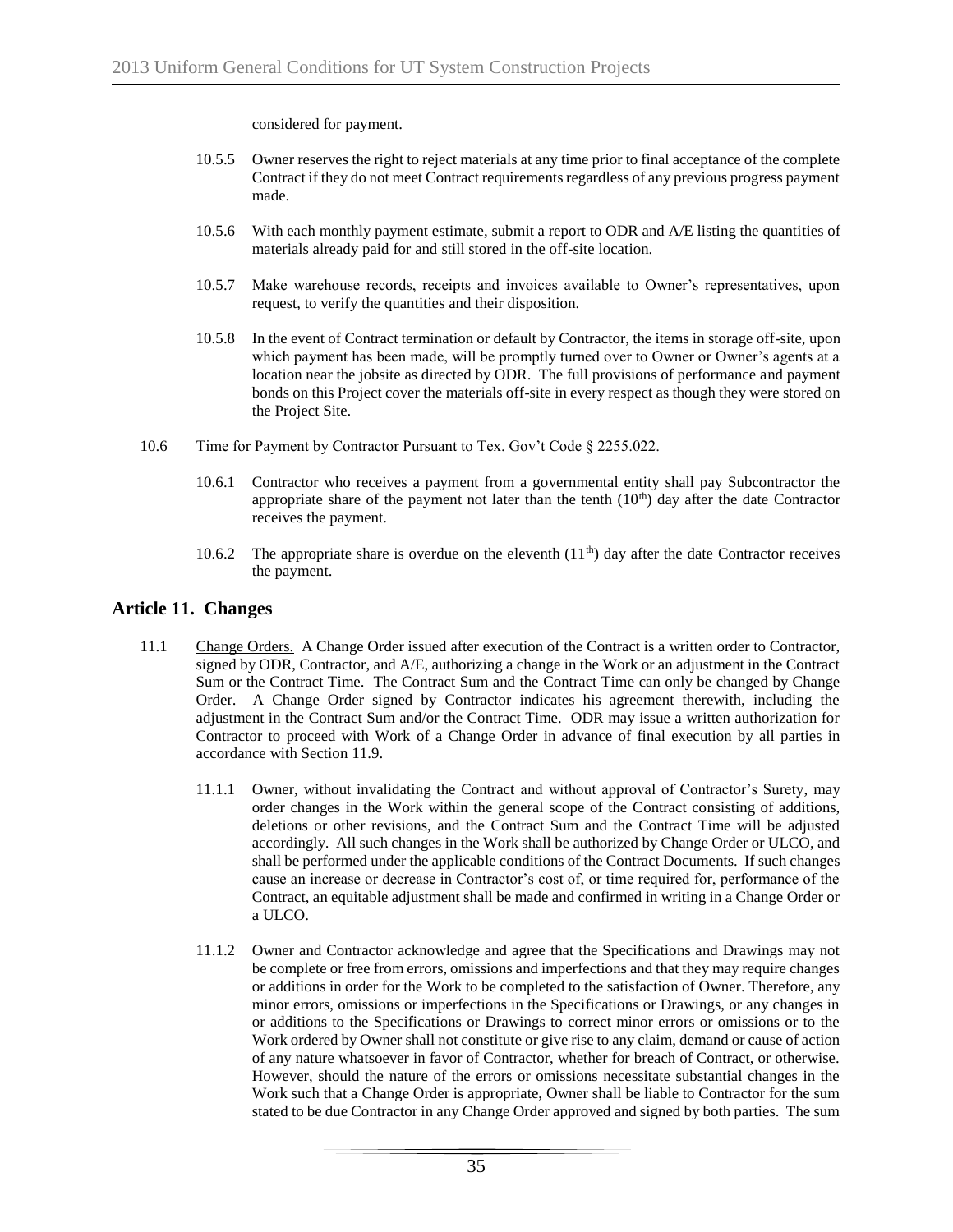established in any Change Order, together with any extension of time contained in said Change Order, shall constitute full compensation to Contractor for all costs, expenses and damages to Contractor for the changes in the Work described in the Change Order, as permitted under Tex. Gov't Code, Chapter 2260.

- 11.1.3 Procedures for administration of Change Orders shall be established by Owner and stated in the Owner's Special Conditions, or elsewhere in the Contract Documents.
- 11.1.4 No verbal order, verbal statement, or verbal direction of Owner or his duly appointed representative shall be treated as a change under this article or entitle Contractor to an adjustment.
- 11.1.5 Contractor agrees that Owner or any of its duly authorized representatives shall have access and the right to examine any directly pertinent books, documents, papers, and records of Contractor. Further, Contractor agrees to include in all its subcontracts a provision to the effect that Subcontractor agrees that Owner or any of its duly authorized representatives shall have access to and the right to examine any directly pertinent books, documents, papers and records of such Subcontractor relating to any claim arising from the Contract, whether or not the Subcontractor is a party to the claim. The period of access and examination described herein which relates to appeals under the Disputes article of the Contract, litigation, or the settlement of claims arising out of the performance of the Contract shall continue until final disposition of such claims, appeals or litigation.
- 11.2 Unit Prices. If unit prices are stated in the Contract Documents or subsequently agreed upon and if the quantities originally contemplated in setting the unit prices are so changed in a Proposed Change Order that application of the agreed unit prices to the quantities of work proposed will cause substantial inequity to Owner or Contractor, the applicable unit prices shall be equitably adjusted as provided in the Owner's Special Conditions or as agreed to by the parties and incorporated into a Change Order.
- 11.3 Claims for Additional Costs.
	- 11.3.1 If Contractor wishes to make a claim for an increase in the Contract Sum not related to a requested change, it shall give Owner and A/E written notice thereof within twenty-one (21) days after the occurrence of the event or discovery of any conditions giving rise to such claim. Contractor must notify Owner and A/E before proceeding to execute any Work considered to add additional cost or time, except in an emergency endangering life or property in which case Contractor shall act in accordance with Subsection 7.2.1., and failure to provide the required notice will invalidate any subsequent notice or claim for additional cost or time for the Work. If Owner and Contractor cannot agree on the amount of the adjustment in the Contract Sum, it shall be determined as set forth under Article 15. Any change in the Contract Sum resulting from such claim shall be authorized by a Change Order or a ULCO.
	- 11.3.2 If Contractor claims that additional cost is involved because of, but not limited to, 1) any written interpretation of the Contract Documents, 2) any order by Owner to stop the Work pursuant to Article 14 where Contractor was not at fault, or 3) any written order for a minor change in the Work issued pursuant to Section 11.4, Contractor shall make such claim as provided in Subsection 11.3.1.
	- 11.3.3 Should Contractor or his Subcontractors fail to call attention of A/E to discrepancies or omissions in the Contract Documents, but claim additional costs for corrective Work after Contract award, Owner may assume intent to circumvent competitive bidding for necessary corrective Work. In such case, Owner may choose to let a separate Contract for the corrective Work, or issue a ULCO to require performance by Contractor. Claims for time extensions or for extra cost resulting from delayed notice of patent Contract Document discrepancies or omissions will not be considered by Owner.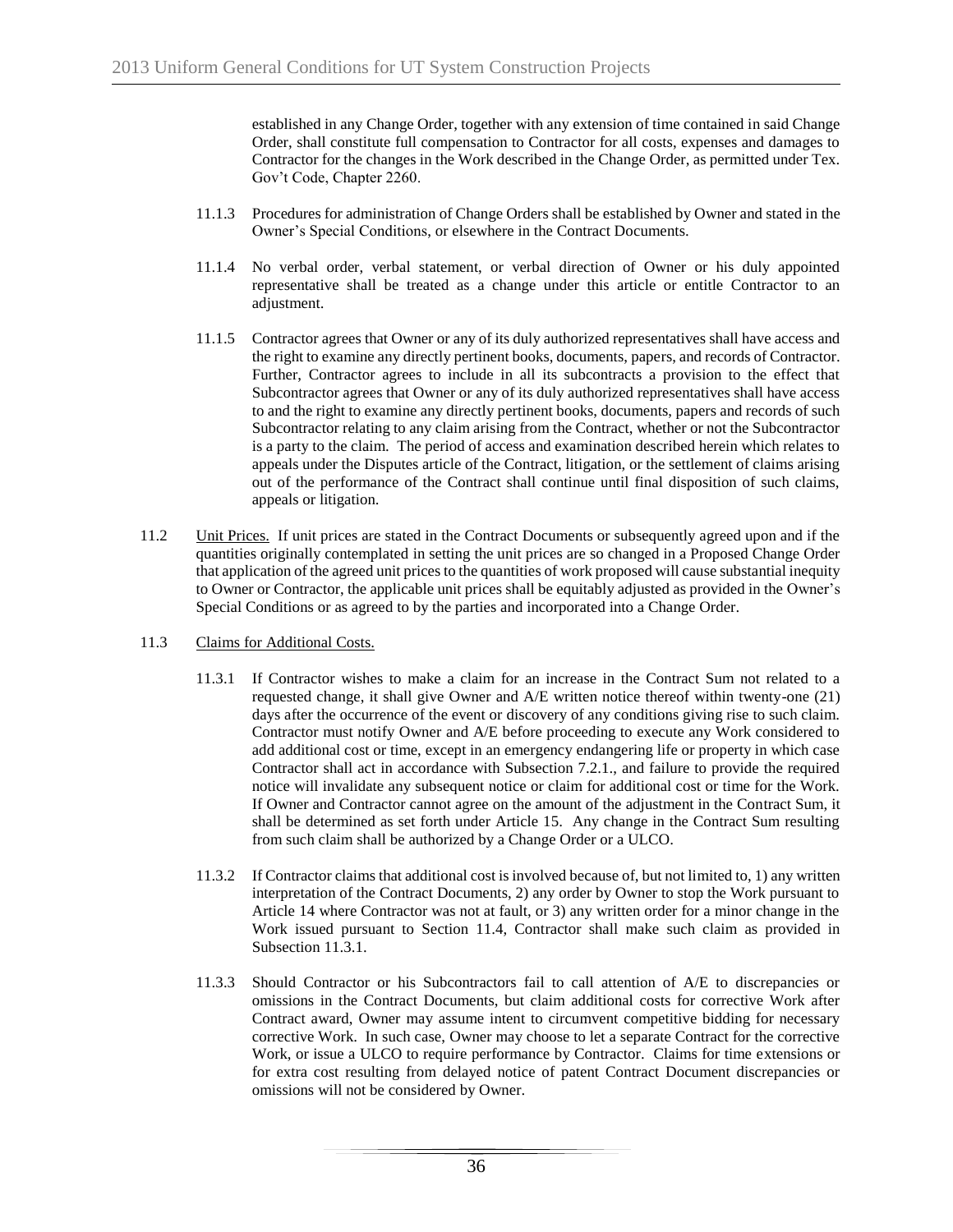- 11.4 Minor Changes. A/E, with concurrence of ODR, will have authority to order minor changes in the Work not involving an adjustment in the Contract Sum or an extension of the Contract Time. Such changes shall be effected by written order which Contractor shall carry out promptly and record on the Record Documents.
- 11.5 Concealed Site Conditions. Contractor is responsible for visiting the Site and being familiar with local conditions such as the location, accessibility, and general character of the Site and/or building. If, in the performance of the Contract, subsurface, latent, or concealed conditions at the Site are found to be materially different from the information included in the Contract Documents, or if unknown conditions of an unusual nature are disclosed differing materially from the conditions usually inherent in Work of the character shown and specified, ODR and A/E shall be notified in writing of such conditions before they are disturbed. Upon such notice, or upon its own observation of such conditions, A/E, with the approval of ODR, will promptly make such changes in the Drawings and Specifications as they deem necessary to conform to the different conditions, and any increase or decrease in the cost of the Work, or in the time within which the Work is to be completed, resulting from such changes will be adjusted by Change Order, subject to the prior approval of ODR.
- 11.6 Extension of Time. All changes to the Contract Time shall be made as a consequence of requests as required under Section 9.6, and as documented by Change Order as provided under Section 11.1.
- 11.7 Administration of Change Order Requests. All changes in the Contract shall be administered in accordance with procedures approved by Owner, and when required, make use of such electronic information management system(s) as Owner may employ.
	- 11.7.1 Routine changes in the construction Contract shall be formally initiated by A/E by means of a PCO form detailing requirements of the proposed change for pricing by Contractor. This action may be preceded by communications between Contractor, A/E and ODR concerning the need and nature of the change, but such communications shall not constitute a basis for beginning the proposed Work by Contractor. Except for emergency conditions described below, approval of Contractor's cost proposal by A/E and ODR will be required for authorization to proceed with the Work being changed. Owner will not be responsible for the cost of Work changed without prior approval and Contractor may be required to remove Work so installed.
	- 11.7.2 All proposed costs for change order Work must be supported by itemized accounting of material, equipment and associated itemized installation costs in sufficient detail, following the outline and organization of the established Schedule of Values, to permit analysis by A/E and ODR using current estimating guides and/or practices. Photocopies of Subcontractor and vendor proposals shall be furnished unless specifically waived by ODR. Contractor shall provide written response to a change request within twenty-one (21) days of receipt.
	- 11.7.3 Any unexpected circumstance which necessitates an immediate change in order to avoid a delay in progress of the Work may be expedited by verbal communication and authorization between Contractor and Owner, with written confirmation following within twenty-four (24) hours. A limited scope not-to-exceed estimate of cost and time will be requested prior to authorizing Work to proceed. Should the estimate be impractical for any reason, ODR may authorize the use of detailed cost records of such work to establish and confirm the actual costs and time for documentation in a formal Change Order.
	- 11.7.4 Emergency changes to save life or property may be initiated by Contractor alone (see Section 7.3) with the claimed cost and/or time of such work to be fully documented as to necessity and detail of the reported costs and/or time.
	- 11.7.5 The method of incorporating approved Change Orders into the parameters of the accepted Schedule of Values must be coordinated and administered in a manner acceptable to ODR.
- 11.8 Pricing Change Order Work. The amounts that Contractor and/or its Subcontractor adds to a Change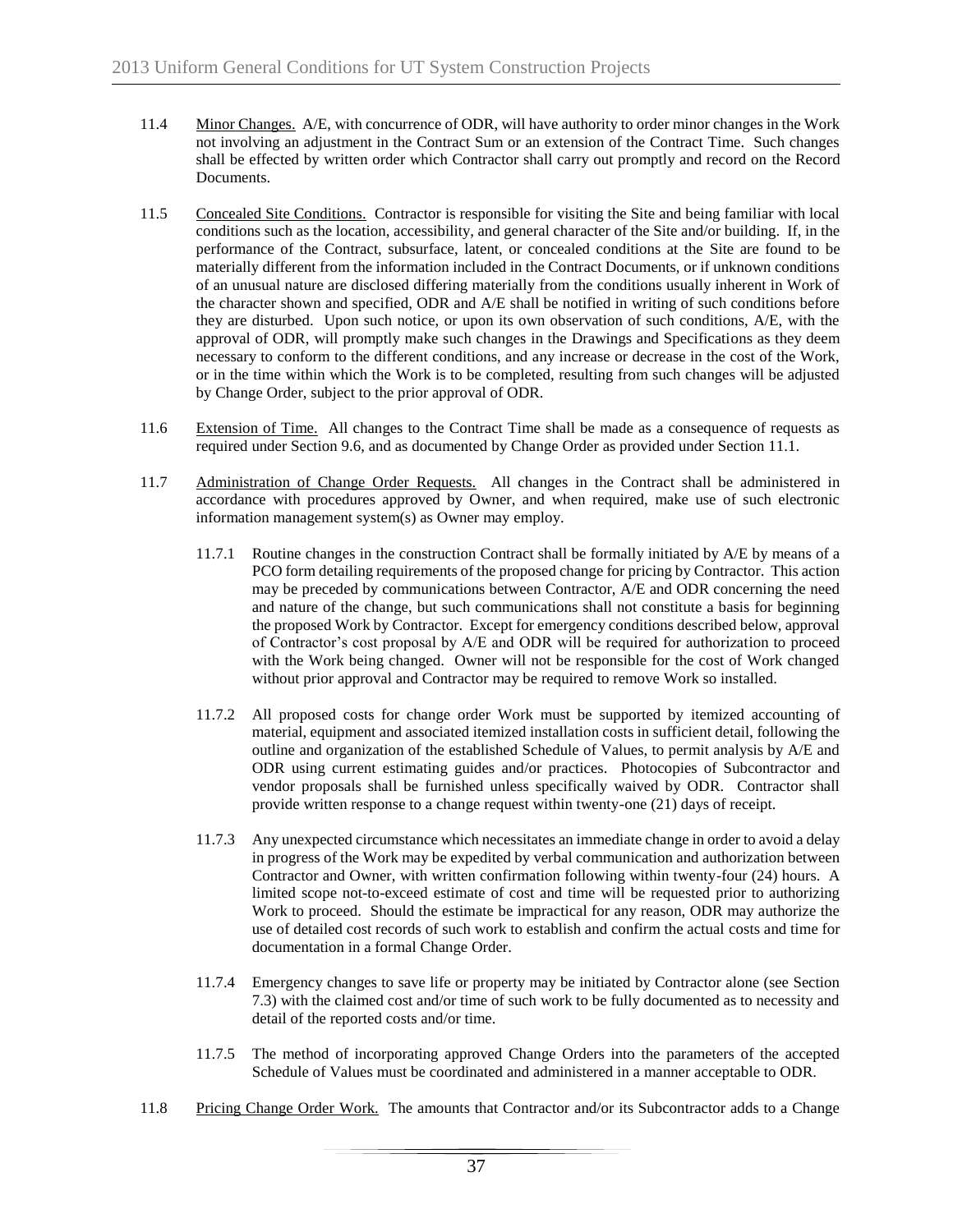Order for profit and overhead will also be considered by Owner before approval is given. The amounts established hereinafter are the maximums that are acceptable to Owner.

11.8.1 For Work performed by its forces, Contractor will be allowed its actual costs paid for materials, the total amount of its actual wages paid for labor, plus its actual cost paid for of State and Federal payroll taxes and for  $6$ -worker's compensation and comprehensive general liability insurance, plus its actual additional bond and builders risk insurance cost if the change results in an increase in the premium paid by Contractor. To the total of the above costs, Contractor will be allowed to add a percentage as noted below to cover overhead and profit combined. Overhead shall be considered to include insurance other than mentioned above, field and office supervisors and assistants, including safety and scheduling personnel, use of small tools, incidental job burdens and general Home Office expenses, and no separate allowance will be made therefore.

Allowable percentages for overhead and profit on changes will not exceed 15 percent if the total of self-performed work is less than or equal to \$10,000, 10 percent if the total of selfperformed work is between \$10,000 and \$20,000 and 7.5 percent if the total of self-performed work is over \$20,000, for any specific change priced.

- 11.8.2 For subcontracted Work each affected Subcontractor shall figure its costs, overhead and profit as described above for Contractor's Work, all Subcontractor costs shall be combined, and to that total Subcontractor cost Contractor will be allowed to add a maximum mark-up of ten (10) percent if the total of all subcontracted work is less than or equal to \$10,000, seven and half (7.5) percent if the total of all subcontracted work is between \$10,000 and \$20,000 and five (5) percent if the total of all subcontractor work is over \$20,000.
- 11.8.3 On changes involving both additions and deletions, percentages for overhead and profit will be allowed only on the net addition. Owner does not accept and will not pay for additional Contract cost identified as indirect or consequential damages or as damages caused by delay.
- 11.8.4 For Contracts based on a Guaranteed Maximum Price (GMP), the Construction Manager-at-Risk or Design Builder shall NOT be entitled to a percentage mark-up on any Change Order Work unless the Change Order increases the Guaranteed Maximum Price.
- 11.9 Unilateral Change Order (ULCO). Owner may issue a written ULCO directing a change in the Work prior to reaching agreement with Contractor on the adjustment, if any, in the Contract price and/or the Contract Time.
	- 11.9.1 Owner and Contractor shall negotiate for appropriate adjustments, as applicable, to the Contract Sum or the Contract Time arising out of a ULCO. As the changed Work is performed, Contractor shall submit its costs for such Work with its Application for Payment beginning with the next Application for Payment within thirty (30) days of the issuance of the ULCO. The Parties reserve their rights to dispute the ULCO amount, subject to Article 15.
- 11.10 Finality of Changes—Contractor. Upon execution of a Change Order and /or a ULCO by Owner, Contractor and A/E, all costs and time issues claimed by Contractor regarding that change are final and not subject to increase.
- 11.11 Audit of Changes—Owner. All Changes Orders are subject to audit by Owner or its representative at any time in accordance with Article 17.4 and Change Order amounts may be adjusted lower as a result of such audit.

# **Article 12. Project Completion and Acceptance**

12.1 Closing Inspections.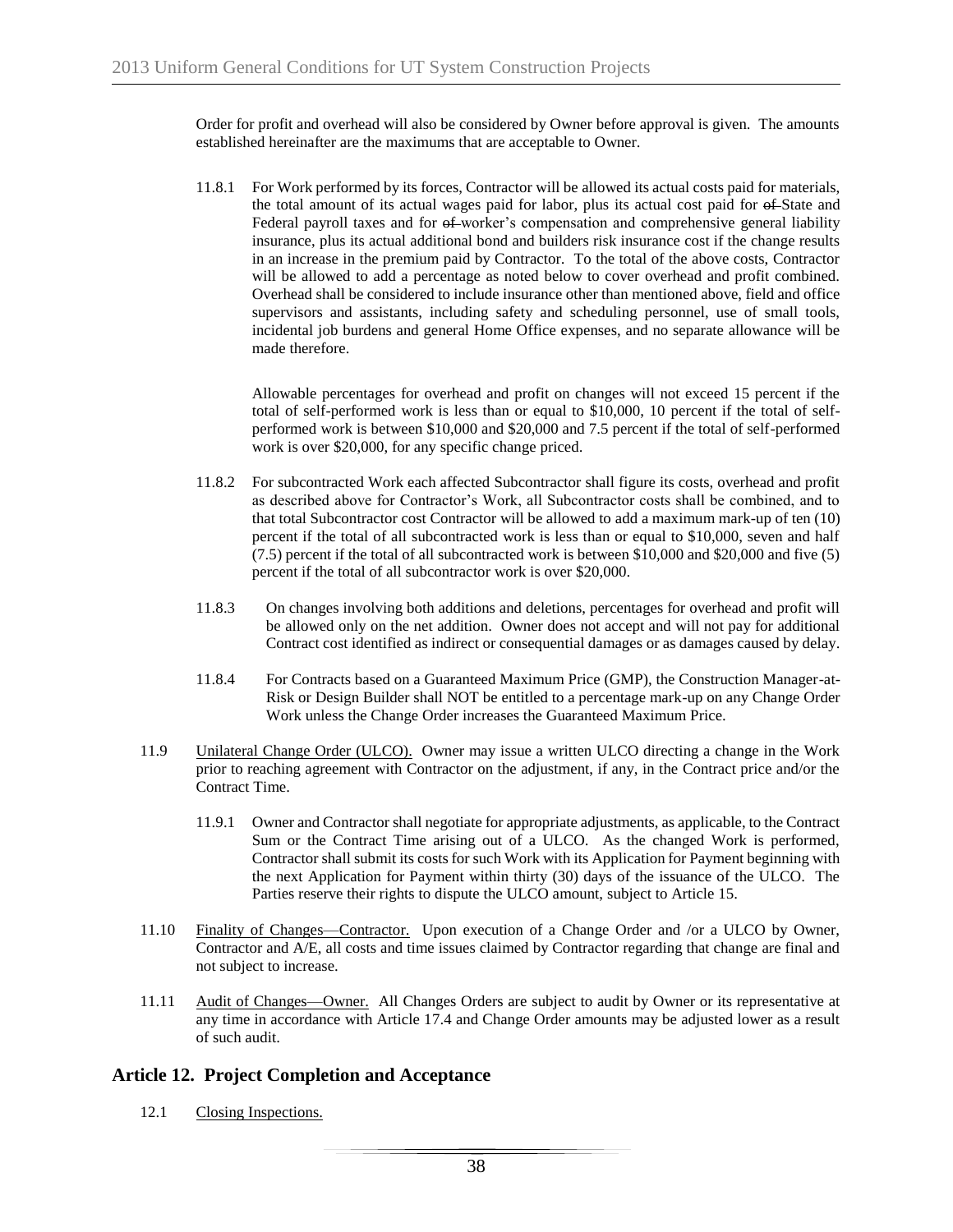- 12.1.1 Substantial Completion Inspection. When Contractor considers the entire Work or part thereof Substantially Complete, it shall notify ODR in writing that the Work will be ready for Substantial Completion inspection on a specific date. Contractor shall include with this notice Contractor's Punchlist to indicate that it has previously inspected all the Work associated with the request for inspection, noting items it has corrected and included all remaining work items with date scheduled for completion or correction prior to final inspection. The failure to include any items on this list does not alter the responsibility of Contractor to complete all Work in accordance with the Contract Documents. If any of the items on this list prevents the Project from being used as intended, Contractor shall not request a Substantial Completion Inspection. Owner and its representatives will review the list of items and schedule the requested inspection, or inform Contractor in writing that such an inspection is premature because the Work is not sufficiently advanced or conditions are not as represented on Contractor's list.
	- 12.1.1.1 Prior to the Substantial Completion inspection, Contractor shall furnish a copy of its marked-up Record Documents and a preliminary copy of each instructional manual, maintenance and operating manual, parts catalog, wiring diagrams, spare parts, specified written warranties, and like publications or parts for all installed equipment, systems, and like items as described in the Contract Documents. Delivery of these items is a prerequisite for requesting the Substantial Completion inspection.
	- 12.1.1.2 On the date requested by Contractor, or as mutually agreed upon pending the status of the Open Items List, A/E, ODR, Contractor, and other Owner representatives as determined by Owner will jointly attend the Substantial Completion inspection, which shall be conducted by ODR or their delegate. If ODR concurs with the determination of Contractor and A/E that the Work is Substantially Complete, ODR will issue a Certificate of Substantial Completion to be signed by A/E, Owner, and Contractor establishing the date of Substantial Completion and identifying responsibilities for security, insurance and maintenance. A/E will provide with this certificate a list of Punchlist items (the pre-final Punchlist) for completion prior to final inspection. This list may include items in addition to those on Contractor's Punchlist, which the inspection team deems necessary to correct or complete prior to final inspection. If Owner occupies the Project upon determination of Substantial Completion, Contractor shall complete all corrective Work at the convenience of Owner, without disruption to Owner's use of the Project for its intended purposes.
- 12.1.2 Final Inspection. Contractor shall complete the list of items identified on the pre-final Punchlist prior to requesting a final inspection. Unless otherwise specified, or otherwise agreed in writing by the parties as documented on the Certificate of Substantial Completion, Contractor shall complete and/or correct all Work within thirty (30) days of the Substantial Completion date. Upon completion of the pre-final Punchlist work, Contractor shall give written notice to ODR and A/E that the Work will be ready for final inspection on a specific date. Contractor shall accompany this notice with a copy of the updated pre-final Punchlist indicating resolution of all items. On the date specified or as soon thereafter as is practicable, ODR, A/E and Contractor will inspect the Work. A/E will submit to Contractor a final Punchlist of open items that the inspection team requires corrected or completed before final acceptance of the Work.
	- 12.1.2.1 Correct or complete all items on the final Punchlist before requesting Final Payment. Unless otherwise agreed to in writing by the parties, complete this work within seven (7) days of receiving the final Punchlist. Upon completion of the final Punchlist, notify A/E and ODR in writing stating the disposition of each final Punchlist item. A/E, Owner, and Contractor shall promptly inspect the completed items. When the final Punchlist is complete, and the Contract is fully satisfied according to the Contract Documents ODR will issue a certificate establishing the date of Final Completion. Completion of all Work is a condition precedent to Contractor's right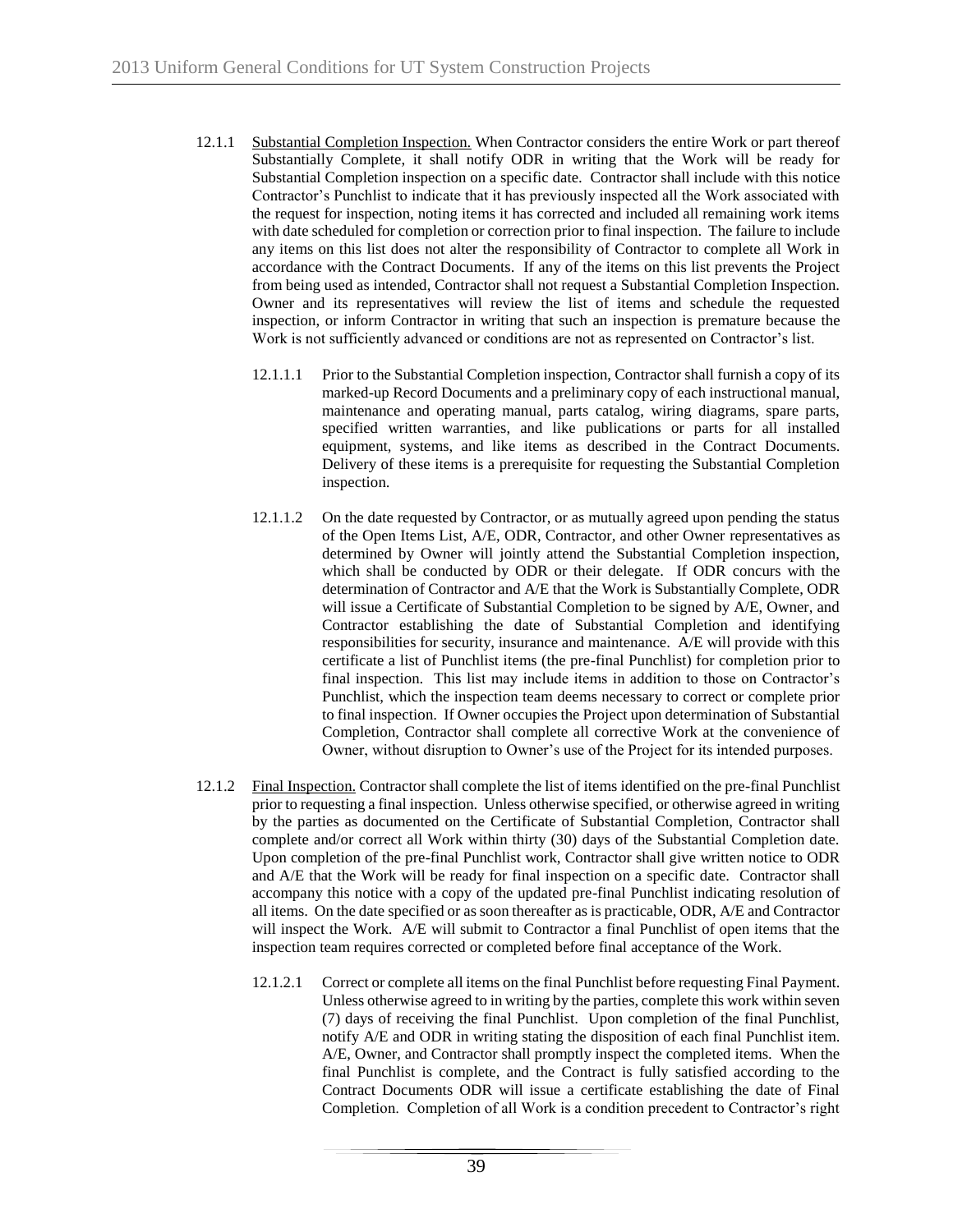to receive Final Payment.

- 12.1.3 Annotation. Any Certificate issued under this Article may be annotated to indicate that it is not applicable to specified portions of the Work, or that it is subject to any limitation as determined by Owner.
- 12.1.4 Purpose of Inspection. Inspection is for determining the completion of the Work, and does not relieve Contractor of its overall responsibility for completing the Work in a good and competent fashion, in compliance with the Contract. Work accepted with incomplete Punchlist items or failure of Owner or other parties to identify Work that does not comply with the Contract Documents or is defective in operation or workmanship does not constitute a waiver of Owner's rights under the Contract or relieve Contractor of its responsibility for performance or warranties.
- 12.1.5 Additional Inspections.
	- 12.1.5.1 If Owner's inspection team determines that the Work is not substantially complete at the Substantial Completion inspection, ODR or A/E will give Contractor written notice listing cause(s) of the rejection. Contractor will set a time for completion of incomplete or defective work acceptable to ODR. Contractor shall complete or correct all work so designated prior to requesting a second Substantial Completion inspection.
	- 12.1.5.2 If Owner's inspection team determines that the Work is not complete at the final inspection, ODR or A/E will give Contractor written notice listing the cause(s) of the rejection. Contractor will set a time for completion of incomplete or defective work acceptable to ODR. Contractor shall complete or correct all Work so designated prior to again requesting a final inspection.
	- 12.1.5.3 The Contract contemplates three (3) comprehensive inspections: the Substantial Completion inspection, the Final Completion inspection, and the inspection of completed final Punchlist items. The cost to Owner of additional inspections resulting from the Work not being ready for one or more of these inspections is the responsibility of Contractor. Owner may issue a ULCO deducting these costs from Final Payment. Upon Contractor's written request, Owner will furnish documentation of any costs so deducted. Work added to the Contract by Change Order after Substantial Completion inspection is not corrective Work for purposes of determining timely completion, or assessing the cost of additional inspections.
- 12.1.6 Phased Completion. The Contract may provide, or Project conditions may warrant, as determined by ODR, that designated elements or parts of the Work be completed in phases. Where phased completion is required or specifically agreed to by the parties, the provisions of the Contract related to closing inspections, occupancy, and acceptance apply independently to each designated element or part of the Work. For all other purposes, unless otherwise agreed by the parties in writing, Substantial Completion of the Work as a whole is the date on which the last element or part of the Work completed receives a Substantial Completion certificate. Final Completion of the Work as a whole is the date on which the last element or part of the Work completed receives a Final Completion certificate or notice.
- 12.2 Owner's Right of Occupancy. Owner may occupy or use all or any portion of the Work following Substantial Completion, or at any earlier stage of completion. Should Owner wish to use or occupy the Work, or part thereof, prior to Substantial Completion, ODR will notify Contractor in writing and identify responsibilities for security*,* insurance and maintenance Work performed on the premises by third parties on Owner's behalf does not constitute occupation or use of the Work by Owner for purposes of this Article. All Work performed by Contractor after occupancy, whether in part or in whole, shall be at the convenience of Owner so as to not disrupt Owner's use of, or access to occupied areas of the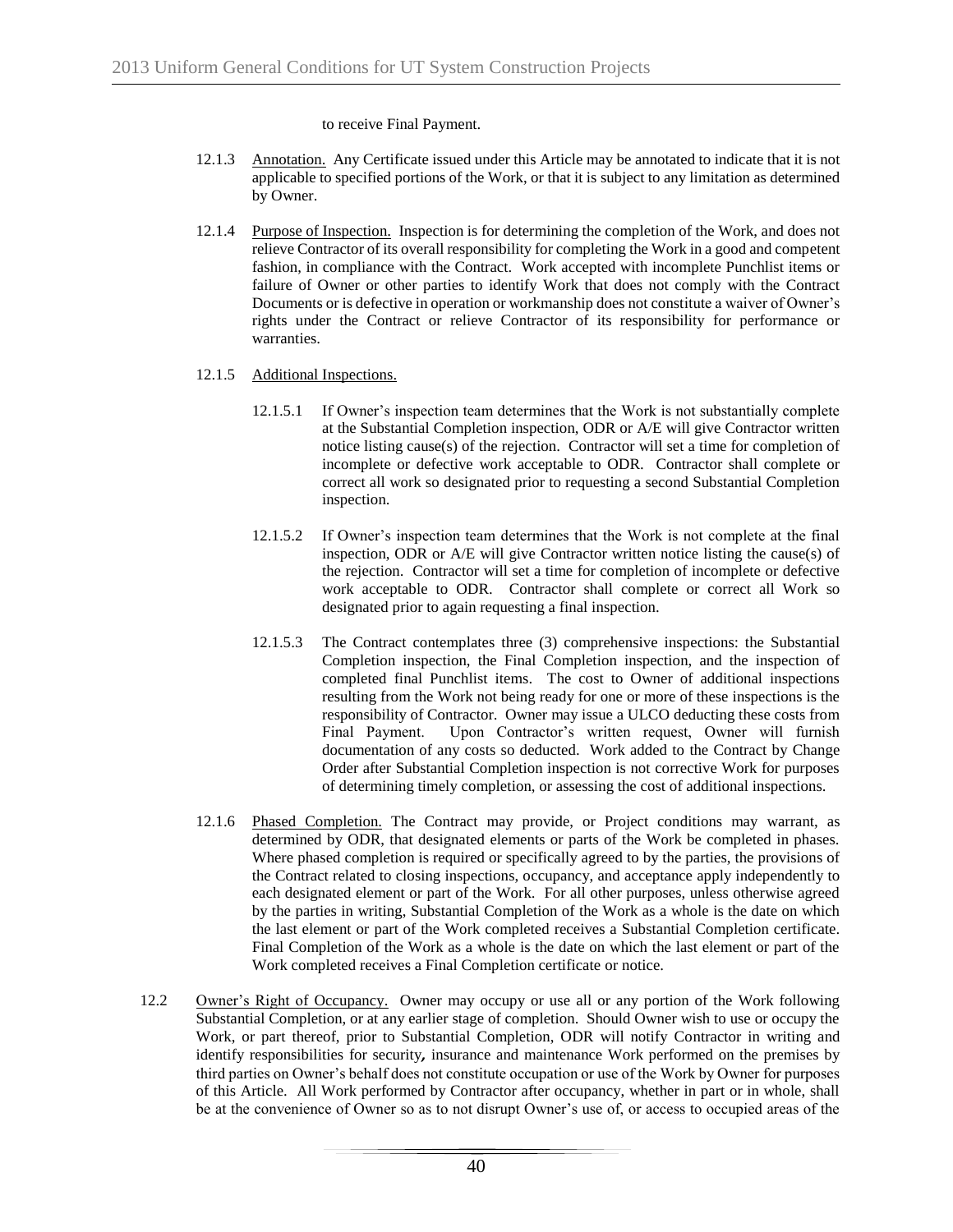Project.

- 12.3 Acceptance and Payment
	- 12.3.1 Request for Final Payment. Following the certified completion of all work, including all final Punchlist items, cleanup, and the delivery of record documents, Contractor shall submit a certified Application for Final Payment and include all sums held as retainage and forward to A/E and ODR for review and approval.
	- 12.3.2 Final Payment Documentation. Contractor shall submit, prior to or with the Application for Final Payment, final copies of all Close-Out documents, maintenance and operating instructions, guarantees and warranties, certificates, Record Documents and all other items required by the Contract. Contractor shall submit evidence of return of access keys and cards, evidence of delivery to Owner of attic stock, spare parts, and other specified materials. Contractor shall submit consent of surety to Final Payment form and an affidavit that all payrolls, bills for materials and equipment, subcontracted work and other indebtedness connected with the Work, except as specifically noted, are paid, will be paid, after payment from Owner or otherwise satisfied within the period of time required by Tex. Gov't Code, Chapter 2251. Contractor shall furnish documentation establishing payment or satisfaction of all such obligations, such as receipts, releases and waivers of claims and liens arising out of the Contract. Contractor may not subsequently submit a claim on behalf of Subcontractor or vendor unless Contractor's affidavit notes that claim as an exception.
	- 12.3.3 Architect/Engineer Approval. A/E will review a submitted Application for Final Payment promptly but in no event later than ten (10) days after its receipt. Prior to the expiration of this deadline, A/E will either: 1) return the Application for Final Payment to Contractor with corrections for action and resubmission; or 2) accept it, note their approval, and send to Owner.
	- 12.3.4 Offsets and Deductions. Owner may deduct from the Final Payment all sums due from Contractor. If the Certificate of Final Completion notes any Work remaining, incomplete, or defects not remedied, Owner may deduct the cost of remedying such deficiencies from the Final Payment. On such deductions, Owner will identify each deduction, the amount, and the explanation of the deduction on or by the twenty-first  $(21<sup>st</sup>)$  day after Owner's receipt of an approved Application for Final Payment. Such offsets and deductions shall be incorporated via a final Change Order, including a ULCO as may be applicable.
	- 12.3.5 Final Payment Due. Final Payment is due and payable by Owner, subject to all allowable offsets and deductions, on the thirtieth (30<sup>th</sup>) day following Owner's approval of the Application for Payment. If Contractor disputes any amount deducted by Owner, Contractor shall give notice of the dispute on or before the thirtieth (30<sup>th</sup>) day following receipt of Final Payment. Failure to do so will bar any subsequent claim for payment of amounts deducted.
	- 12.3.6 Effect of Final Payment. Final Payment constitutes a waiver of all claims by Owner, relating to the condition of the Work except those arising from:
		- 12.3.6.1 Faulty or defective Work appearing after Substantial Completion (latent defects);
		- 12.3.6.2 Failure of the Work to comply with the requirements of the Contract Documents;
		- 12.3.6.3 Terms of any warranties required by the Contract, or implied by law; or
		- 12.3.6.4 Claims arising from personal injury or property damage to third parties.
	- 12.3.7 Waiver of Claims. Final payment constitutes a waiver of all claims and liens by Contractor except those specifically identified in writing and submitted to ODR prior to the application for Final Payment.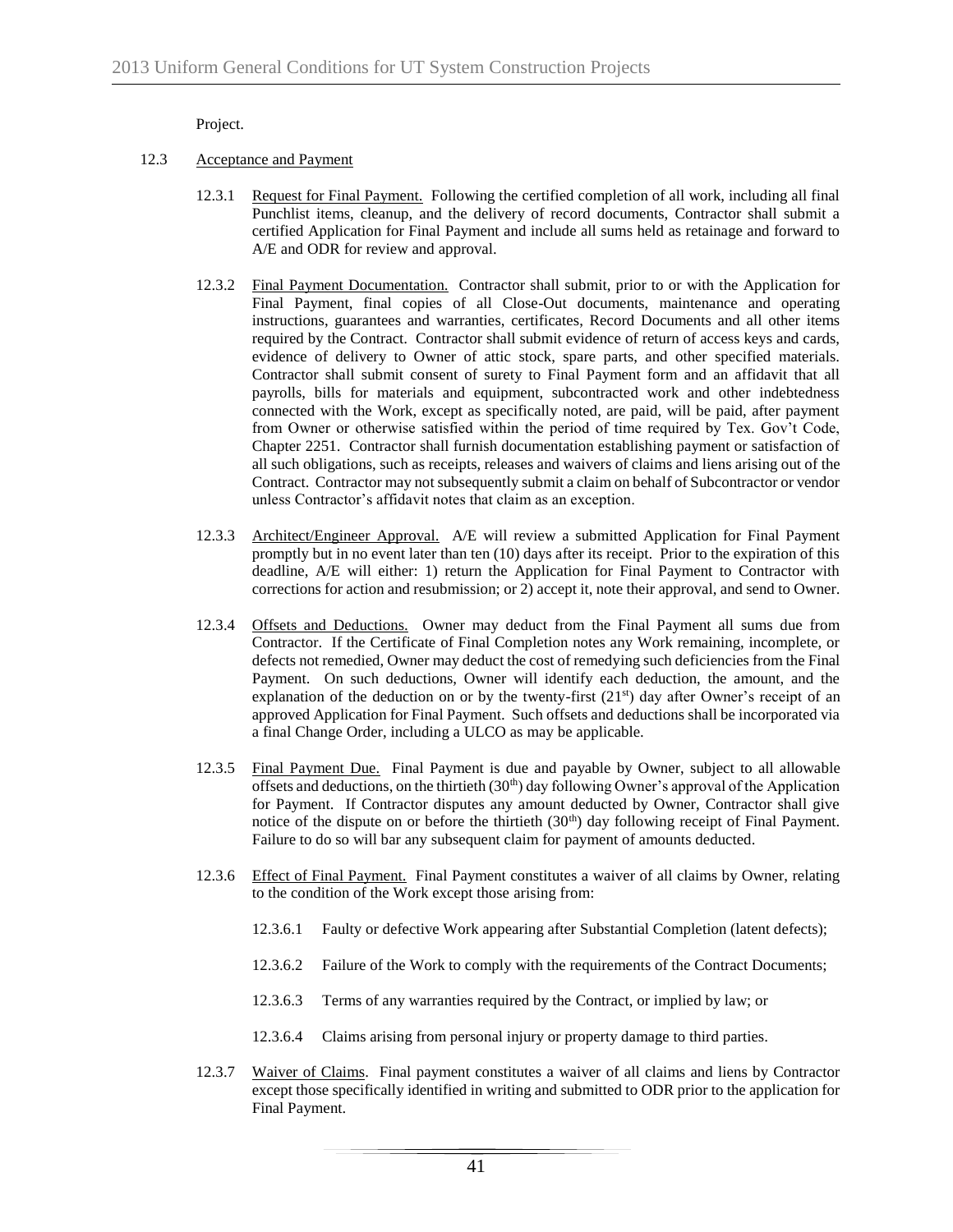12.3.8 Effect on Warranty. Regardless of approval and issuance of Final Payment, the Contract is not deemed fully performed by Contractor and closed until the expiration of all warranty periods.

# **Article 13. Warranty and Guarantee**

- 13.1 Contractor's General Warranty and Guarantee. Contractor warrants to Owner that all Work is executed in accordance with the Contract, complete in all parts and in accordance with approved practices and customs, and of the required finish and workmanship. Contractor further warrants that unless otherwise specified, all materials and equipment incorporated in the Work under the Contract are new. Owner may, at its option, agree in writing to waive any failure of the Work to conform to the Contract, and to accept a reduction in the Contract price for the cost of repair or diminution in value of the Work by reason of such defect. Absent such a written agreement, Contractor's obligation to perform and complete the Work in accordance with the Contract Documents is absolute and is not waived by any inspection or observation by Owner, A/E or others, by making any progress payment or final payment, by the use or occupancy of the Work or any portion thereof by Owner, at any time, or by any repair or correction of such defect made by Owner.
- 13.2 Warranty Period. Except as may be otherwise specified or agreed, Contractor shall repair all defects in materials, equipment, or workmanship appearing within one year from the date of Substantial Completion of the Work. If Substantial Completion occurs by phase, then the warranty period for that the Work performed for each phase begins on the date of Substantial Completion of that phase, or as otherwise stipulated on the Certificate of Substantial Completion for the particular phase.
- 13.3 Limits on Warranty. Contractor's warranty and guarantee hereunder excludes defects or damage caused by:
	- 13.3.1 Modification or improper maintenance or operation by persons other than Contractor, Subcontractors, or any other individual or entity for whom Contractor is not responsible, unless Owner is compelled to undertake maintenance or operation due to the neglect of Contractor.
	- 13.3.2 Normal wear and tear under normal usage after acceptance of the Work by Owner.
- 13.4 Events Not Affecting Warranty. Contractor's obligation to perform and complete the Work in a good and workmanlike manner in accordance with the Contract Documents is absolute. None of the following will constitute an acceptance of Work that is not in accordance with the Contract Documents or relieve the Contractor from its obligation to perform the Work in accordance with the Contract Documents:
	- 13.4.1 Observations by Owner and/or A/E;
	- 13.4.2 Recommendation to pay any progress or final payment by A/E;
	- 13.4.3 The issuance of a certificate of Substantial Completion or any payment by Owner to Contractor under the Contract Documents;
	- 13.4.4 Use or occupancy of the Work or any part thereof by Owner**;**
	- 13.4.5 Any acceptance by Owner or any failure to do so;
	- 13.4.6 Any review of a Shop Drawing or sample submittal; or
	- 13.4.7 Any inspection, test or approval by others.
- 13.5 Separate Warranties. If a particular piece of equipment or component of the Work for which the Contract requires a separate warranty is placed in continuous service before Substantial Completion, the warranty period for that equipment or component will not begin until Substantial Completion, regardless of any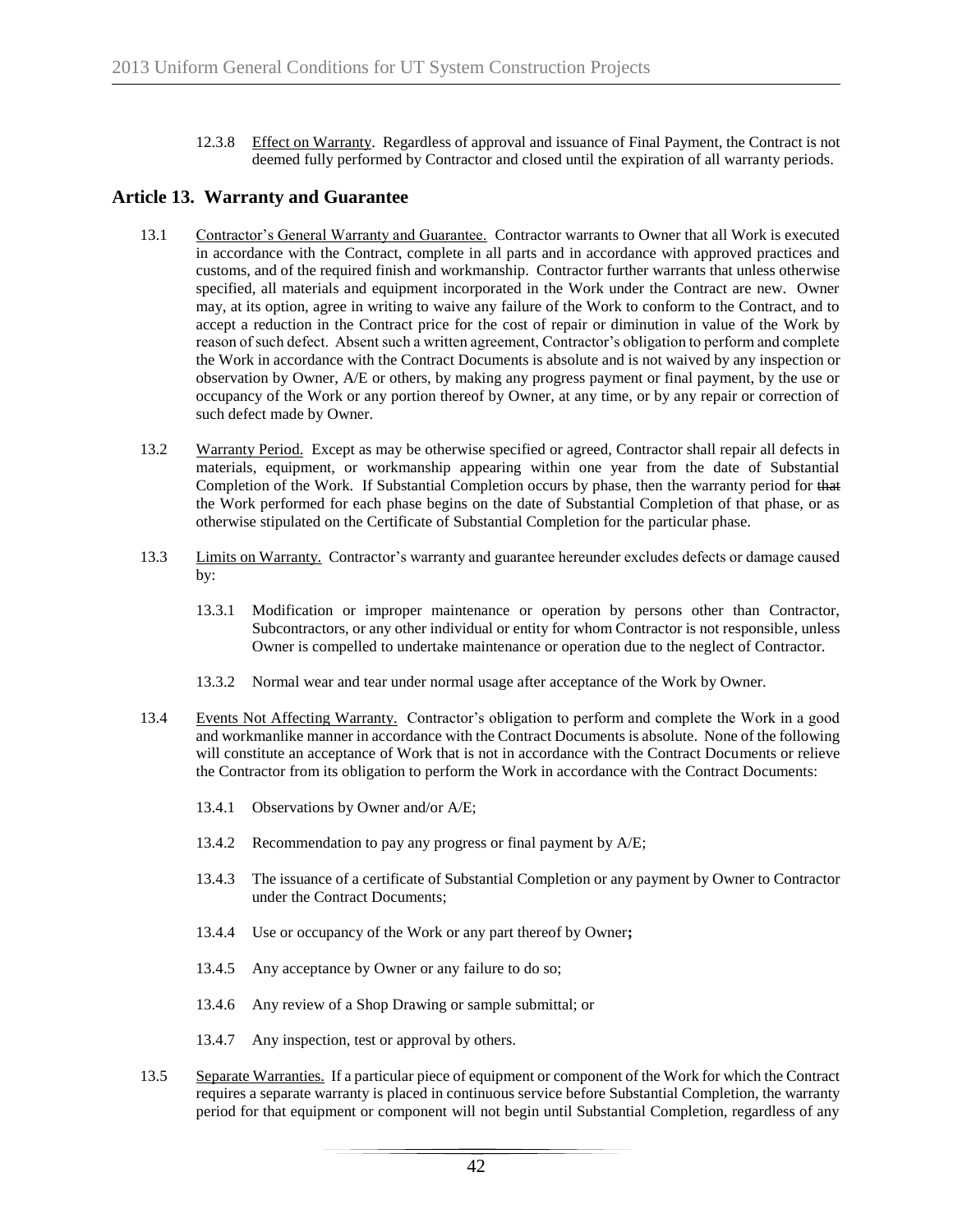warranty agreements in place between suppliers and/or Subcontractors and Contractor. ODR will certify the date of service commencement in the Substantial Completion certificate.

- 13.5.1 In addition to Contractor's warranty and duty to repair, Contractor expressly assumes all warranty obligations required under the Contract for specific building components, systems and equipment.
- 13.5.2 Contractor may satisfy any such obligation by obtaining and assigning to Owner a complying warranty from a manufacturer, supplier, or Subcontractor. Where an assigned warranty is tendered and accepted by Owner which does not fully comply with the requirements of the Contract, Contractor remains liable to Owner on all elements of the required warranty not provided by the assigned warranty.
- 13.6 Correction of Defects. Upon receipt of written notice from Owner, or any agent of Owner designated as responsible for management of the warranty period, of the discovery of a defect, Contractor shall promptly remedy the defect(s), and provide written notice to Owner and designated agent indicating action taken. In case of emergency where delay would cause serious risk of loss or damage to Owner, or if Contractor fails to remedy within thirty (30) days, or within another period agreed to in writing, Owner may correct the defect and be reimbursed the cost of remedying the defect from Contractor or its surety.

# **Article 14. Suspension and Termination**

- 14.1 Suspension of Work for Cause. Owner may, at any time without prior notice, suspend all or any part of the Work if, after reasonable observation and/or investigation, Owner determines it is necessary to do so to prevent or correct any condition of the Work which constitutes an immediate safety hazard or which may reasonably be expected to impair the integrity, usefulness or longevity of the Work when completed.
	- 14.1.1 Owner will give Contractor a written notice of suspension for cause, setting forth the reason for the suspension and identifying the Work suspended. Upon receipt of such notice, Contractor shall immediately stop the Work so identified. As soon as practicable following the issuance of such a notice, Owner will initiate and complete a further investigation of the circumstances giving rise to the suspension, and issue a written determination of the findings.
	- 14.1.2 If it is confirmed that the cause was within the control of Contractor, Contractor will not be entitled to an extension of time for delay resulting from the suspension. If the cause is determined not to have been within the control of Contractor, and the suspension has prevented Contractor from completing the Work within the Contract Time, the suspension is an excusable delay and a time extension will be granted through a Change Order.
	- 14.1.3 Suspension of Work under this provision will be no longer than is reasonably necessary to remedy the conditions giving rise to the suspension.
- 14.2 Suspension of Work for Owner's Convenience. Upon seven (7) days written notice to Contractor, Owner may at any time without breach of the Contract suspend all or any portion of the Work for a period of up to sixty (60) days for its own convenience. Owner will give Contractor a written notice of suspension for convenience, which sets forth the number of suspension days for which the Work, or any portion of it, and the date on which the suspension of Work will cease. When such a suspension prevents Contractor from completing the Work within the Contract Time, it is an excusable delay. A notice of suspension for convenience may be modified by Owner at any time on seven (7) days written notice to Contractor. If Owner suspends the Work for its convenience for more than sixty (60) consecutive days, Contractor may elect to terminate the Contract pursuant to the provisions of the Contract.
- 14.3 Termination by Owner for Cause.

14.3.1 Upon thirty (30) days written notice to Contractor and its surety, Owner may, without prejudice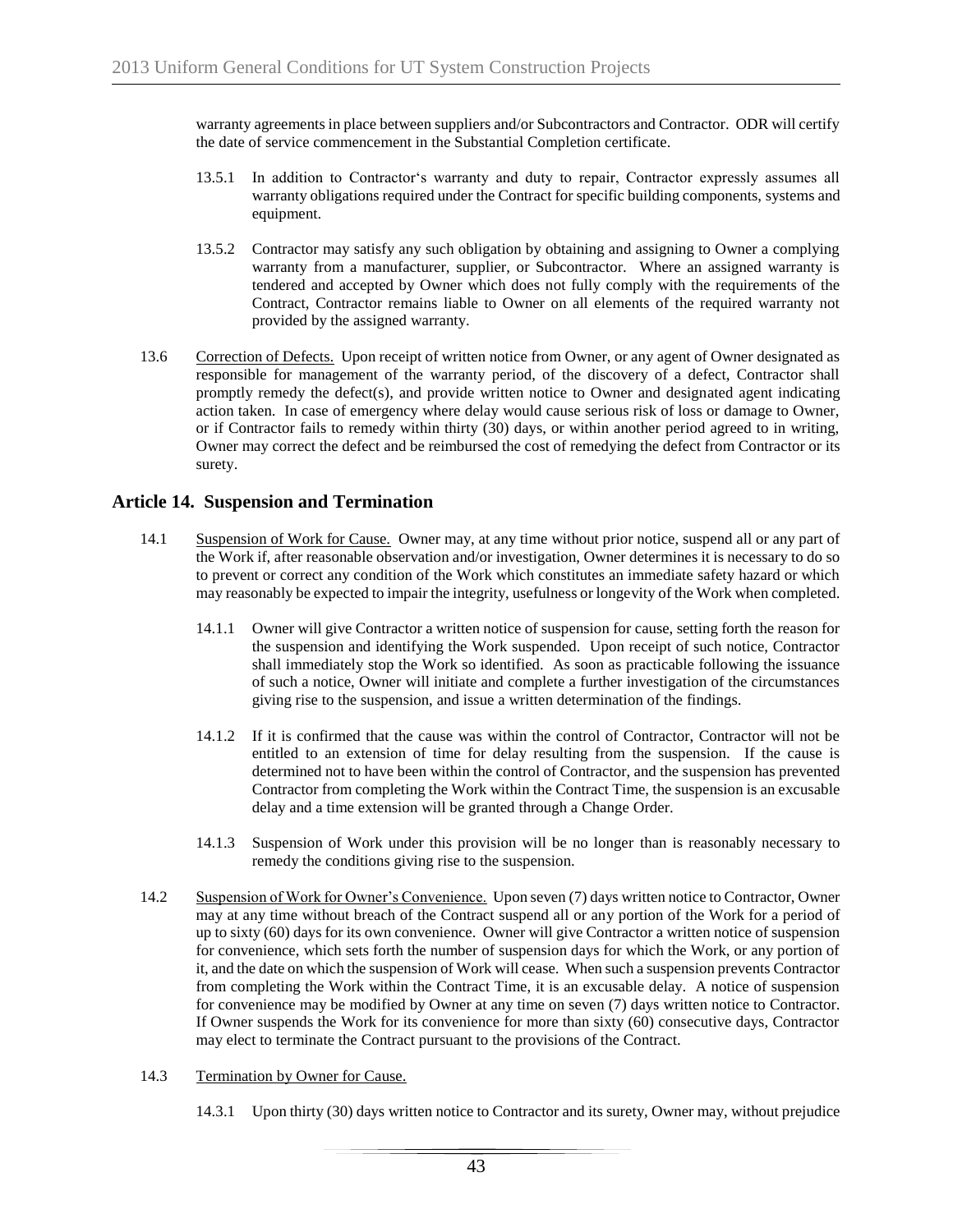to any right or remedy, terminate the Contract and take possession of the Site and of all materials, equipment, tools, construction equipment, and machinery thereon owned by Contractor under any of the following circumstances:

- 14.3.1.1 Persistent or repeated failure or refusal, except during complete or partial suspensions of work authorized under the Contract, to supply enough properly skilled workmen or proper materials;
- 14.3.1.2 Persistent disregard of laws, ordinances, rules, regulations or orders of any public authority having jurisdiction, including ODR;
- 14.3.1.3 Persistent failure to prosecute the Work in accordance with the Contract, and to ensure its completion within the time, or any approved extension thereof, specified in the Contract;
- 14.3.1.4 Failure to remedy defective work condemned by ODR;
- 14.3.1.5 Failure to pay Subcontractors, laborers, and material suppliers pursuant to Tex. Gov't Code, Chapter 2251;
- 14.3.1.6 Persistent endangerment to the safety of labor or of the Work;
- 14.3.1.7 Failure to supply or maintain statutory bonds or to maintain required insurance, pursuant to the Contract;
- 14.3.1.8 Any material breach of the Contract; or
- 14.3.1.9 Contractor's insolvency, bankruptcy, or demonstrated financial inability to perform the Work.
- 14.3.2 Failure by Owner to exercise the right to terminate in any instance is not a waiver of the right to do so in any other instance.
- 14.3.3 Upon receipt of a termination notice, the Contractor or its Surety has thirty (30) days to cure the reasons for the termination or demonstrate to the satisfaction of the Owner that it is prepared to remedy to the condition(s) upon which the notice of termination was based with diligence and promptness. If the Owner is satisfied that the Contractor or its Surety can remedy the reasons for the termination and complete the Work as required, the notice of termination shall be rescinded in writing by the Owner and the Work shall continue without an extension of time.
- 14.3.4 If at the conclusion of the thirty (30) day cure period the Contractor or its Surety is unable to demonstrate to the satisfaction of the Owner its ability to remedy the reasons for termination, the Owner may immediately terminate the employment of the Contractor, make alternative arrangements for completion of the Work and deduct the cost of completion from the unpaid Contract Sum.
	- 14.3.4.1 Owners cost to complete the Work includes, but is not limited to, fees for additional services by A/E and other consultants, and additional contract administration costs.
	- 14.3.4.2 Owner will make no further payment to Contractor or its surety unless the costs to complete the Work are less than the Contract balance, then the difference shall be paid to Contractor or its surety. If such costs exceed the unpaid balance, Contractor or its surety will pay the difference to Owner.
	- 14.3.4.3 This obligation for payment survives the termination of the Contract.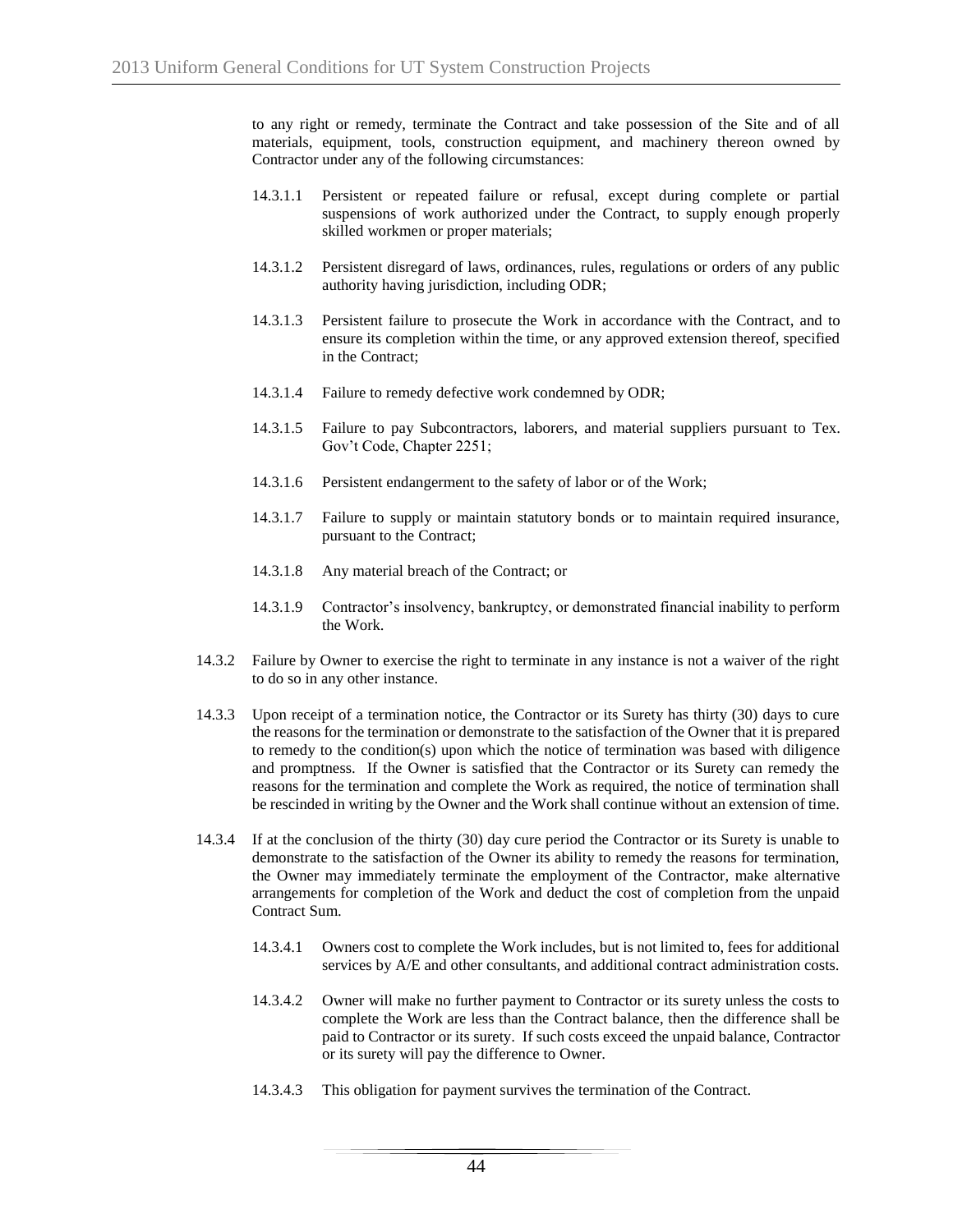- 14.3.4.4 Owner reserves the right in termination for cause to take assignment of all the Contracts between Contractor and its Subcontractors, vendors, and suppliers. ODR will promptly notify Contractor of the contracts Owner elects to assume. Upon receipt of such notice, Contractor shall promptly take all steps necessary to effect such assignment.
- 14.4 Conversion to Termination for Convenience. In the event that any termination of Contractor for cause under Section 14.3 is later determined to have been improper, the termination shall automatically convert to a termination for convenience under Section 14.5 and Contractor's recovery for termination shall be strictly limited to the payments allowable under Section 14.5.
- 14.5 Termination for Convenience of Owner. Owner reserves the right, without breach, to terminate the Contract prior to, or during the performance of the Work, for any reason. Upon such an occurrence, the following shall apply:
	- 14.5.1 Owner will notify Contractor and A/E in writing specifying the reason for and the effective date of the Contract termination. The notice may also contain instructions necessary for the protection, storage or decommissioning of incomplete work or systems, and for safety.
	- 14.5.2 Upon receipt of the notice of termination, Contractor shall immediately proceed with the following obligations, regardless of any dispute in determining or adjusting any amounts due at that point in the Contract:
		- 14.5.2.1 Stop all work.
		- 14.5.2.2 Place no further subcontracts or orders for materials or services.
		- 14.5.2.3 Terminate all subcontracts for convenience.
		- 14.5.2.4 Cancel all materials and equipment orders as applicable.
		- 14.5.2.5 Take appropriate action that is necessary to protect and preserve all property related to the Contract which is in the possession of Contractor.
	- 14.5.3 When the Contract is terminated for Owner's convenience, Contractor may recover from Owner payment for all Work executed. Contractor may not claim lost profits or lost business opportunities.
- 14.6 Termination By Contractor. If the Work is stopped for a period of ninety (90) days under an order of any court or other public authority having jurisdiction, or as a result of an act of government, such as a declaration of a national emergency making materials unavailable, through no act or fault of Contractor or Subcontractor or their agents or employees or any other persons performing any of the Work under a contract with Contractor, then Contractor may, upon thirty (30) additional days written notice to ODR, terminate the Contract and recover from Owner payment for all Work executed, but not lost profits or lost business opportunities. If the cause of the Work stoppage is removed prior to the end of the thirty (30) day notice period, Contractor may not terminate the Contract.
- 14.7 Settlement on Termination. When the Contract is terminated for any reason, at any time prior to one hundred eighty (180) days after the effective date of termination, Contractor shall submit a final termination settlement proposal to Owner based upon recoverable costs as provided under the Contract. If Contractor fails to submit the proposal within the time allowed, Owner may unilaterally determine the amount due to Contractor because of the termination and pay the determined amount to Contractor.

# **Article 15. Dispute Resolution**

15.1 Unresolved Contractor Disputes. To the extent that it is applicable, the dispute resolution process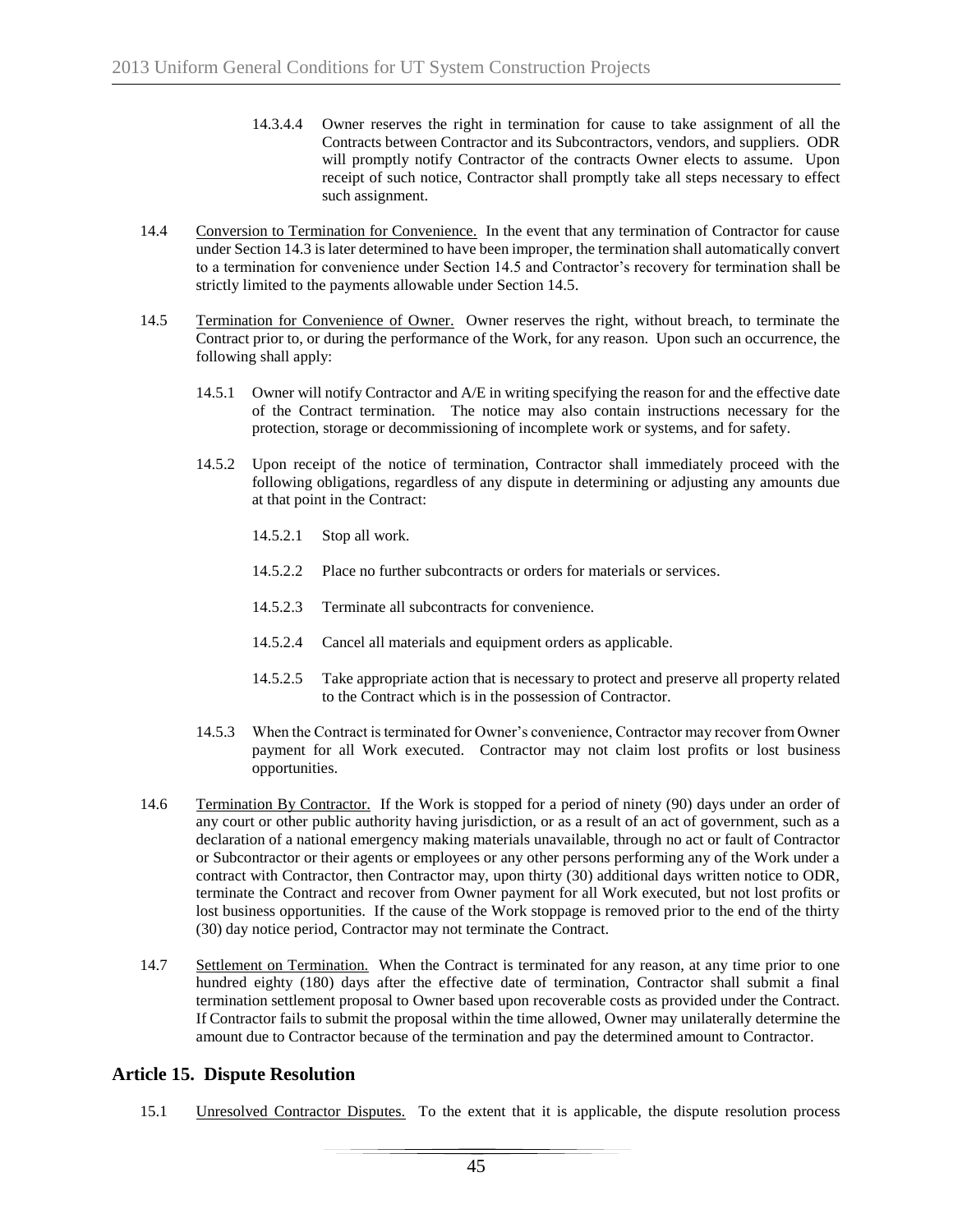provided for in Tex. Gov't Code, Chapter 2260, shall be used by Contractor to resolve any claim for breach of Contract made by Contractor that is not resolved under procedures described in these Uniform General Conditions or Owner's Special Conditions of the Contract.

- 15.2 Alternative Dispute Resolution Process. Owner may establish a dispute resolution process to be utilized in advance of that outlined in Tex. Gov't Code, Chapter 2260.
- 15.3 Nothing herein shall hinder, prevent, or be construed as a waiver of Owner's right to seek redress on any disputed matter in a court of competent jurisdiction.
- 15.4 In any litigation between the Owner and the Contractor arising from this Contract or this Project, neither party will be entitled to an award of legal fees or costs in any judgment regardless which one is deemed the prevailing party.
- 15.5 Nothing herein shall waive or be construed as a waiver of the State's sovereign immunity.

# **Article 16. Certification of No Asbestos Containing Material or Work**

- 16.1 Contractor shall insure that Texas Department of State Health Services licensed individuals, consultants or companies are used for any required asbestos work including asbestos inspection, asbestos abatement plans/specifications, asbestos abatement, asbestos project management and third-party asbestos monitoring.
- 16.2 Contractor shall provide a notarized certification to Owner that all equipment and materials used in fulfillment of its Contract responsibilities are non-Asbestos Containing Building Materials (ACBM). This certification must be provided no later than Contractor's application for Final Payment.
- 16.3 The Contractor shall insure compliance with the following acts from all of his subcontractors and assigns:
	- Asbestos Hazard Emergency Response Act (AHERA—40 CFR 763-99 (7));
	- National Emission Standards for Hazardous Air Pollutants (NESHAP—EPA 40 CFR 61, Subpart M—National Emission Standard for Asbestos;
	- Texas Asbestos Health Protection Rules (TAHPR—Tex. Admin. Code Title 25, Part 1, Ch. 295C, Asbestos Health Protection

# **Article 17. Miscellaneous**

- 17.1 Owner's Special Conditions. When the Work contemplated by Owner is of such a character that the foregoing Uniform General Conditions of the Contract cannot adequately cover necessary and additional contractual relationships, the Contract may include Owner's Special Conditions that relate to the Project. In the event of a conflict between the UTUGCs and the Owner's Special Conditions, the Owner's Special Conditions will govern.
- 17.2 Federally Funded Projects. On Federally funded projects, Owner may waive, suspend or modify any Article in these Uniform General Conditions which conflicts with any Federal statue, rule, regulation or procedure, where such waiver, suspension or modification is essential to receipt by Owner of such Federal funds for the Project. In the case of any Project wholly financed by Federal funds, any standards required by the enabling Federal statute, or any Federal rules, regulations or procedures adopted pursuant thereto, shall be controlling.
- 17.3 Internet-based Project Management Systems. At its option, Owner may administer its design and construction management through an Internet-based management system. In such cases, Contractor shall conduct communication through this media and perform all Project related functions utilizing this database system. This includes correspondence, submittals, Requests for Information, vouchers or payment requests and processing, amendment, Change Orders and other administrative activities.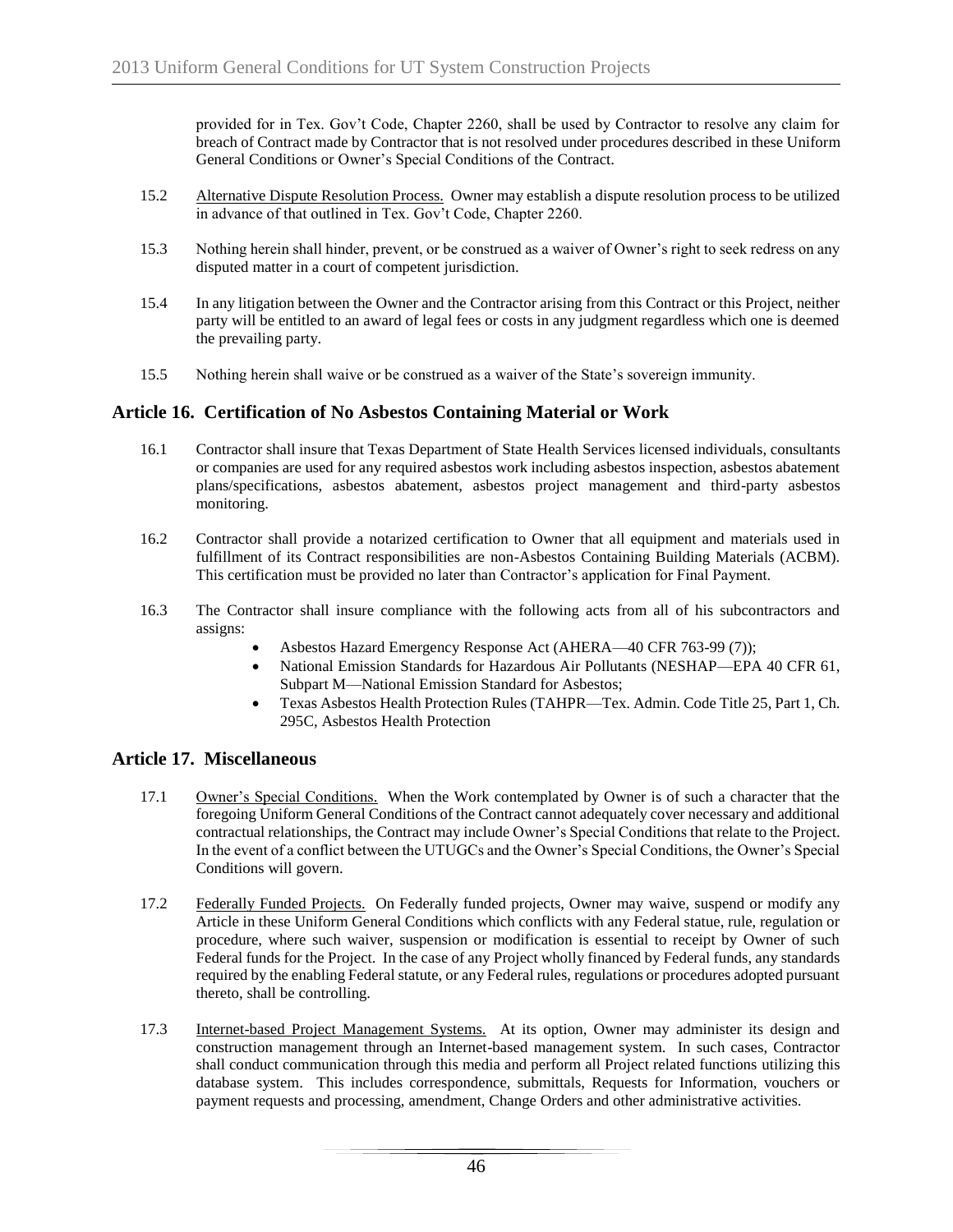- 17.3.1 Accessibility and Administration.
	- 17.3.1.1 When used, Owner will make the software accessible via the Internet to all Project team members.
	- 17.3.1.2 Owner shall administer the software.
- 17.3.2 Training. When used, Owner shall provide training to the Project team members.

#### 17.4 Right to Audit.

- 17.4.1 Contractor understands that acceptance of funds under this Contract acts as acceptance of the authority of the State Auditor's Office, Owner, any successor agency and their representatives, including independent auditors, to conduct an audit or investigation in connection with those funds. Contractor further agrees to cooperate fully with any party conducting the audit or investigation, including providing all records requested.
- 17.4.2 Contractor shall maintain and retain supporting fiscal and any other documents relevant to showing that any payments under this Contract funds were expended in accordance with the terms of this Contact, the requirements of Owner, and with the laws and regulations of the State of Texas including, but not limited to, requirements of the Comptroller of the State of Texas and the State Auditor. Contractor shall maintain all such documents and other records relating to this Contract and Owner's property for a period of four (4) years after the date of submission of a request for Final Payment or until a resolution of all billing questions, whichever is later. Contractor shall make available at reasonable times and upon reasonable notice and for reasonable periods all documents and other information related to the Work of this Contract.
- 17.4.3 Contractor shall ensure that this clause concerning the authority to audit funds received indirectly by subcontractors through the Contractor and the requirement to cooperate is included in any subcontract it awards.
- 17.5 179 D Benefit Allocation. Owner may decide to seek the allocation of certain tax benefits pursuant to Section 179D of the Internal Revenue Code of 1986, as amended, (the "Code") through its Agreement with Contractor

If the Owner and the Internal Revenue Service (IRS) determine that the Contractor is eligible to receive the 179D deduction allocation as a "Designer" for the purposes of Section 179D of the Code or that Contractor could otherwise profit financially from the monetization of the benefit (separately and collectively, the "Rebate"), Contractor hereby agrees to allocate to the Owner a portion of the Rebate in an amount to be determined and contracted for on mutually agreeable terms when the value of the Rebate becomes ascertainable, net of associated costs realized by the Owner and Project Architect. At its sole discretion, the Owner shall determine whether to receive its portion of the Rebate in cash, discounted Contractor fees or both.

Owner reserves the right to retain a third-party consultant (the "Consultant") to manage and administer the process of obtaining and monetizing the Rebate derived from the Project(s).

Contractor agrees to cooperate in all reasonable respects with the Consultant's efforts to obtain and monetize any such Rebates derived from the Project(s) on behalf of the Owner. Certification of eligibility and negotiation of the Rebates should be facilitated by the Owner's 179D Consultant.

- 17.6 Force Majeure. Neither Owner nor Contractor will be liable or responsible to the other for any loss or damage or for any delays or failure to perform due to causes beyond its reasonable control including acts of God, strikes, epidemics, war, riots, flood, fire, sabotage, or any other circumstances of like character.
- 17.7 Confidentiality and Safeguarding of Owner Records; Press Releases; Public Information. Under the Contract, Contractor may (1) create, (2) receive from or on behalf of Owner, or (3) have access to, Owner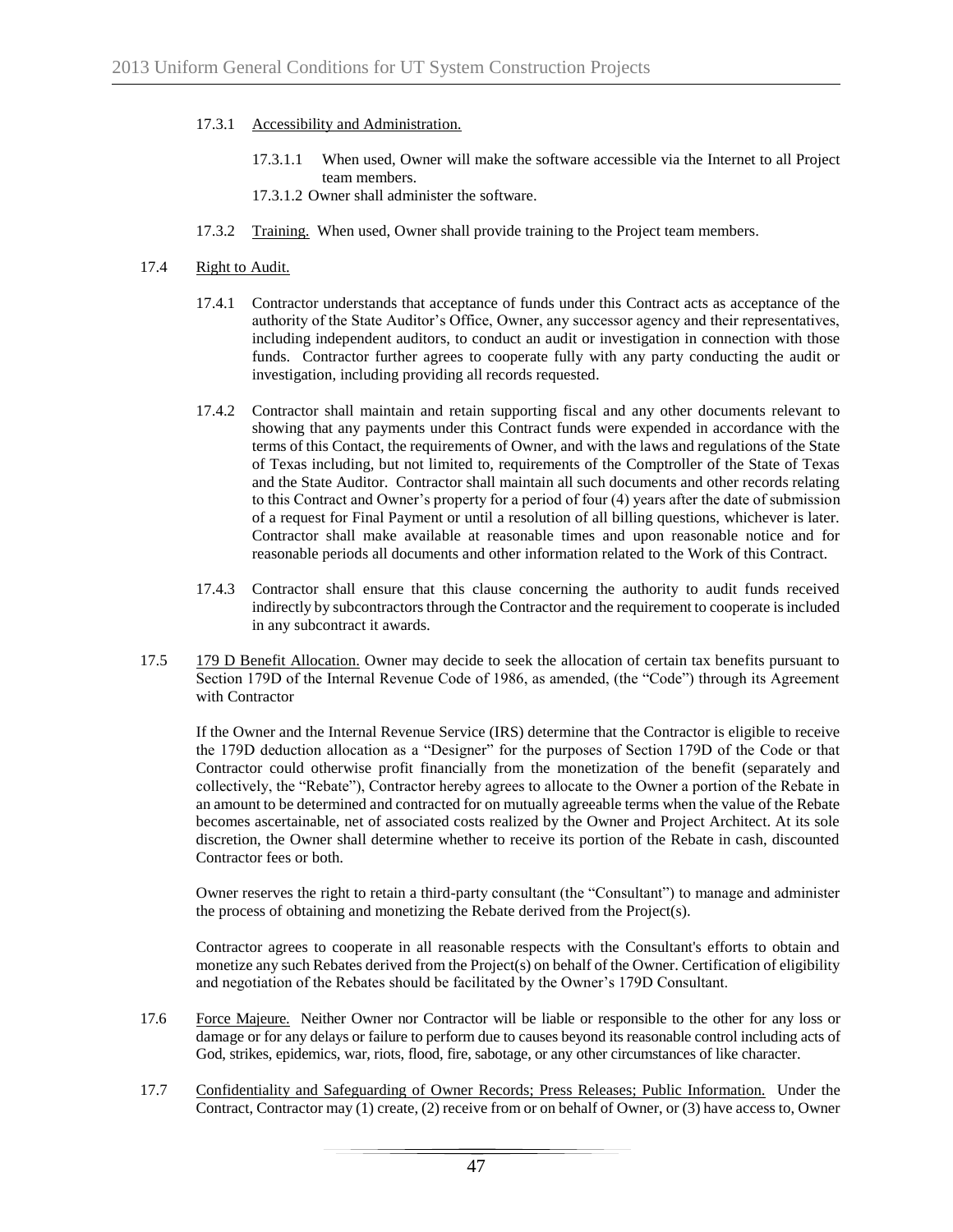records or record systems (collectively, "Owner Records"). Contractor represents, warrants, and agrees that it will: (1) hold all Owner Records in strict confidence and will not use or disclose Owner Records except as (a) permitted or required by the Contract, (b) required by Applicable Laws, or (c) otherwise authorized by Owner in writing; (2) safeguard Owner Records according to reasonable administrative, physical and technical standards that are no less rigorous than the standards by which Contractor protects its own confidential information; and (3) comply with the Owner's rules, policies, and procedures regarding access to and use of Owner's computer systems. At the request of Owner, Contractor agrees to provide a written summary of the procedures Contractor uses to safeguard and maintain the confidentiality of Owner Records.

- 17.7.1 Notice of Impermissible Use. If an impermissible use or disclosure of any Owner Records occurs, Contractor will provide written notice to University within one (1) business day after Contractor's discovery of that use or disclosure. Contractor will promptly provide Owner with all information requested by University regarding the impermissible use or disclosure.
- 17.7.2 Return of University Records. Contractor agrees that within thirty (30) days after the expiration or termination of the Contract, for any reason, all Owner Records created or received from or on behalf of University will be (1) returned to Owner, with no copies retained by Contractor; or (2) if return is not feasible, destroyed following twenty (20) days written notice to the Owner. Contractor will confirm in writing the destruction of any Owner Records.
- 17.7.3 Disclosure. If Contractor discloses any Owner Records to a subcontractor or agent, Contractor will require the subcontractor or agent to comply with the same restrictions and obligations as are imposed on Contractor by this Section.
- 17.7.4 Press Releases. Except as required by the Contract, Contractor will not make any press releases, public statements, or advertisement referring to the Project or the engagement of Contractor as an independent contractor of Owner in connection with the Project or release any information relative to the Project for publication, advertisement or any other purpose without the prior written approval of Owner.
- 17.7.5 Public Information. Owner strictly adheres to all statutes, court decisions and the opinions of the Texas Attorney General with respect to disclosure of public information under the *Texas Public Information Act* ("TPIA"), Chapter 552, *Texas Government Code*. In accordance with Section 552.002 of TPIA and Section 2252.907, *Texas Government Code*, and at no additional charge to Owner, Contractor will make any information created or exchanged with Owner pursuant to this Contract that is not otherwise exempt from disclosure under TPIA available in a format reasonably requested by Owner that is accessible by the public.
- 17.8 Domestic Iron and Steel Requirement. Pursuant to Sections 2252.201-2252.205 of the Government Code, Contractor shall require that any iron or steel product produced through a manufacturing process and used in the Project be produced in the United States. Contractor will require that the bid documents provided to all bidders and the contract include this same requirement.

# **End of U.T. System Uniform General Conditions**